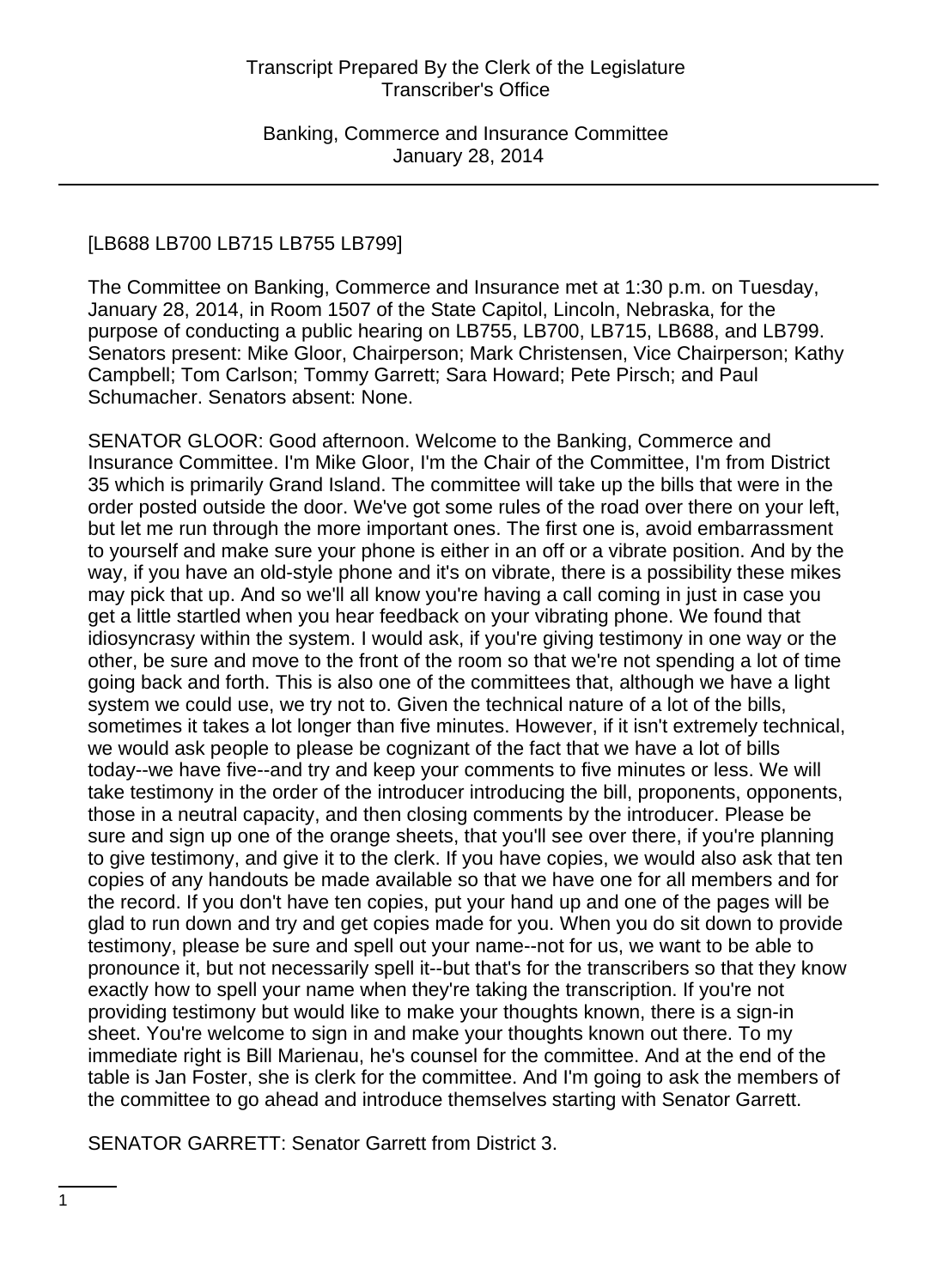SENATOR SCHUMACHER: Senator Schumacher, District 22.

SENATOR PIRSCH: Senator Pete Pirsch from District 4.

SENATOR CAMPBELL: I'm Kathy Campbell and I represent District 25, east Lincoln and eastern Lancaster County.

SENATOR CHRISTENSEN: Mark Christensen, District 44, Imperial.

SENATOR CARLSON: Tom Carlson, District 38. I live in Holdrege.

SENATOR HOWARD: Senator Sara Howard, I represent District 9 in midtown Omaha.

SENATOR GLOOR: And our pages are Emily Schiltz who is from Sioux Falls and she's running an errand right now, and Steven Schubert who's from right here in Lincoln. And again, the pages will be glad to help you if you need help or assistance with anything. We'll start today with LB755. I'm the introducer and so I'll turn it over to Senator Christensen as Vice Chair. [LB755]

SENATOR CHRISTENSEN: Go ahead. [LB755]

SENATOR GLOOR: Thank you, Senator Christensen and committee members. I'm Mike Gloor, G-l-o-o-r. I'm bringing before you LB755. I brought this bill at the request of the Director of Insurance to update provisions and adopt new standards for setting reserves for life insurance and eventually health insurance products. Insurance is regulated, primarily, at the state level. This bill is the product of work done by the National Association of Insurance Commissioners, NAIC, which is the U.S. standard-setting and regulatory-support organization created and governed by the directors and commissioners of insurance departments from the 50 states, the District of Columbia, the five U.S. territories. Although the NAIC...through the NAIC, state insurance regulators establish standards and best practices, conduct peer review, and coordinate their regulatory oversight of the insurance industry. The NAIC works through what they call letter committees. Those committees assign charges down through various working groups and task forces so that when an issue in any area of insurance is identified as needing study, development, or enhancement, the work typically begins at a task force or working group level which allows regulators, the industry, trade associations, consumer advocates, and others to participate. From there, it moves up as it develops to be reviewed through the parent company and then, ultimately, to the executive and plenary committees in which each director or commissioner has a vote on the final product. Through this process, there are a number of times in which comments are heard from the participants and changes are made. The principle-based reserving approach to setting the reserves has been through this process, under study and development NAIC, for approximately ten years. It's a decade. Not only state insurance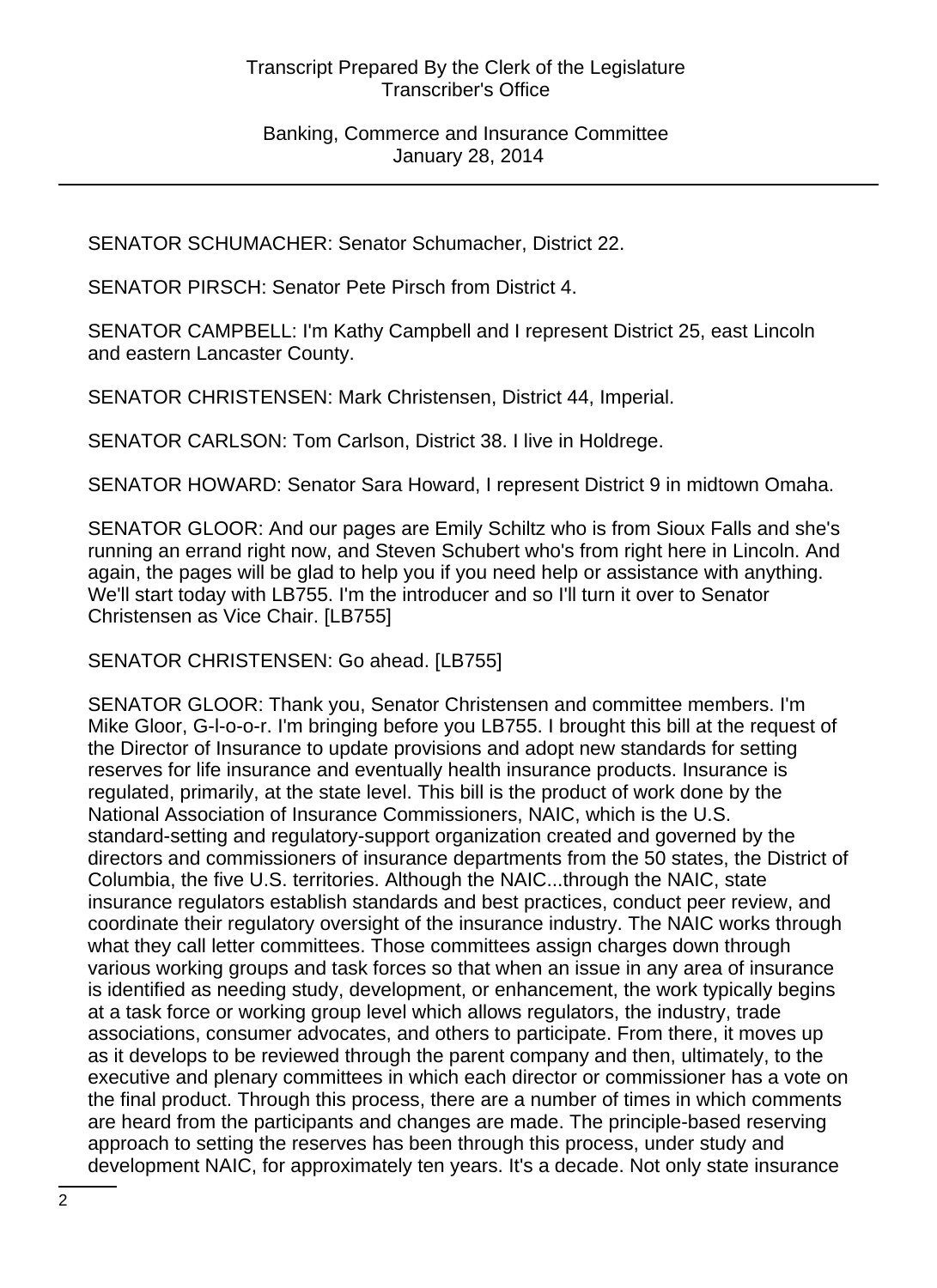Banking, Commerce and Insurance Committee January 28, 2014

regulators and their actuaries, but the actuaries in the insurance industry and with the American Academy of Actuaries have been involved in the development of these changes leading to the bill that you have before you today. The purpose of this legislation is to allow a change in the reserving methodology from a formulaic one-size-fits-all approach which can lead to life insurance policies that are not as appropriately reserved as they ought to be to a methodology which will allow insurers to better take into account the type of product, specific experience of the product, and other factors in their assumptions, which will right-size reserves while preserving the long-standing principle of statutory requiring conservative reserve levels for life insurance. Director Ramge from the Department of Insurance, his actuary, and industry representatives are here, some of whom have come from quite a ways and will offer testimony which will explain further the changes proposed in this legislation. And by the way, I would add that this bill has been considered, is being considered, or will be considered in all states and territories. That should be a flag of the importance of this particular piece of legislation. Thank you for your consideration of LB755. [LB755]

SENATOR CHRISTENSEN: Thank you, Senator Gloor. Is there any questions for Senator Gloor? Seeing none, thank you. [LB755]

SENATOR GLOOR: Thank you. [LB755]

SENATOR CHRISTENSEN: We'll take the first proponent. [LB755]

BRUCE RAMGE: (Exhibit 1) Good afternoon. Good afternoon, Senator Gloor and members of the Banking, Commerce and Insurance Committee. My name is Bruce Ramge, for the record that's spelled B-r-u-c-e R-a-m-g-e. I'm the Director of Insurance and I'm here to testify in support of LB755, which Senator Gloor was kind enough to introduce at the department's request. LB755 will adopt new standards for setting reserves for life and, eventually, health insurance products. Insurers set aside capital, called reserves, to ensure that they will be able to pay for the promises they have made in their insurance policies. Monitoring these reserves and taking action if a company's reserve levels jeopardize policyholders' interests is a central responsibility given to the department. Under the existing standard valuation law in Nebraska, codified as Nebraska Revised Statute 44-404, life insurers use standard actuarial principles, methods, and mortality tables, and interest rates to establish reserves to back the insurance products they sell. The method is referred to as formulaic reserving. These existing standards have been shown to yield crude one-size-fits-all companies' reserves, leading to life insurance policies that are not as appropriately reserved as they should be. In some cases, it results in life insurance policies that are more expensive than they need to be and so insureds may carry less insurance than they actually need, given their responsibilities. Under a principle-based reserving approach, insurers will be required to compare a formulaic reserve calculation with a calculation based on actual experience such as mortality, behavior, and expenses and then hold the amount of the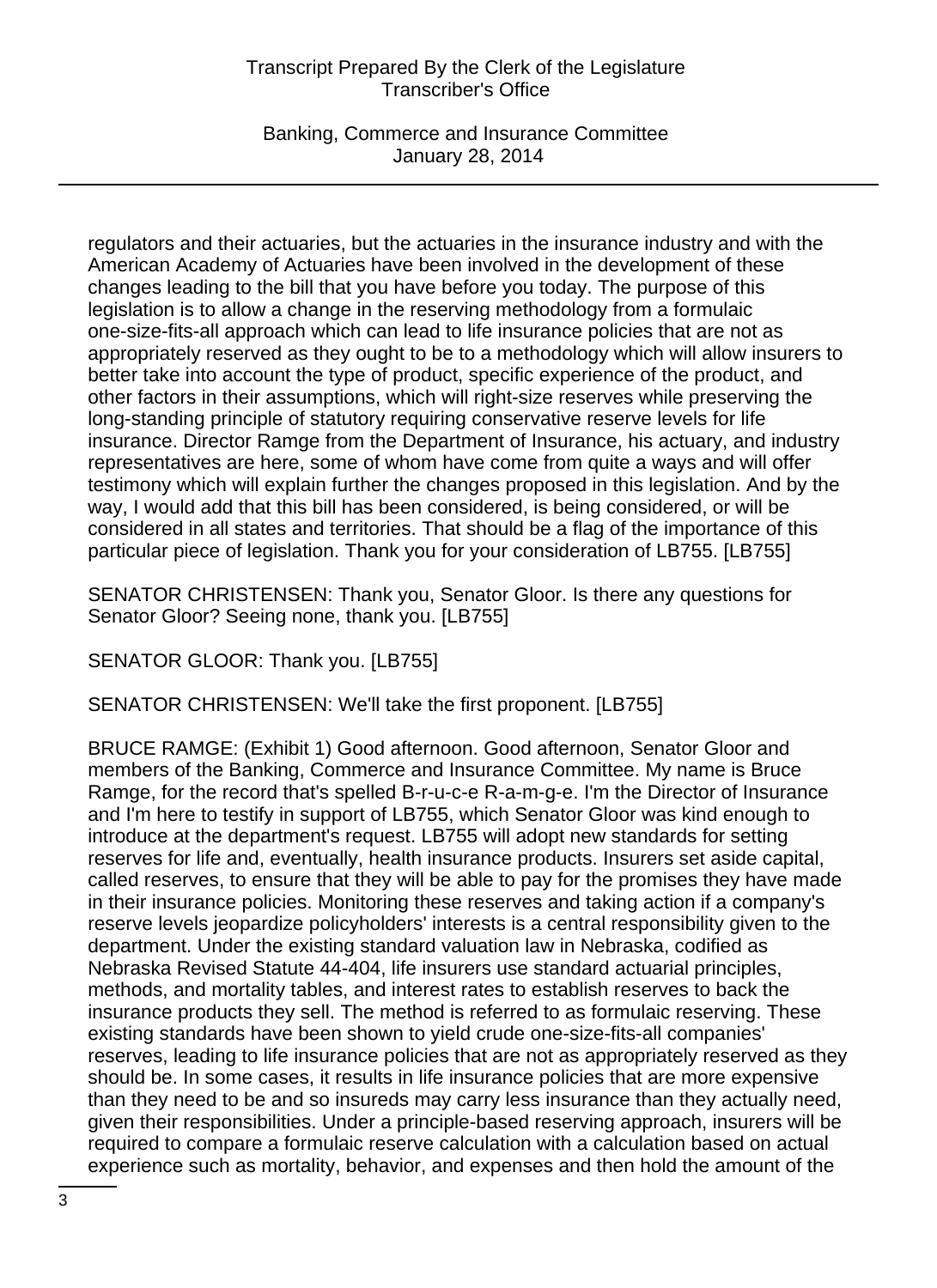Banking, Commerce and Insurance Committee January 28, 2014

higher of the two. These assumptions would then be annually updated. We believe that the principle-based reserve calculations will be more accurate and reflect insurer risks while still maintaining the appropriate level of conservatism necessary to safeguard the interests of the policyholders. In some cases, under this mechanism, reserves for certain products would have to be increased and some reserves decreased. Reserves would differ by insurer based on the quality of the investments underlying the reserves and the insurers' own risk management practices. Improving the reserving mechanism will reward those insurers with quality investments. Actuarial research has shown that more up-to-date standards for setting reserves would yield more appropriate reserves and allow insurers to establish reserves using methods and assumptions that are tailored to the business written by the particular insurer rather than a one-size-fits-all approach as currently used. The National Association of Insurance Commissioners or NAIC has worked for many years considering these changes and has worked with the American Academy of Actuaries and others to determine that a change to a principle-based reserving standard would allow more appropriate reserves to be established. The new standard valuation law, while running to 28 pages in the NAIC model, will incorporate manuals with even more detailed information and requirements for insurers to use and follow. These standards, adopted on a state-by-state basis, will apply to Nebraska domestic insurers doing business across the country. These reserving standards will apply on a domestic insurer basis and Nebraska insurers will be impacted heavily by this change. Nebraska consumers will see the benefit of more precise rates as other states also adopt these standards. Insurers will be given three years after the law is fully effective to comply with the requirements. Those insurers who choose to set reserves using the current formulaic methods will continue to be able to do so. Only new business issued after the operative date of the valuation manual will be subject to principle-based reserves. In-force business will continue to be reserved under the formulaic methodologies and assumptions. Therefore, the impact on company surplus will be gradual as new business is written. The Nebraska insurance industry is heavily involved in life insurance. The most up-to-date standards are, therefore, of interest to the insurance department. Nebraska's attractiveness as an insurance domicile is based, in large measure, on the Nebraska Legislature's historic proactive nature in adopting up-to-date regulatory standards. But more importantly, adoption of these standards on a national basis will allow insureds access to more accurately priced and reserved life insurance products. Nebraska's quick adoption of the revised standard valuation law will help encourage other states to take the same step and thereby, hopefully, facilitate more reasonable life insurance rates for Nebraska insureds that purchase from domestic and nondomestic insurers. The department believes that the proposal will require increased actuarial resources to be devoted to the department, which we estimate at two additional actuary FTE and 50 percent increase in the amount of actuarial resources for which we contract. However, under all circumstances, the costs are paid by insurers in the form of billing for specific examination services. LB755 represents a significant step forward for establishing the reserves for insurance products. Please advance this bill. I'll be happy to answer any of the questions you may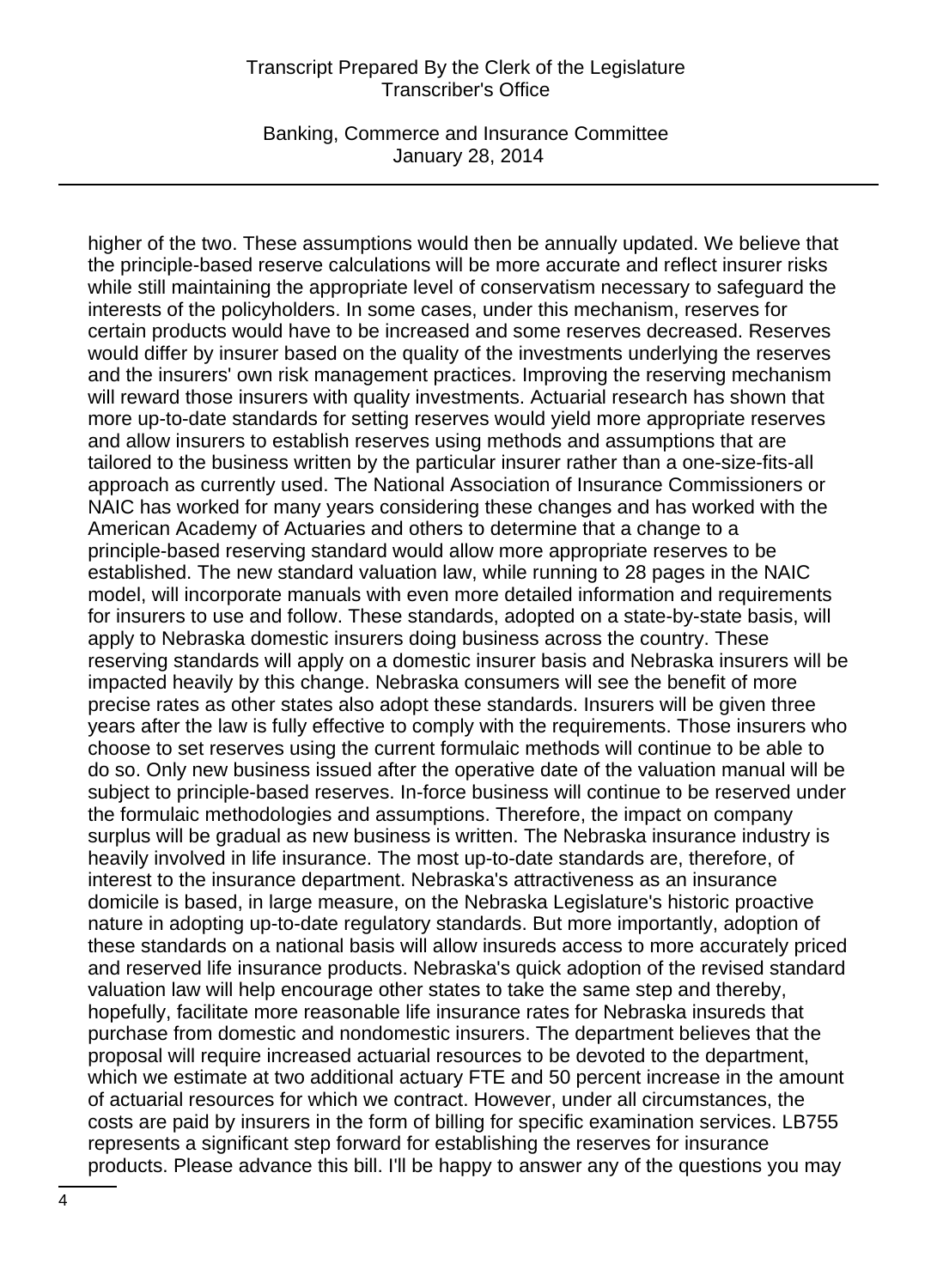have. [LB755]

SENATOR CHRISTENSEN: Thank you, Director. Does anyone have questions for the Director? Senator Carlson. [LB755]

SENATOR CARLSON: Thank you, Senator Christensen. Director, on the...I guess it's second page. [LB755]

BRUCE RAMGE: Okay. [LB755]

SENATOR CARLSON: It is second page. In that third line, "In some cases under this mechanism, reserves for certain products would have to be increased and some reserves decreased." The insinuation is that...I understand how some would have to be increased. But is it mandatory that reserves be decreased because it sounds like by that statement, they may have to increase and they may have to decrease? Or is it an option to decrease? [LB755]

BRUCE RAMGE: I believe that the company will have the option to select a formulaic approach or, you know, principle-based reserves. And the outcome, then, will...if they choose to use the principle-based reserves, it may result in decreased reserves if the tests, you know, show that that is appropriate. [LB755]

SENATOR CARLSON: Okay. All right, thank you. [LB755]

BRUCE RAMGE: You bet. [LB755]

SENATOR CHRISTENSEN: Are there any other questions? Pete or Senator Pirsch. [LB755]

SENATOR PIRSCH: Just in terms of comparative of the other states, where...I think Senator Gloor's opening was that this was under consideration in all 50 states... [LB755]

BRUCE RAMGE: Yes. [LB755]

SENATOR PIRSCH: ...and territories. Has this been...where it is in effect? [LB755]

BRUCE RAMGE: In terms of the specific states that have already adopted, I'm not certain yet. I believe one of the actuaries who is going to be testifying today may know. [LB755]

SENATOR PIRSCH: Oh, okay. I'll defer that question. [LB755]

BRUCE RAMGE: But it's about three or four states, I believe, have already adopted and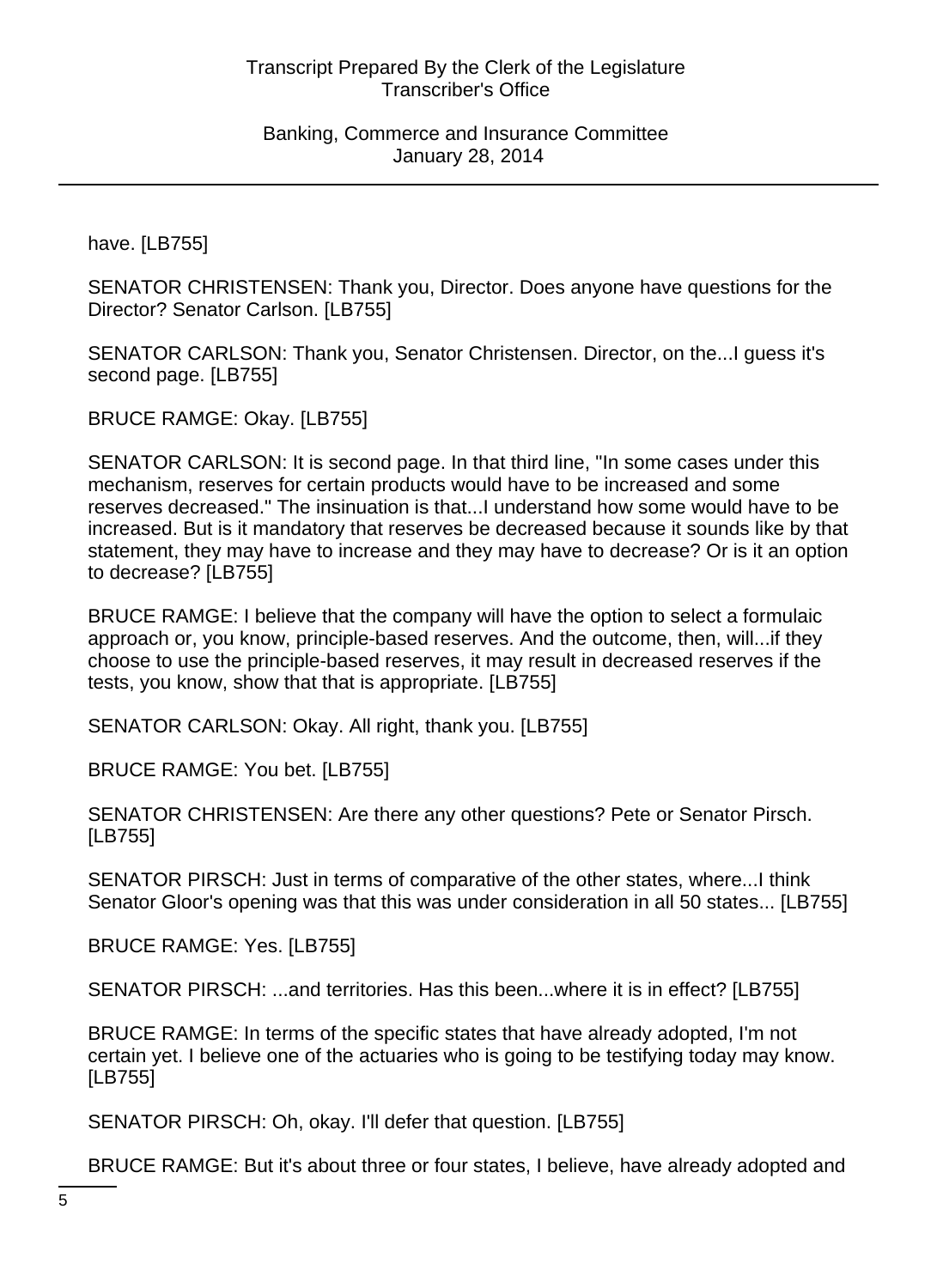several more are moving forward. [LB755]

SENATOR PIRSCH: Excellent, thanks. [LB755]

BRUCE RAMGE: You bet. [LB755]

SENATOR CHRISTENSEN: Thank you, Senator Pirsch. Anyone else? Senator Schumacher. [LB755]

SENATOR SCHUMACHER: Thank you, Senator Christensen. Thank you for your testimony, Director. [LB755]

BRUCE RAMGE: You bet. [LB755]

SENATOR SCHUMACHER: We're basically talking life insurance here, is that correct? [LB755]

BRUCE RAMGE: Primarily, life insurance. It also has an impact on health insurers as the valuation manual might be changed in the future. [LB755]

SENATOR SCHUMACHER: The health insurance--just a little aside now--how does that impact occur? [LB755]

BRUCE RAMGE: I believe that the primary focus here of this bill would be life insurance because of the complexities of the products and the changes that have developed over the years. And in terms of the actuarial impact on health insurers, again, I may have to defer to one of the actuaries that will be following. [LB755]

SENATOR SCHUMACHER: Okay. So what...basically, when they sell a life insurance policy they take into account the probability that the person will die. [LB755]

BRUCE RAMGE: Correct. [LB755]

SENATOR SCHUMACHER: And the number of people they would expect to die and based upon age and maybe other criteria, smoking or things like that. [LB755]

BRUCE RAMGE: Yes. [LB755]

SENATOR SCHUMACHER: And then just in case they're wrong, they have to have a reserve in case a whole bunch of people die unexpectedly. Is that... [LB755]

BRUCE RAMGE: That would be a part of the reserve. But a good part of the reserve would look at the age of their existing population and their expected mortality. And it's a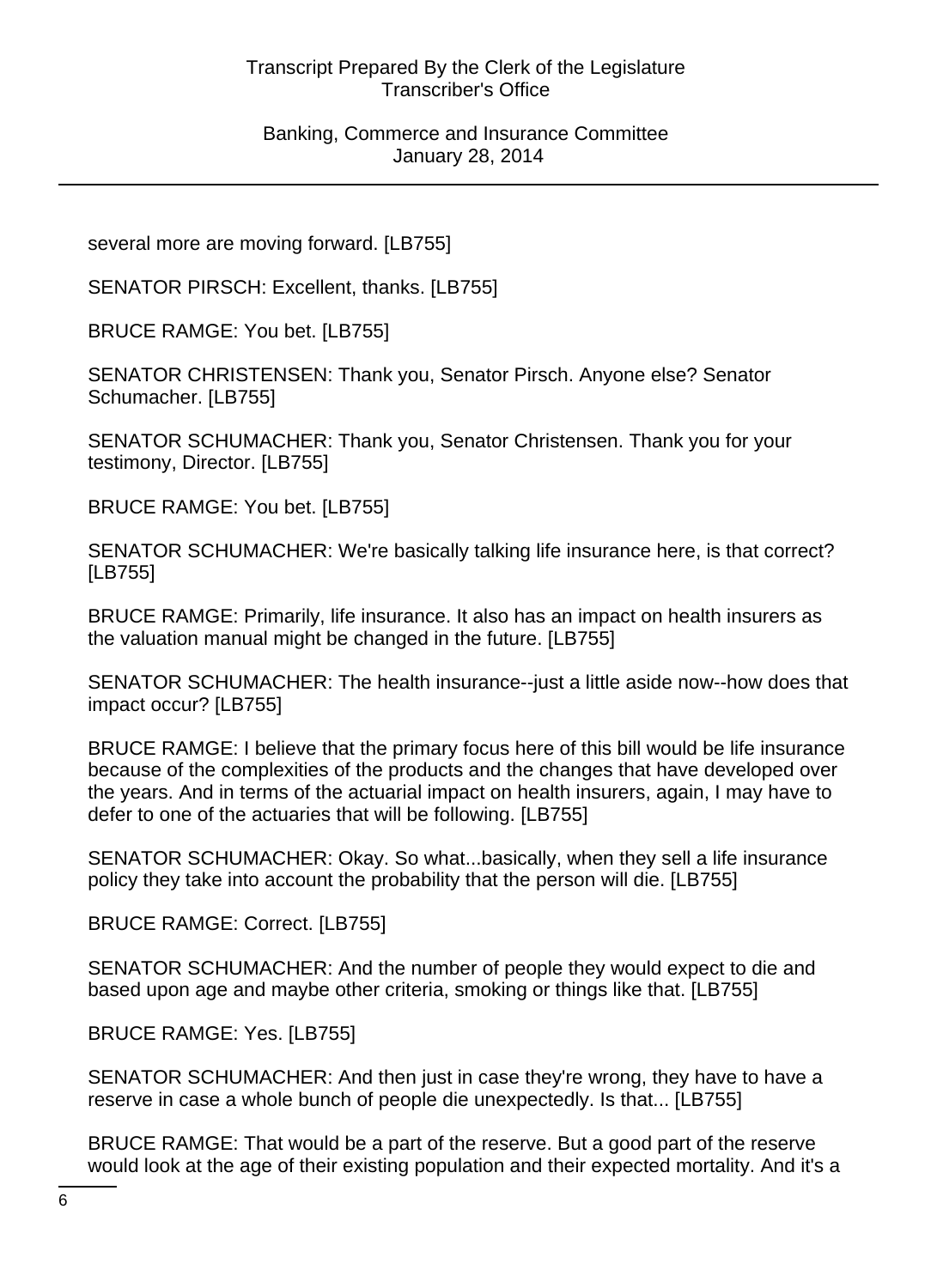timing issue to make certain that when each year comes along that they have an appropriate amount set aside for the expected number of individuals who would pass away that year. And then a part of the reserves would also cover unexpected consequences in case mortality rates were higher than what would be expected. [LB755]

SENATOR SCHUMACHER: Now in addition to the reserves then, do they have backup insurance with other carriers or with other sources just in case the reserves fizzle? [LB755]

BRUCE RAMGE: Yes. They purchase reinsurance to, basically, help spread the risk so that, for example, if one company has a large amount of business in one area, let's say Nebraska, if they purchase reinsurance, that makes their risks more...the reinsurers have a broader spectrum of risk so that if there were an epidemic in Nebraska and it had a bad impact on that particular insurance company, the reinsurance company would step in and it would level out. [LB755]

SENATOR SCHUMACHER: So in simpler terms, what is the difference in calculating how much should be in that backup pool, that reserve pool, between what is being proposed here and the way we've always done it? [LB755]

BRUCE RAMGE: The premiums charged by the reinsurance companies would also be impacted because they would use reserving methods themselves. And it would depend on the percentage of the risk that they assumed and the risk corridors, that type of thing. [LB755]

SENATOR SCHUMACHER: But as I get it, this is two different ways of calculating what should be in the reserve basket. [LB755]

BRUCE RAMGE: Yes. [LB755]

SENATOR SCHUMACHER: Okay. In simple terms--because I just ate lunch and my mind isn't fully in gear yet--in simple terms, what is the difference between the two different ways of calculating it? [LB755]

BRUCE RAMGE: Ways? Yeah, the current method is very, what I refer to as, formulaic. They would say, okay, we'll use these tables or charts and we'll set the reserves according to these basic assumptions and that's it. You know, there would not be any further deviation from that. With the principle-based reserve, they would look at that methodology and they would also look at other assumptions like, perhaps, the company had marketed to high-risk individuals. So perhaps their actual rates of mortality are higher and they would want to set higher reserves. So this allows a right-sizing of those reserves as opposed to being just stuck to that old formulaic approach. [LB755]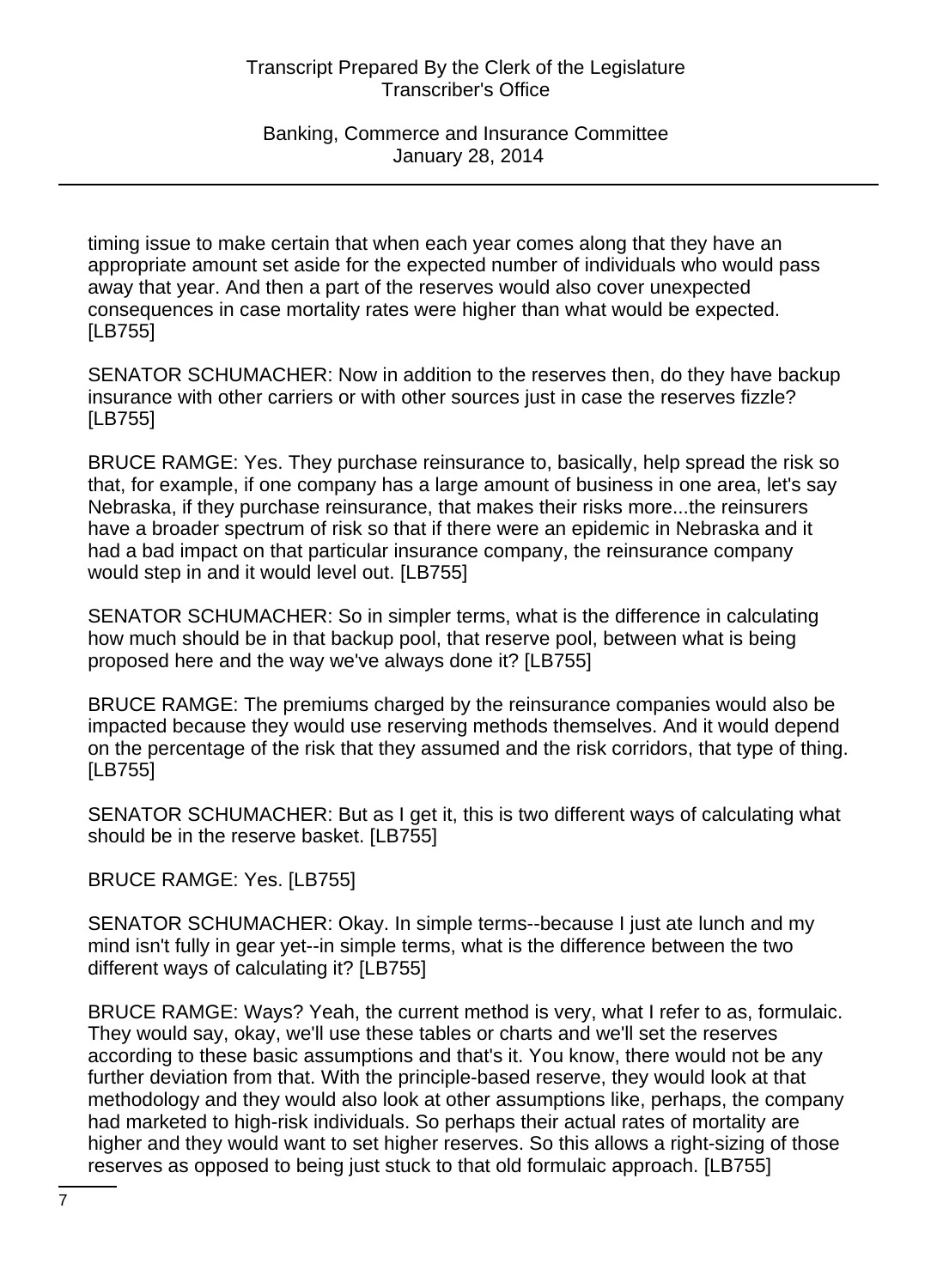SENATOR SCHUMACHER: Is that a decision, then, resting in the company or do they have to get...do the regulators get involved and scratch their heads on that, too? [LB755]

BRUCE RAMGE: Actuaries...companies would be using either internal actuaries or consulting actuaries. And then the department's actuary would value that once a year and make certain that the assumptions and the pricing assumptions that they are used for setting these reserves are appropriate for the circumstances and for that particular company. [LB755]

SENATOR SCHUMACHER: Okay. Thank you, Director. [LB755]

BRUCE RAMGE: You're welcome. [LB755]

SENATOR CHRISTENSEN: Thank you, Senator Schumacher. Any other questions? Thank you, Director. [LB755]

BRUCE RAMGE: Thank you, Senator. [LB755]

SENATOR CHRISTENSEN: Next proponent? [LB755]

THOMAS MAYS: Mr. Chairman and members of the committee, thank you for allowing us to testify today. I am Thomas Mays, M-a-y-s, vice president of government relations for Pacific Life Insurance Company. And testifying after me will be our chief actuary, Gary Falde, F-a-l-d-e, who will be able to answer some of the questions that you've just brought up. We are here in support of LB755 that will implement new methods and requirements for life insurers to calculate and report reserves held to pay future claims on life insurance. Our company, along with many others in the life insurance business, have been working with state regulators over the last ten years to develop a new approach to calculating reserves, called principles-based reserving. PBR will more accurately reflect the risks assumed by life insurers for today's modern products. Currently, life insurance reserves are calculated based on a fixed formula that has existed for over a century. This impedes regulators' ability to update reserve rules as modern new products are introduced. The current system fails to recognize certain assumptions needed to more realistically assess the appropriate reserve levels and doesn't allow companies flexibility to adjust reserves over time. Because of this, Pacific Life is required to hold higher reserves than necessary to pay future claims on some products. This unnecessary deployment of capital results in higher costs for Pacific Life that is ultimately passed on to consumers. Higher costs due to excess reserves may also lead to fewer products available to consumers and fewer job opportunities at the company. LB755 will allow life insurance reserve levels to more accurately reflect the reserves assumed by life insurers and at the same time, continue to protect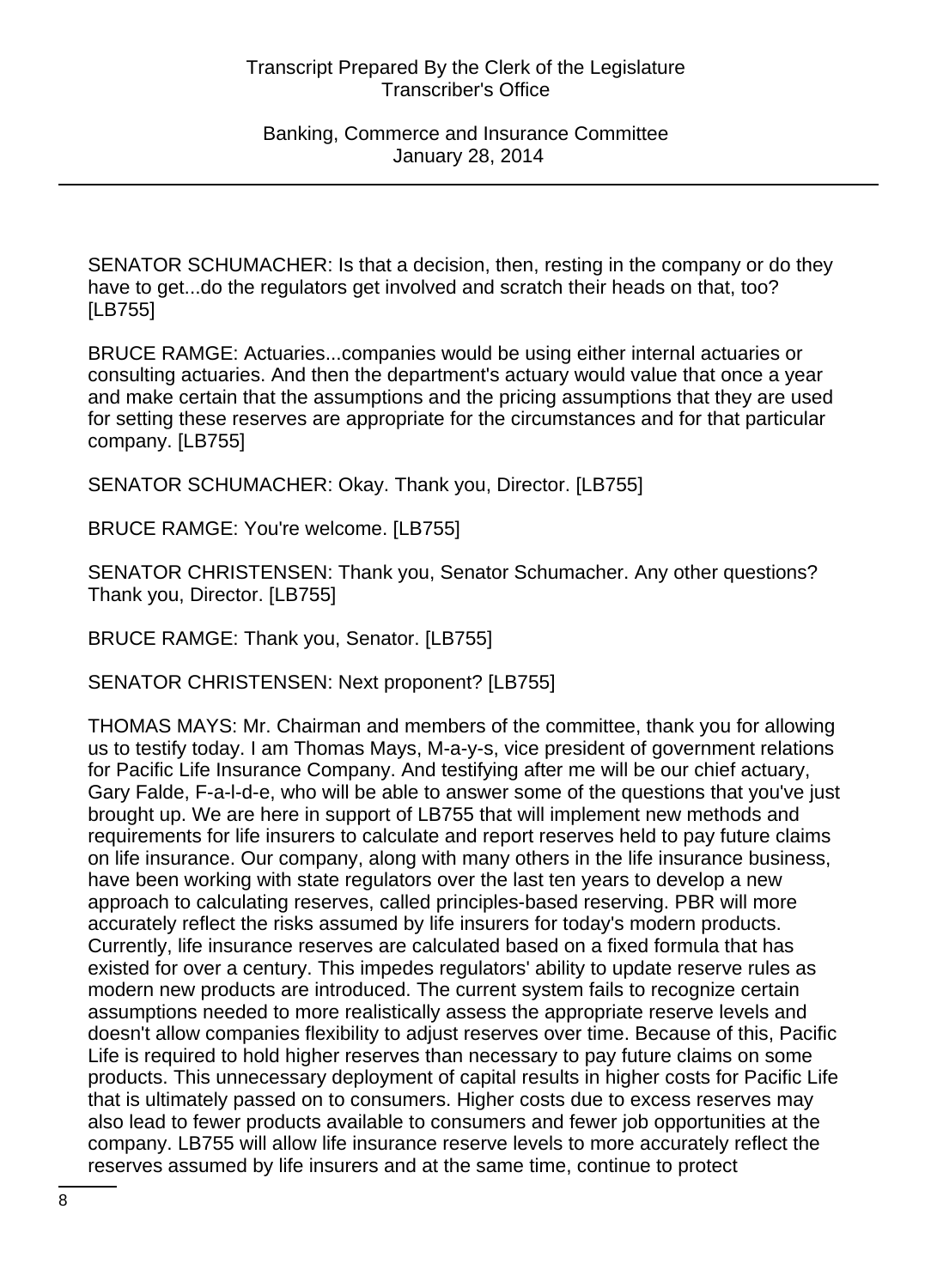policyholders to provide them with products that they need. At this time, I can either answer more questions or have Gary Falde, our chief actuary, come up and answer some of the more technical questions. Senator Pirsch's question regarding how many states currently have this, is seven states. It's going to be introduced in probably at least 20 or 25 states this year and the rest of the states the following year. Some states meet every other year, so. Any questions? [LB755]

SENATOR CHRISTENSEN: Senator Schumacher. [LB755]

SENATOR SCHUMACHER: Thank you, Senator Christensen. Thank you for your testimony today. First of all, is Pac Life a publicly traded company? [LB755]

THOMAS MAYS: No, we're are not. We're a mutual company. [LB755]

SENATOR SCHUMACHER: A mutual company? Okay. When...right now, as I gather, part of the purpose of this exercise is because you feel that you're holding too much in reserves and that's resulting in higher priced product? [LB755]

THOMAS MAYS: On some of our products, correct. [LB755]

SENATOR SCHUMACHER: Okay. The excess reserve, what happens to it? Where is it invested at? [LB755]

THOMAS MAYS: Well, Gary can answer that, but it's usually held in reserve and then our investment officers invest it in bonds or that type of things over time. [LB755]

SENATOR SCHUMACHER: And then when those bonds draw interest or returns, does that inure to the benefit of your mutual policyholders? [LB755]

THOMAS MAYS: That's correct. Because we're a mutual company, all the benefits go to the policyholders. [LB755]

SENATOR SCHUMACHER: So then the...what we would...your policyholders would be foregoing, by reducing the reserves, is basically they also would be foregoing the interest on and proceeds from these investments wherever they are. [LB755]

THOMAS MAYS: Well, the cost of the product would go down. And so we would also be able to provide the product as well. [LB755]

SENATOR SCHUMACHER: Right. But you would also, because you'd have less reserves, less income from those reserves... from those investment reserves. [LB755]

THOMAS MAYS: Right. But we'd have more operating income to do...to run the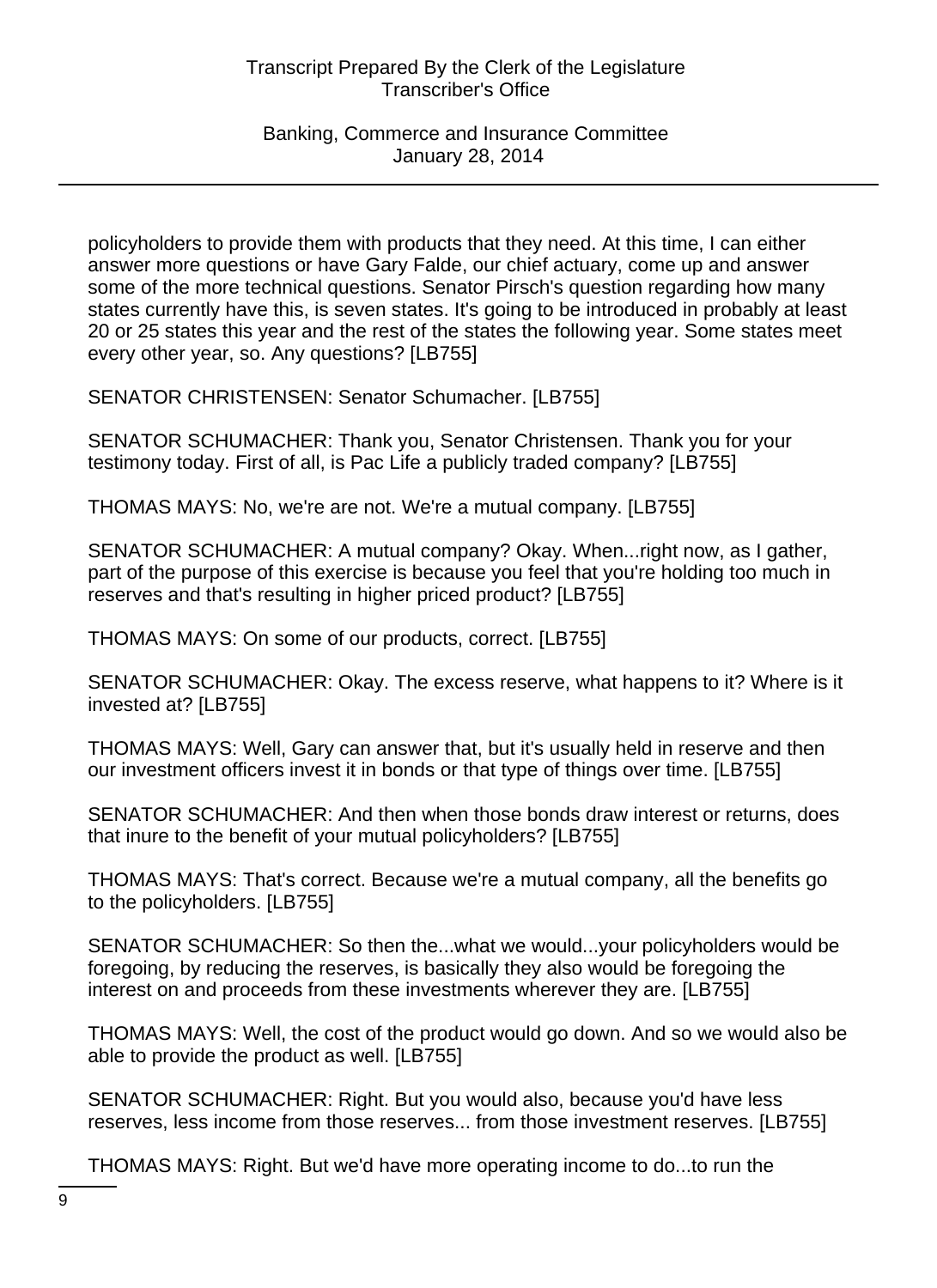company and to do...expand the company where we need to. [LB755]

SENATOR SCHUMACHER: And when you say run the company or expand the company, what...describe some of the expansion investments that you might consider. [LB755]

THOMAS MAYS: Well, we'd be looking at new types of products, new areas that where the company can get involved in, possibly purchasing other companies, for example. [LB755]

SENATOR SCHUMACHER: Okay. So what we're doing is freeing up cash that is there already. You're not...so that instead of being held in reserve for the...some eventuality that might be bad, some epidemic or something, we are freeing that up for mergers and acquisitions, we're freeing it up for executive compensation, things like that? [LB755]

THOMAS MAYS: Well, not necessarily. Executive compensation is based on company performance and a lot of other factors. But it's...like... [LB755]

SENATOR SCHUMACHER: But it's possible, though. [LB755]

THOMAS MAYS: It's always possible, of course. [LB755]

SENATOR SCHUMACHER: Thank you for your testimony. [LB755]

THOMAS MAYS: Okay. [LB755]

SENATOR CHRISTENSEN: Are there any other questions? Next. Go ahead. [LB755]

GARY FALDE: Thank you, Mr. Chair and members. I'm Gary Falde, and that's G-a-r-y F-a-l-d-e. I'm vice president and chief actuary for Pacific Life. And I'd just like to add, briefly, to Tom's testimony in support of LB755 and focusing on the merits of the principle-based reserving framework and really speaking from my deep involvement over the last ten years with the development of PBR and working with the actuarial profession and with regulators. And I will say, Director Ramge outlined the new framework extremely well, so you know, it's not a lot that I need to add from that perspective. PBR is a more dynamic, a more comprehensive, more realistic and, therefore, more accurate approach to setting reserves for future life insurance benefits. Unlike the fixed formulas that Tom was mentioning, PBR does also readily apply to today's more complex products and product designs and it will adapt more readily to new types of products and features that get added in the future. Further, reserves under PBR keep up with the current environment. They're not set in stone forever in a fixed formula. They keep up with the current environment and reflect on an ongoing basis updated information about the company's emerging experience under its life insurance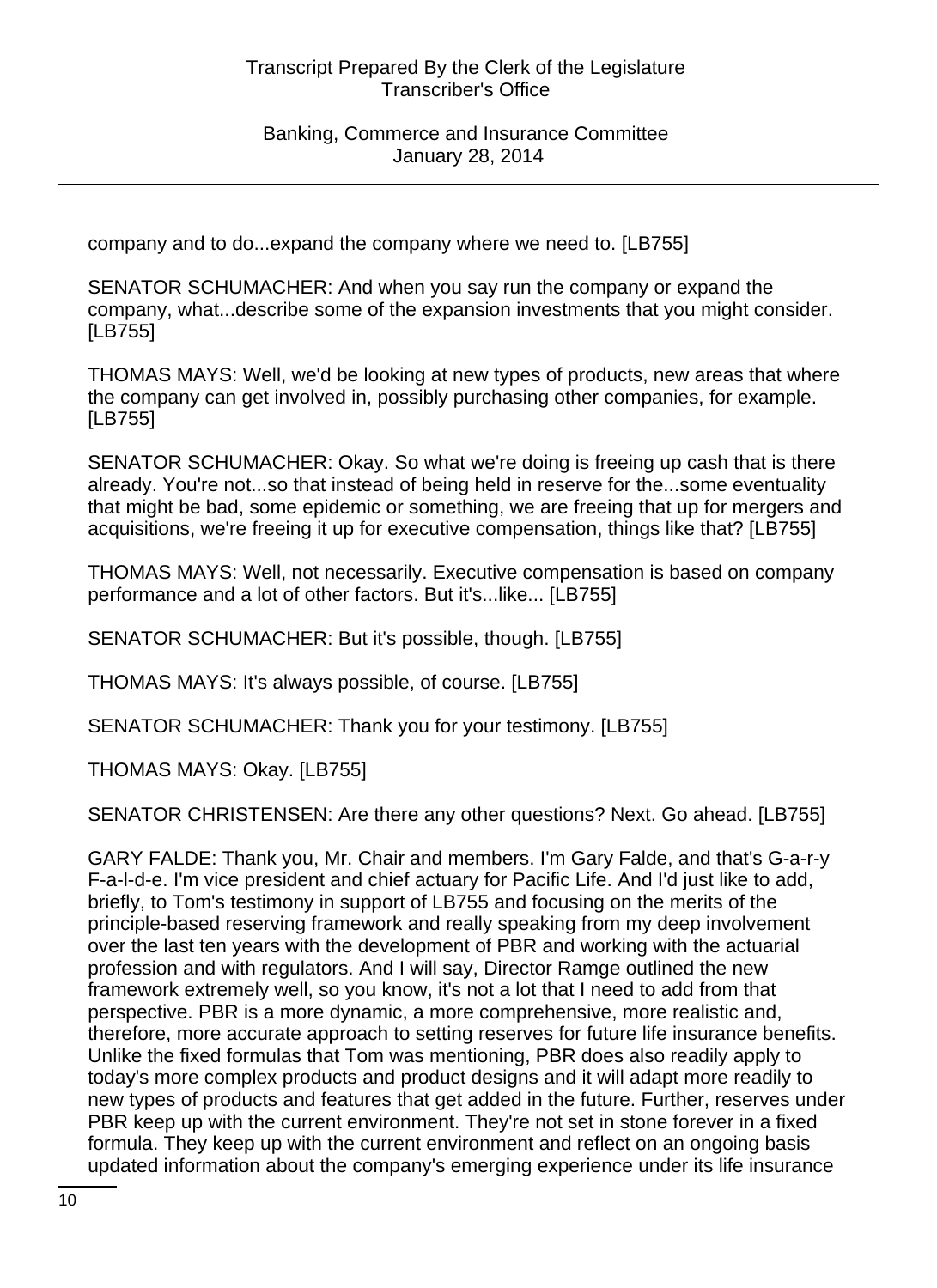Banking, Commerce and Insurance Committee January 28, 2014

policies as well as changes in the economic environment. And yet, PBR still requires explicit margins for adverse experience to be added to the reserves to protect policyholders. So all in all, it is simply a better system to move the life insurance business forward. It has been well vetted by regulators, the actuarial profession, and industry over the last ten years. And so I just want to echo our support from Pacific Life for the bill. And I am here to entertain questions. [LB755]

SENATOR CHRISTENSEN: Thank you, Mr. Falde. Are there any questions? Senator Pirsch. [LB755]

SENATOR PIRSCH: Thanks for coming here today and lending your expertise to the conversation. With respect to...so PBRs really kind of showed up ten years ago. Is that when some of the states began? [LB755]

GARY FALDE: The work started. It took a few years for the actuarial profession to come up with a basic methodology that, then, regulators could start to look at and start to vet. And there was a lot of back and forth over the next few years between industry, the profession, and regulatory task forces. [LB755]

SENATOR PIRSCH: Was it devised, generally, in this country or was it utilized in other (inaudible)? [LB755]

GARY FALDE: Well, it took off quite a bit from the system that has been in place in Canada for quite a number of years. It had already been in place in Canada for over a decade before we started working on it here. [LB755]

SENATOR PIRSCH: Yeah. And so there's seven states that now utilize this. [LB755]

GARY FALDE: Right. [LB755]

SENATOR PIRSCH: How long...some of the first states who implemented it, how long...who are those and how long has it been a fact that... [LB755]

GARY FALDE: Well, they have just...they would have just gone through their legislative process in the last year. [LB755]

SENATOR PIRSCH: Okay. [LB755]

GARY FALDE: It was really not even ready to go to legislatures until 2013. And then even in those states, it won't be effective until there's a three-fourths majority of the jurisdictions that have enacted a similar law, so. [LB755]

SENATOR PIRSCH: And so in general terms, you talk about moving from this fixed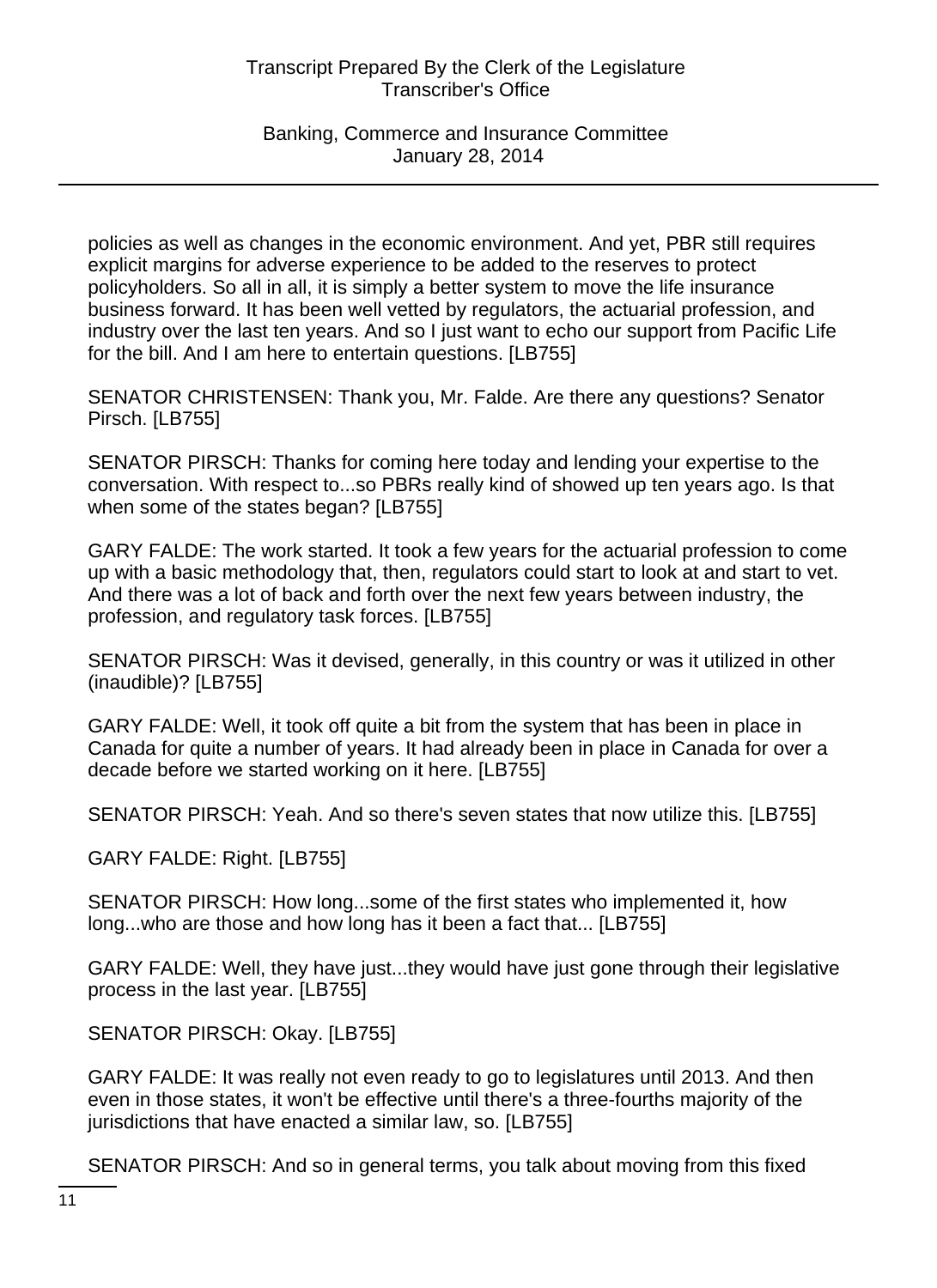Banking, Commerce and Insurance Committee January 28, 2014

formula that's the historical, traditional way and moving into this principle-based which has the capacity to be more dynamic. Can you talk about some of the methods or formulas...fixed formula we understand mortality (recorder malfunction) but in more detailed terms--and I'm not asking for a lot--but in more detail can you kind of talk about how that...how this new system has more dynamism? [LB755]

GARY FALDE: Well, it looks more at the company-specific risks of the products that they sell. The fixed formulas are very generic for sort of every...characteristics of every companies' product. But in real life, products have a lot of nuances and different features and they are not exactly the same across companies. And the insured...the underwriting practices between companies are different. And so the types of insureds that are attracted to, you know, buy policies in different companies are different. So companies have different mortality experience one to the other. Fixed formulas tend to use a very conservative industry table with a lot of margin added to sort of be able to encompass the mortality of, you know, 80 percent of companies. Whereas, we know that our policyholders have gone through Pacific Life's underwriting process and that our mortality experience will be far better than that. And so this will allow us to directly reflect that better mortality experience, to the extent it's credible, into our reserves. They take into account our underwriting practices. They take into account other things that we know about our policyholders in terms of how long they keep their policies, the way in which they use some of the flexible features of the policies, how they pay their premiums. Much more specific to the company's own circumstances with a policy. And yet, there are pieces that are still standardized where no company has a better read than any other on what's going to happen. For instance, what level of future interest rates needs to be tested in this system. Well, that's something that is set by the regulators because we don't know any more than anybody else, so. [LB755]

SENATOR PIRSCH: That's been very helpful. Yeah, that is. [LB755]

GARY FALDE: Does that help? [LB755]

SENATOR PIRSCH: Yep. Appreciate it. [LB755]

SENATOR CHRISTENSEN: Senator Carlson. [LB755]

SENATOR CARLSON: Thank you, Senator Christensen. Does Pacific Life sell term insurance? [LB755]

GARY FALDE: We do. [LB755]

SENATOR CARLSON: Yeah, term insurance would have to have a reserve, too, for early deaths. [LB755]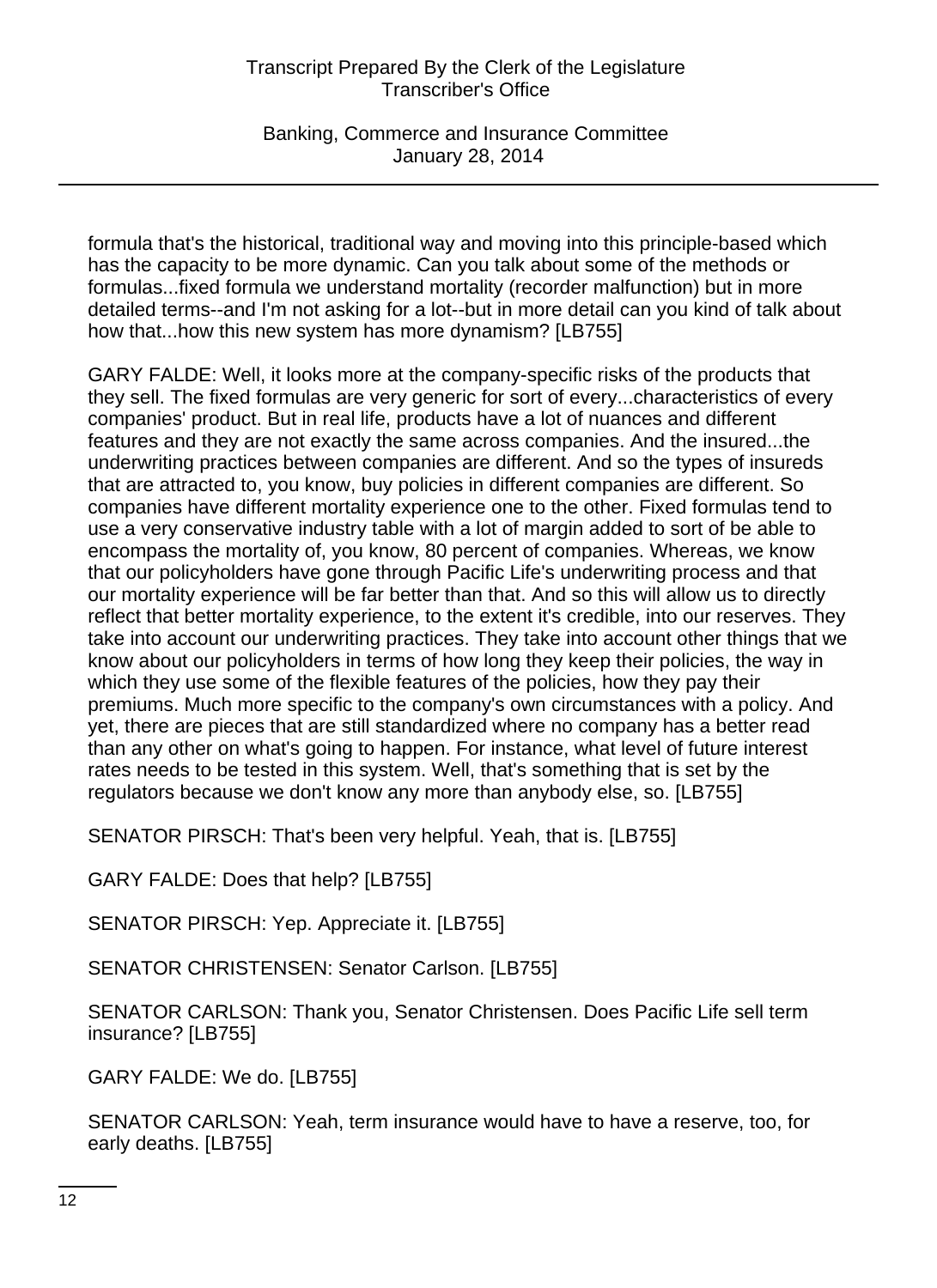GARY FALDE: Yes. [LB755]

SENATOR CARLSON: Correct? [LB755]

GARY FALDE: It has a reserve. In fact, it's often funded with premiums that are level over time and deaths go up over time. So it's sort of an overfunded policy, too, where you need to set aside those reserves because the claims are probably going to come, you know, more actually in the future. [LB755]

SENATOR CARLSON: Well, it would seem like reserve for term insurance doesn't have a whole lot to do with the economy and interest rates and so forth. It has more to do with expected deaths. [LB755]

GARY FALDE: Well, and there are elements of the PBR process that are more appropriate to different types of products. And term insurance, for instance, will not have to go through as much testing under lots of different economic scenarios. It can have more of a single scenario because you're right, the primary risk is more around the mortality and, again, how long people keep their policies because not everybody keeps their term insurance policies either. So I think it's tailored so that it focuses on the right types of variables for the right types of policies. [LB755]

SENATOR CARLSON: And I know that you have cash-value insurance. And for the reserve to be able to be lower...I don't really understand this...I'm not doubting it because it's a good thing you want to be more competitive. I'm all for that. But certainly interest rates haven't been helpful on reserves in the last ten years. Is it because we're living longer that...and cash-value policies, the reserve doesn't have to be as high? [LB755]

GARY FALDE: Cash-value policies that are really bought for that savings element as much as the insurance element are not affected as much under principle-based reserving as some of the more pure protection products where there's long-term guaranties. So, you know, on cash-value products, to a large extent, the investment return of the company is passed on to the policyholder through their cash value if interest rates are high or they get a higher return than the cash value. If the company is earning lower on their investments, they will usually credit less interest to the cash value. So this...so that's sort of a risk sharing that's built into most cash-value policies. The principle-based reserving affects more of the situations where there's some additional long-term guarantee that no matter what happens to the cash value of the product, you're going to at least have a death benefit for a given amount of time if you've paid a certain amount of premium, so. [LB755]

SENATOR CARLSON: As the reserve is able to be lower and a lot of us buy insurance so that we want it in protection for a certain period of time. We're not just interested in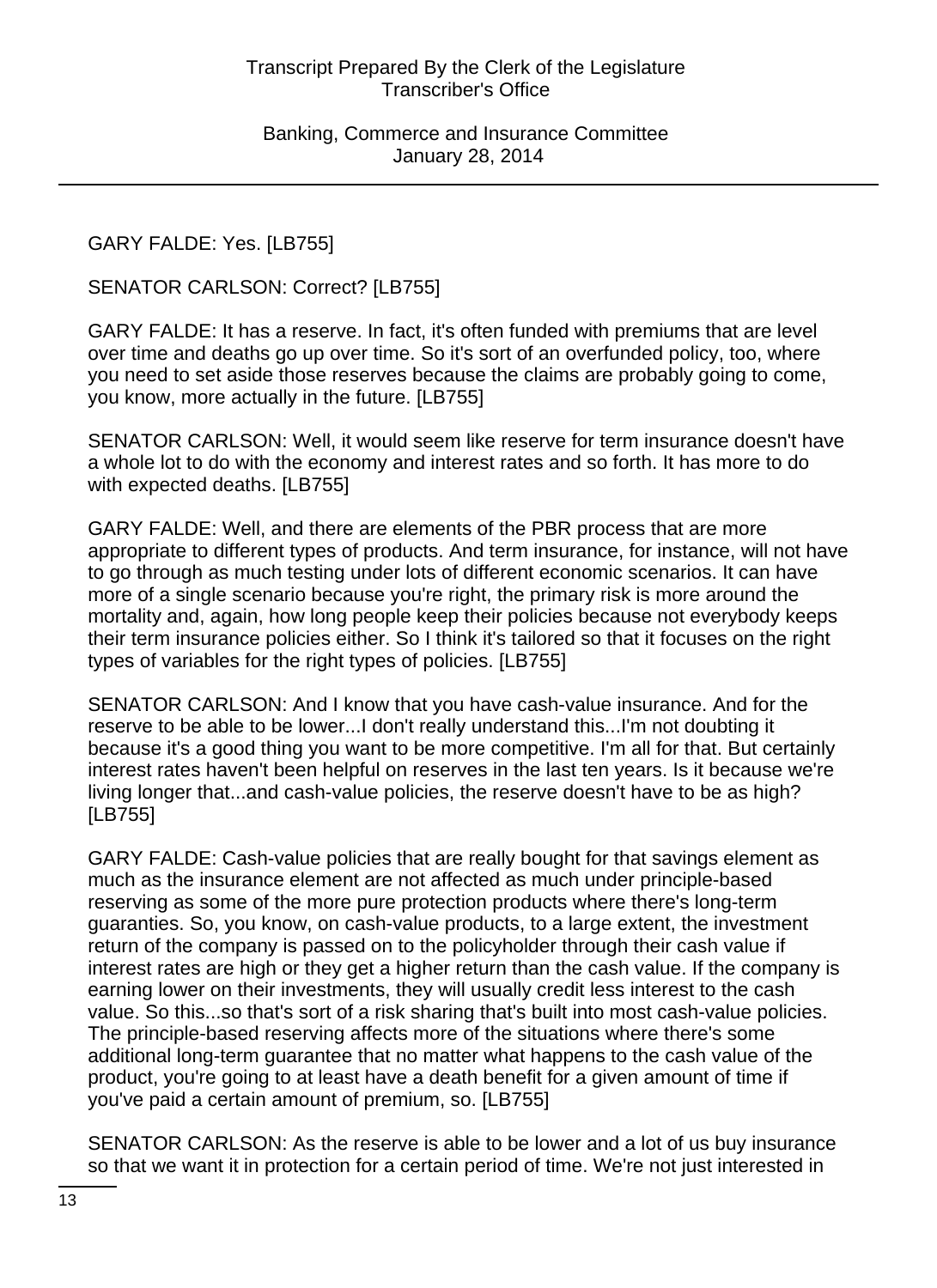this year. [LB755]

GARY FALDE: Right. [LB755]

SENATOR CARLSON: Does the lower reserve enable lower premiums to keep a policy in force, say, 30 years on a guarantee? [LB755]

GARY FALDE: A lower reserve reduces the company's cost of capital. We don't have to set aside that capital and it can be used...and we can get back to your other question. It can be used to invest in the business and earn higher returns elsewhere than sitting in a reserve bucket. And so by holding less reserves, a company has somewhat less costs and that can be shared in lower costs in our policies. And we can actually price at lower rates. [LB755]

SENATOR CARLSON: And Pacific Life is a mutual company? [LB755]

GARY FALDE: Yes. [LB755]

SENATOR CARLSON: So you pay dividends? [LB755]

GARY FALDE: We pay...most of our policies are not directly a traditional dividend-paying, participating policy. They're more of a .universal life contract, but our philosophy is very similar to a dividend-paying type of policy where we share the, you know, the experience that we get on our business so that investment returns. There's some... [LB755]

SENATOR CARLSON: Well, that would affect a cash-value policy, I think, by if it was guaranteed for 30 years because of better than expected investment results, it may project out to 40 or 50 years. Would that be true, of protection? That's the way it would affect the universal life policy. [LB755]

GARY FALDE: Yes, if the investments turn out better than...yeah, it might result in a longer period of coverage. That's correct. [LB755]

SENATOR CARLSON: Or maybe even the possibility of lowering the premium. [LB755]

GARY FALDE: Right. [LB755]

SENATOR CARLSON: Okay. All right, thank you. [LB755]

GARY FALDE: Right. Overall, it creates more value in some way. [LB755]

SENATOR CARLSON: Uh-huh. [LB755]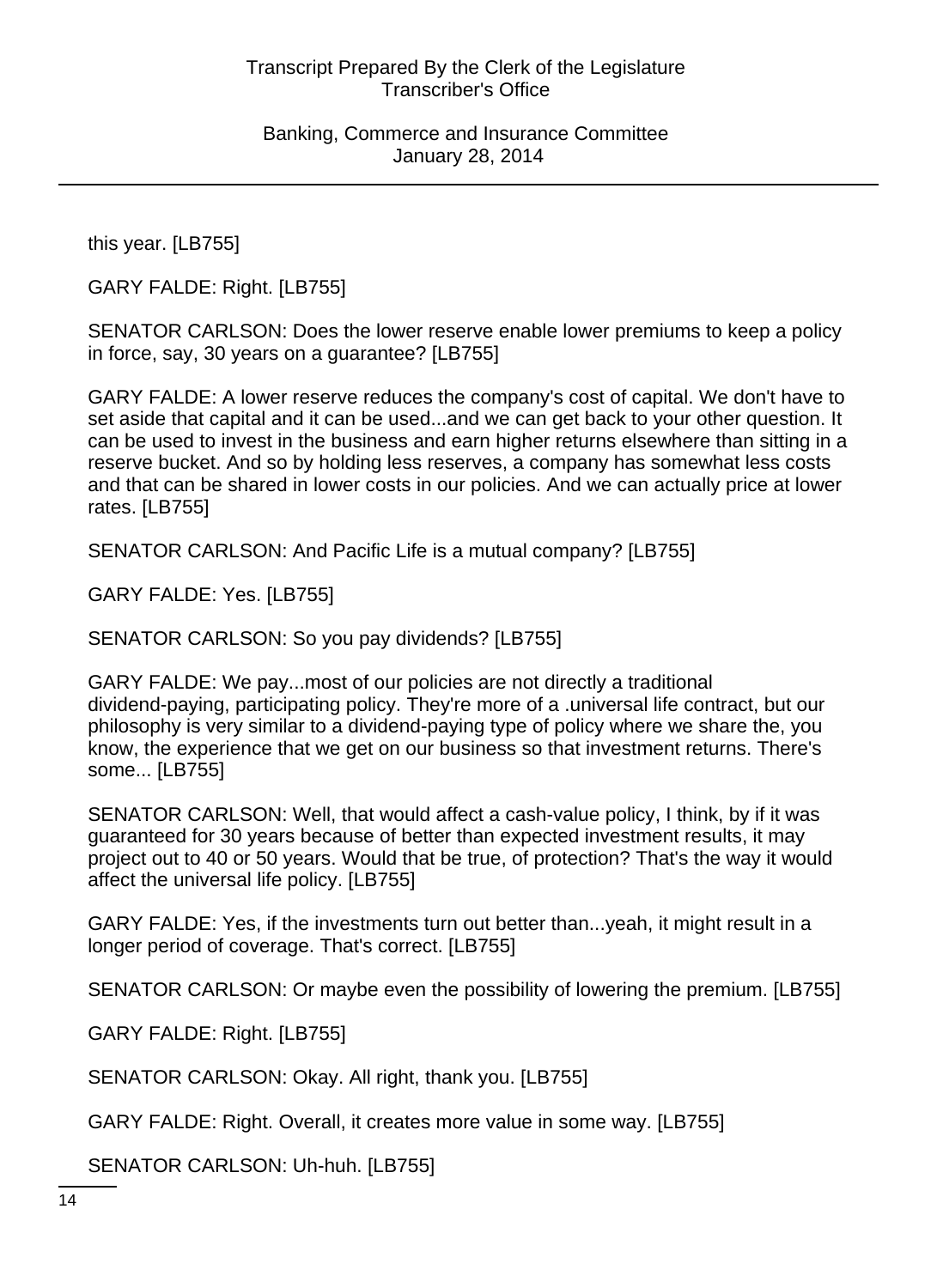GARY FALDE: A longer death benefit, lower premium. Yes. [LB755]

SENATOR CARLSON: Okay. Thank you. [LB755]

SENATOR CHRISTENSEN: Senator Schumacher. [LB755]

SENATOR SCHUMACHER: Thank you, Senator Christensen. Thank you for your testimony. It seems to me, and correct me where I'm wrong because I'm sure I'm wrong on some of this, that the underlying purpose is to make sure that you don't have too much reserves, an excess reserve. And freeing up that capital, which is now captured by a fairly uniform set of rules that apply to all companies, freeing up that capital that is in that reserve now for mergers and acquisitions, new types of product offerings, executive compensation, and reduced rates to policyholders. And you do this by saying, okay, we start out with a standard set of rules, but then, since we know our customers, since we have a particular history on our particular policy of X nature, we can adjust these rules. And likewise, while you're doing that, other companies are doing that, too. And supposedly, since the incentive here...since all the good things flow from a reduction in the reserve, supposedly what's to keep this from making these compounding assumptions to reduce the reserve too low is a little army of regulators that we're going to hire two new people to be new regulators and actuaries. How can they possibly keep on top of this game with all these people making all these calculations on all these particular individual assumptions? And it started out with a simple set of rules that you could go by and now we're making their life really miserable. How does this work? [LB755]

GARY FALDE: Well, you're certainly not the first to bring up this issue or the first state to raise this issue. It is one of the foremost issues that the NAIC has been charged to address. They have put out an extensive implementation plan where they are setting up...hiring resources to set up review processes to sort of forge the way on how should states examine these principle-based valuations? How should they look at them in between examinations? So there are processes that are getting in place to be able to guide the states in their processes and perhaps some centralized resources that will be a support. There's been surveys out to the states on the resources that they will each need in their individual departments. I think you heard Director Ramge talk about what the expectation is here for Nebraska. The...it's a lot to cover. And it's resources for the company, too. But there's more...the law puts in protections around, you know, you have to have clear documentation of what you're doing. Internal controls is a theme that's actually in the bill of, you know, the actuary talking to his board every year and providing a certification to the director that the internal controls are in place to make sure that the company isn't missing major risks in its valuation, that it's, you know, covering all the risks that are supposed to be covered in a principle-based valuation. So as in any complicated situation like this, whether you're an auditor of a public company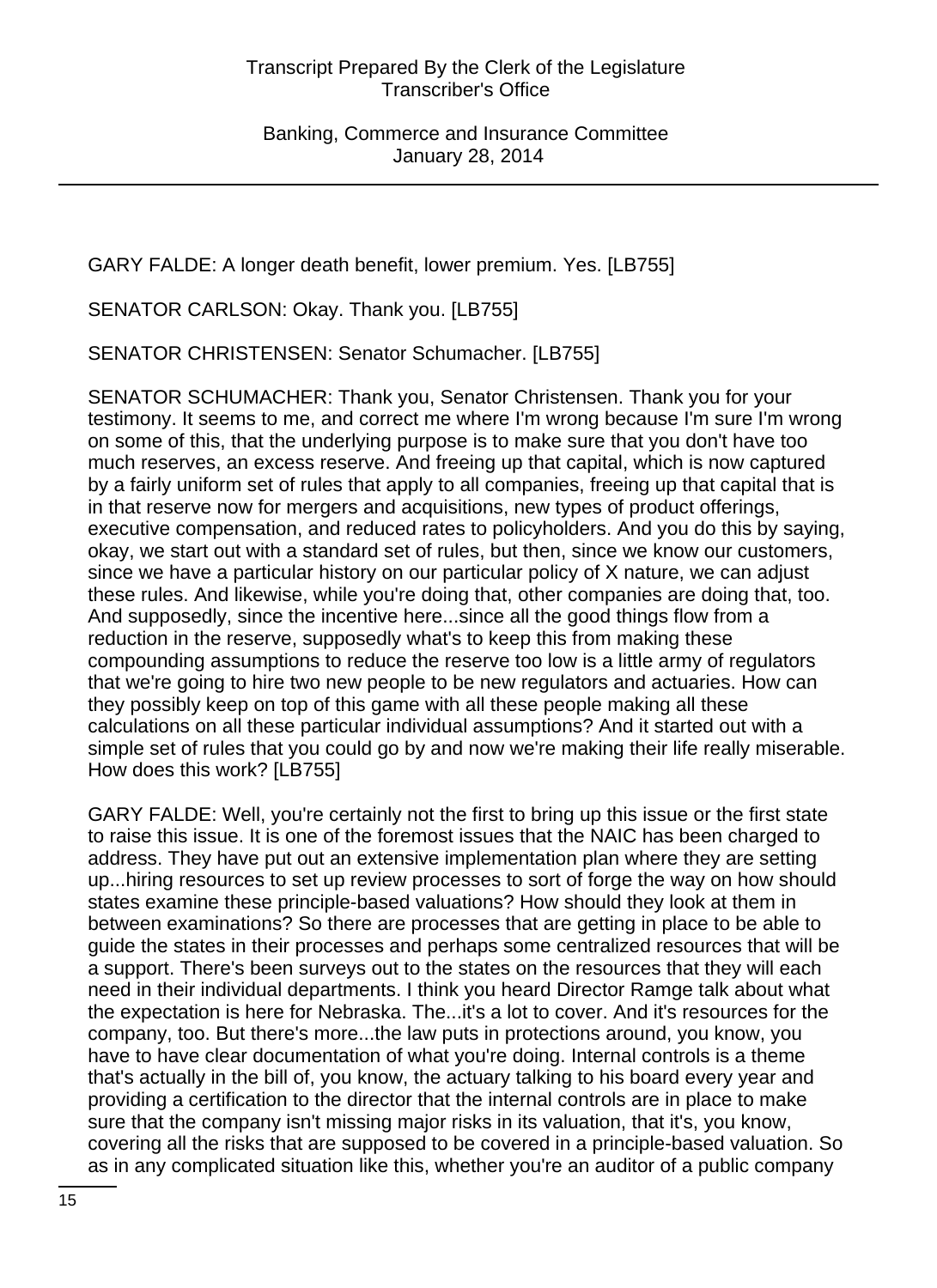Banking, Commerce and Insurance Committee January 28, 2014

doing their general purpose reporting or whether you're an examiner in a regulatory situation, there are certain things you need to put in place to rely on in terms of controls in a process that you can kind of not necessarily have to get into the fine details as long as the job is being done at each successive level, documentation, controls, and that sort of thing, so. [LB755]

SENATOR SCHUMACHER: Well, would it be fair to say, then, that we are complicating the process somewhat? [LB755]

GARY FALDE: We are complicating the process somewhat. I think the question is, is it worth it? You know, after more than 100 years of the same reserve system, but the products have changed dramatically in, you know, even the last 10-15 years. And we've...it's been very, very difficult to keep that system going, keep it meaningful, you know, for new product development. So I think on a go-forward basis, we have to, you know, have a more modern, more dynamic system that can capture the risks of the newer products. And too, this isn't going to...I guess another important point is, this is changing the reserving method for business going...business written in the future. Business on the books already today is still going to be under the current system. So there's no immediate windfall for companies or anything by going to this method. What's there stays the same and incrementally, over time as new business is written, then reserving on that business will be more right-sized to the level that it should be. [LB755]

SENATOR SCHUMACHER: But, you know, in the last 10-15 years...well, somewhat in the insurance sector, but also in the banking sector, we saw modern, new products, new derivatives, new swaps, new...all kinds of exciting things because things were getting exciting and you had to be keeping up with the Joneses and the competitors and it got us in a real mess in 2008. Is our two guys that we're hiring over in the insurance department...what chance do they stand of keeping on top of this? Are we, by going away from the old method, kind of what we call the gold standard to a floating basket of currencies or whatever here, are we jeopardizing something? What are the...if this fails, how good is the backup, your cross insurance, your other people who would come in and rescue the policyholder? [LB755]

GARY FALDE: Okay. There's several questions there. [LB755]

SENATOR SCHUMACHER: Yeah, there's supposed to be. [LB755]

GARY FALDE: There are...and the department also uses, in doing exams...as we're going through our insurance exam right now. And they do also hire and have access to outside actuarial experts to augment the work that the department does that have seen these kinds of valuations in, you know, a variety of companies. And I think that practice will probably continue so that knowledge gained in examining one company will carry over, you know, throughout the industry. And you'll have experts to go to that are expert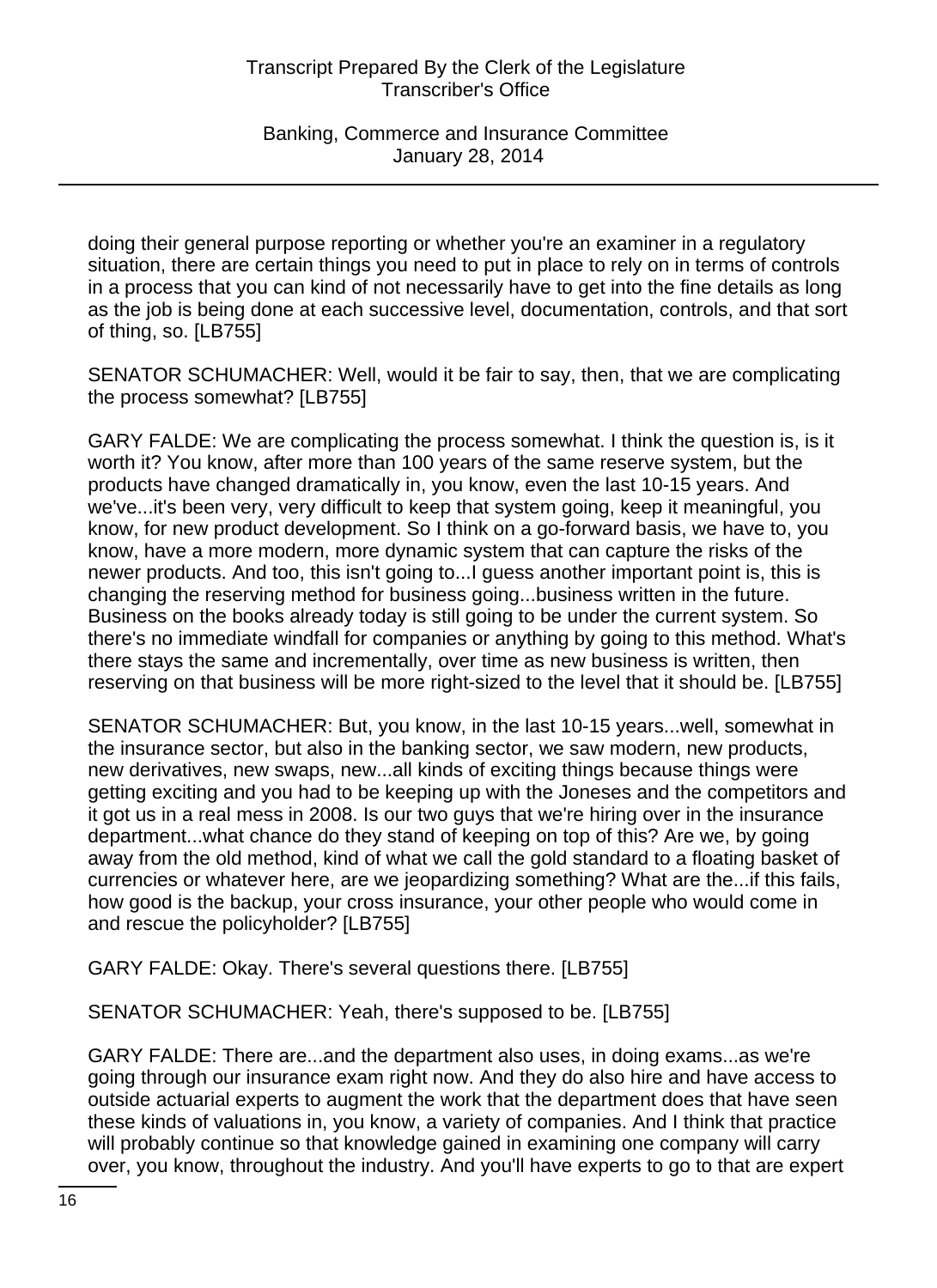Banking, Commerce and Insurance Committee January 28, 2014

in analyzing these kinds of valuations. The public accounting world is, for insurance, has been going the same way where it's already based on...or GAP accounting is already based on models that are just as sophisticated, to me, as these. And the auditing firms have been, you know, getting expertise in, you know, evaluating these types of models. So I think it is doable. It is certainly a, you know, a new era in terms of resources that are needed, but I think it can be done. Another question, which going back to something you asked earlier, reserves is not the only backstop for life insurance companies. That's the first layer of backstop. The second is actual surplus. Surplus is what's left over after you set up your reserves. And surplus has to be held to incorporate what...and you've probably heard in other bills that have come up to the committee...risk-based capital. So out of your surplus, you actually identify how much of that you need as a second layer of protection beyond reserves. It's called risk-based capital. And most companies hold surplus that is maybe four or five or six times that risk-based capital amount. So even if experience is poor enough to eat through all the reserves, there's generally still a substantial layer of surplus behind that as well. And then, as you said earlier, there are also risk-sharing mechanisms. Companies usually use reinsurers and hedging and so forth in a prudent way to manage their overall risks, so. [LB755]

SENATOR SCHUMACHER: Thank you for your testimony. [LB755]

GARY FALDE: Yeah, help. [LB755]

SENATOR CHRISTENSEN: Are there any other questions? Thank you, Mr. Falde. [LB755]

GARY FALDE: All right. Thank you very much. [LB755]

RHONDA AHRENS: Good afternoon. My name is Rhonda Ahrens, R-h-o-n-d-a A-h-r-e-n-s, and I'm up here to supplement the testimony of the director. I'm the actuary for the Nebraska Department of Insurance. I think Gary took care of a few of the things that we wanted to clarify already. One was just to make sure a couple of the questions that were asked, essentially made it sound like there was a misunderstanding that the new regulation would not apply to old business. The in-force business reserves are not going to go down for anything that's been issued prior to the time that this method becomes effective. Also, one of the other points that I thought we needed to make with your question, Senator Schumacher, was that when companies release reserves, especially a mutual company, that doesn't mean that they're just not going to invest it or make that investment income that you were talking about on that money. That money still stays in the company to...for the benefit of those policyholders, and so mergers and acquisitions would potentially happen, you know, for the benefit of those policyholders, too, at potentially a, you know, risk-adjusted return that could be higher than what they can hold for investments in their reserves account because the state has higher restrictions on the assets that they have to invest for reserves. They have to be in safer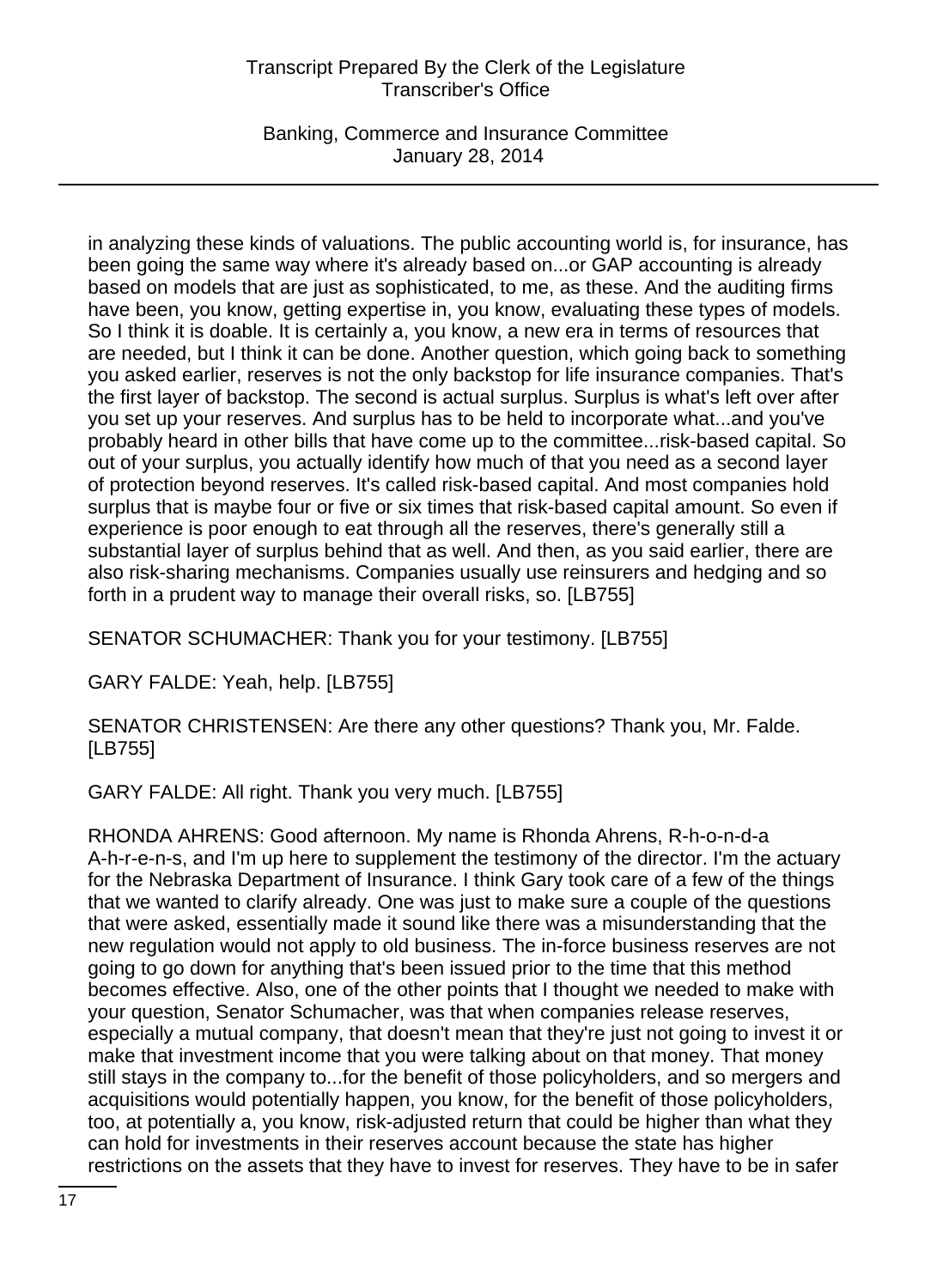Banking, Commerce and Insurance Committee January 28, 2014

mechanisms that tend to earn less. And then just to clarify, the principles-based reserving mechanism that's being introduced in this bill is not a freewill approach for companies to reserving. There is a guidance manual that is going to be...that's actually part of the law through the bill called the valuation manual. And that will be changed at the...as new products are developed. There will be work at the NAIC level to update the valuation manual on an annual basis, if necessary, for any kind of new innovative products. And it's a mechanism to make sure that there are standards in place for these new kind of product ideas. And that will help set standards for some of the experience that will be used as the assumptions, like, for example, for mortality. Mortality assumptions that are used by one company or another on one product versus another product won't just be random. They'll have to be backed by experience. And they'll also be supplemented by industry experience that is reported to the regulators on a regular basis. And then going in sync with one of the things that Gary mentioned is that this all goes along with when we examine a company, as Gary mentioned, we...if we don't have the expertise in the department to evaluate a certain company, we will bring in other actuarial resources that have more experience in that particular product possibly or the way that their experience is developing. And that helps us, as regulators, to be able to handle this, but also, along with that, come lots of higher controls at the company level where the board of directors has to understand what's going on. And the actuaries that are producing the principles-based reserve have to show more documentation. They have to prove their credibility of their own experience. They...we aren't just going to be regulators that are like, well, you know, I don't know this...I don't know how to come up with this assumption and I don't have any tools to do it. We'll be given their experience and they'll be asked to show us, you know, how do you support these assumptions. So if I could answer any questions, I would be glad to. [LB755]

SENATOR CHRISTENSEN: Are there any other questions? Senator Schumacher. [LB755]

SENATOR SCHUMACHER: Thank you, Senator Christensen. Thank you for your testimony. How many insurance companies would you anticipate be engaged in this new product development, this new process? [LB755]

RHONDA AHRENS: We...as the director said earlier, Nebraska is a pretty...has a lot of life insurance companies. So most of our domestics will be, you know, involved in this type of reserving mechanism. And probably out of the...I'll just give some information based on my workload currently is I have, you know, around 30 insurance companies that I look at each year. Some have hardly anything interesting to look at, but there's probably seven companies that would be doing things that I will, you know, have to, you know, to keep up with, so. [LB755]

SENATOR SCHUMACHER: That's in your share of the pie but... [LB755]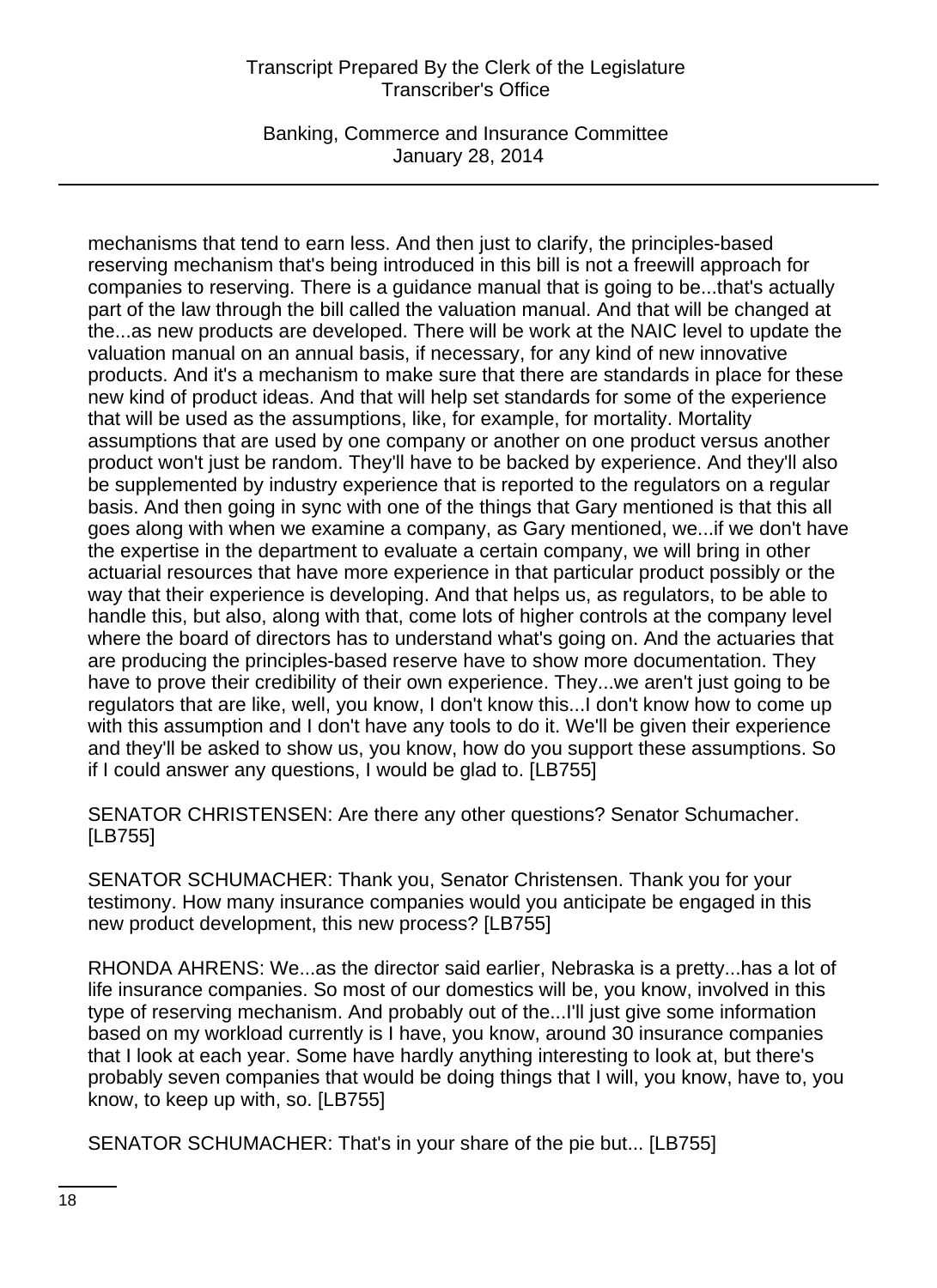RHONDA AHRENS: Uh-huh. [LB755]

SENATOR SCHUMACHER: ...company...how many people... [LB755]

RHONDA AHRENS: Oh, companies who... [LB755]

SENATOR SCHUMACHER: ...how many other pies are there besides yours? [LB755]

RHONDA AHRENS: In Nebraska domestics was what I was talking about? [LB755]

SENATOR SCHUMACHER: Well, yeah. How many insurance companies are going to be out there doing this process? [LB755]

RHONDA AHRENS: Oh. I think that we're hoping that all insurance companies would... [LB755]

SENATOR SCHUMACHER: Is that 100, is it 50, is it 500? [LB755]

RHONDA AHRENS: There's thousands of life insurance companies in the United States, so. [LB755]

SENATOR SCHUMACHER: Okay. [LB755]

RHONDA AHRENS: For us, okay, there are 13 companies in Nebraska who wrote \$60 billion in premiums globally. So...and I know that you asked me for more than just my share of the pie. [LB755]

SENATOR SCHUMACHER: Right. [LB755]

RHONDA AHRENS: Well, I don't know. [LB755]

SENATOR SCHUMACHER: It's okay. So I mean, let's...whatever there is, is more than a dozen. [LB755]

RHONDA AHRENS: Yes. [LB755]

SENATOR SCHUMACHER: And probably quite a few more than a dozen. [LB755]

RHONDA AHRENS: Yep. [LB755]

SENATOR SCHUMACHER: And how many new products would they be doing this analysis on in each of these? I mean, is it just going to be one new creative product? Is it going to be bunches of them? [LB755]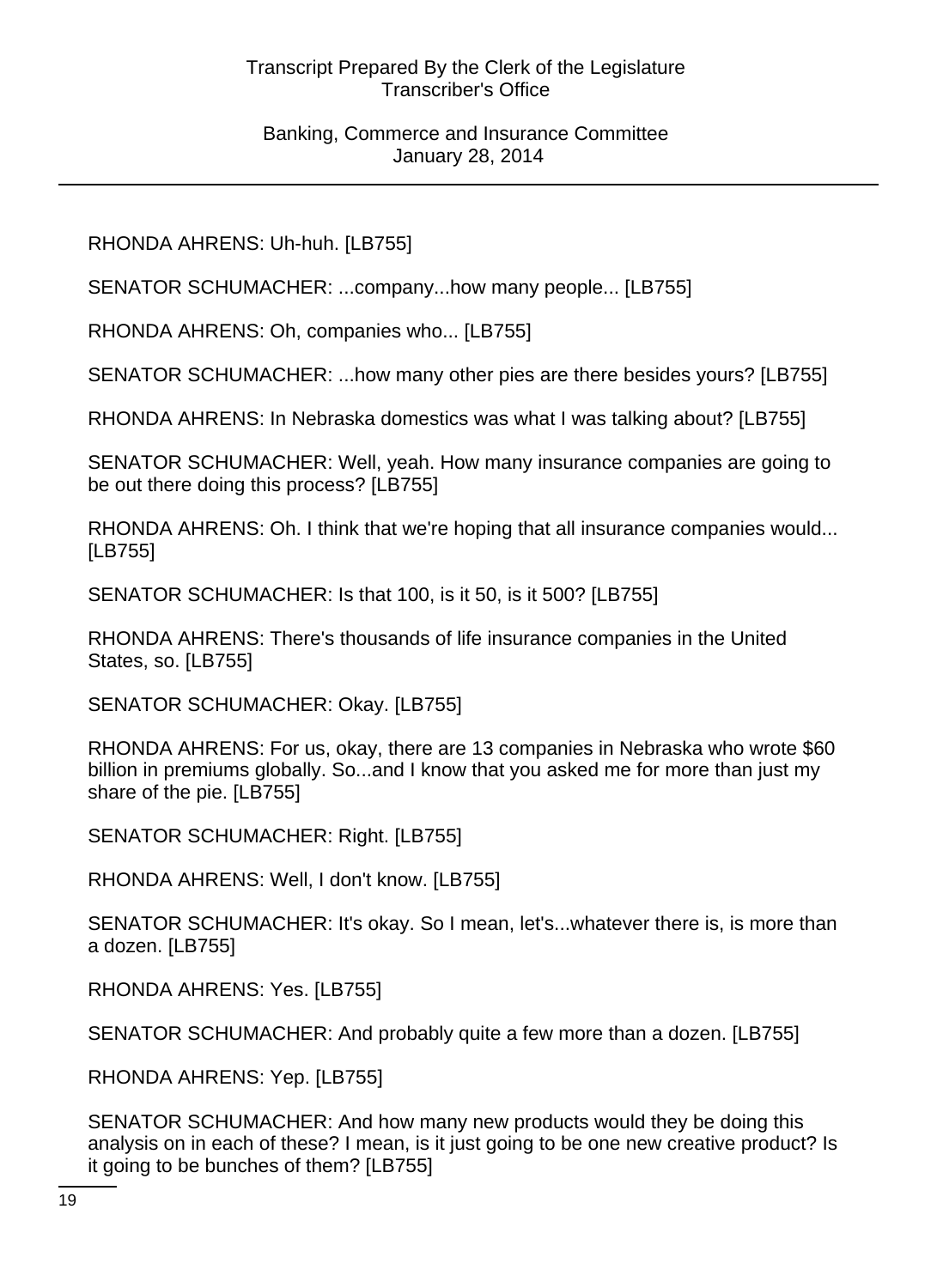Banking, Commerce and Insurance Committee January 28, 2014

RHONDA AHRENS: Well, I think that it's possible that we have no...I mean, we have no idea what people...things people can come up with, but I'll try to go back over, you know, in my own experience over the last ten years what might have started the discussion, you know, ten years ago. There's probably four or five...four types of insurance that sort of makes this more necessary. One would be universal life with secondary guaranties. So it's a type of product that you need to be able to project the future of an equity market and you also need to be able to say how likely it is that the equity market is going to do really poorly. And so you need higher reserves because you have guaranties in the product. So in that case, you know, we kind of go back to one of the examples where you might actually have higher reserves than we right now...you know, than we would be holding today. That's one product. Another product would be variable annuities with guaranties so the same idea. Instead of a life insurance product it's an annuity product and there are these guaranties that are on a fixed interest rate assumption, but the other benefits in the contract could be so much higher than those guaranties that those guaranties don't even come into play. Therefore, you would have lower reserves. [LB755]

SENATOR SCHUMACHER: This is a little bit of a loaded question. These insurance companies have all the policies and forms and types and nice, big, tall office buildings and highly educated actuaries and lawyers and accountants and they're all churning away hoping to make money--as we all want to do, nothing wrong with that--coming up with these creative ideas that are coming into our insurance department and laying them on your desk. Do you feel that you're...we're in a position to stay on top of it? [LB755]

RHONDA AHRENS: Yeah, I do. I feel that with the work that will go on at the NAIC with the new valuation manual and behind the legislation, behind the law, and the development that we'll be able to do on a more...in the moment, we'll be able to develop the valuation manual and update it more quickly than having to go through the legislative process every time for every new product. That will actually improve the process and speed it up. And then it will also make...I think it will make regulators more aware and...of what's going on and be able to think through, you know, what the appropriate reserve is for each of those products rather than just retrofitting, you know, a formula or a current method to each new product that comes out. [LB755]

SENATOR SCHUMACHER: I seem to detect some future tense. A lot of this is not necessarily in place and very much under development. What risk are we taking on by being in the avant-garde and in the first tier of the states that are thinking about adopting it. Tell me, what's your thoughts on that? [LB755]

RHONDA AHRENS: I don't think...I think because of the structure of how this will be implemented, we aren't in the front tier or avant-garde because, as Gary started to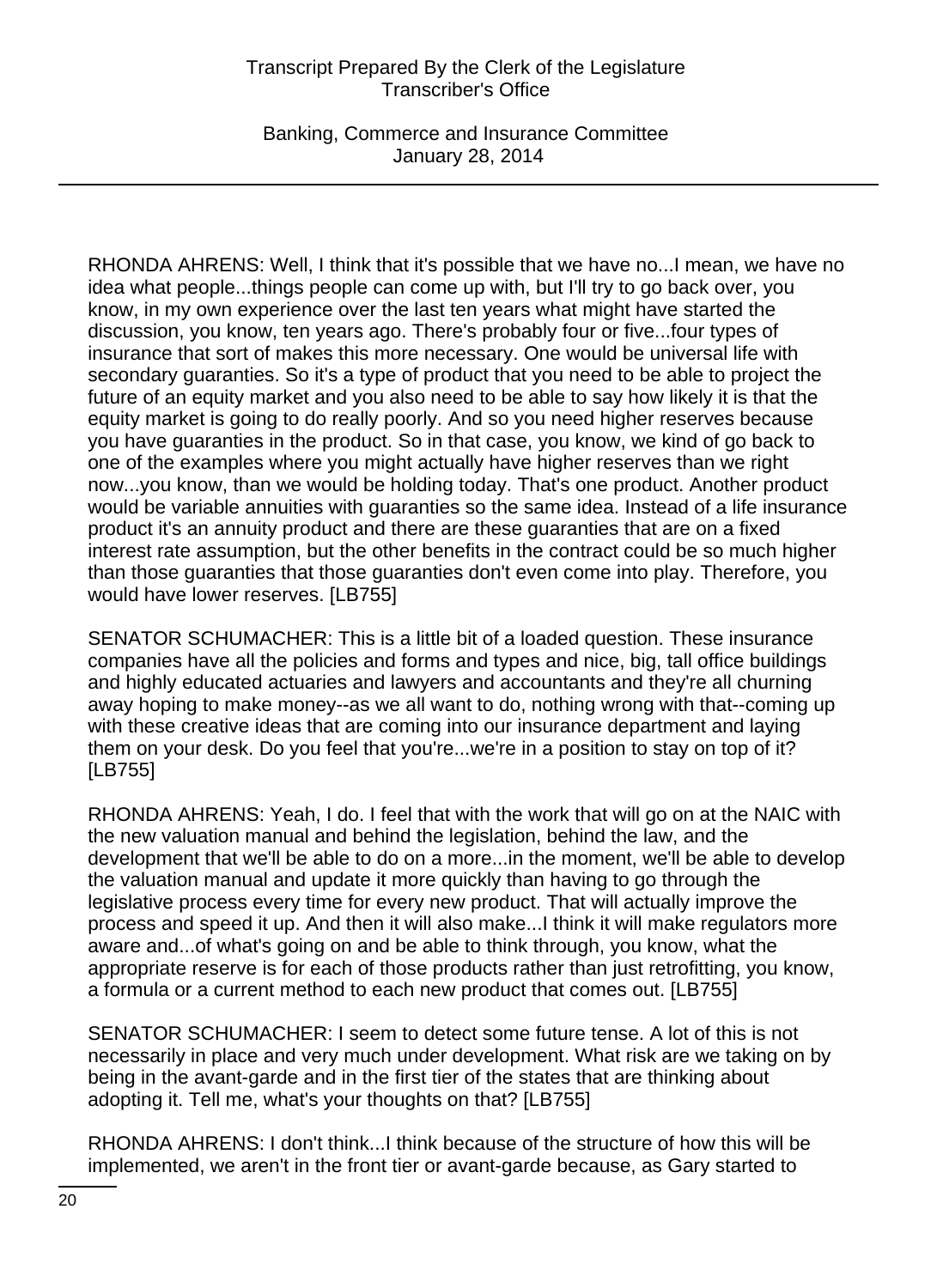mention, the group has...basically, there's an agreement or an implementation plan that nobody will force this upon companies until at least 75 percent of the premium in force has been approved. So of the writing base for premiums throughout the country, 75 percent of the reserves will have to be covered by PBR before it's implemented. [LB755]

SENATOR SCHUMACHER: Thank you. [LB755]

SENATOR CHRISTENSEN: Are there any other questions? Seeing none, thank you. Next proponent? [LB755]

JIM HALL: (Exhibit 2) Good morning, Mr. Chairman, members of the committee. My name is Jim Hall, J-i-m H-a-l-l. I'm a regional vice president with the American Council of Life Insurers. The ACLI is a national trade association that represents the life insurance industry. ACLI has over 300 member companies and these member companies hold over 90 percent of the life insurance in force in America today. We're here to very much support the insurance department's LB755. Now Director Ramge and Mr. Mays and Mr. Falde and Ms. Ahrens have all covered most of the points that I was going to make. So I'm not going to take up the committee's time to remake those. I would, however, add some supplementary comments. First, principles-based reserving is not a new concept. The property and casualty industry has been using their form of principle-based reserving for some years now. It's a different type, but the principle is the same; hence the name. Also, as was mentioned earlier, this is a life insurance-type of reserving that's been in use in...for life insurers in other countries for some time. You heard Canada was where it started. It's also in use in Australia, United Kingdom, the European Union, etcetera. And so this bill would simply allow...be one of the bills across the United States that would allow life insurers in the United States to use the same methods that are being used elsewhere. As far as the number of states, as you heard, seven states have already enacted it last year. And as Tom Mays mentioned, we...currently, my folks in Washington tell me, between 16 and 20 states have committed to introducing bills this year for a national basis and 8 of those states, including Nebraska, have already introduced their bills. I know, for example, to the south, Kansas, I spoke with them. They had other priorities this year, but they're planning on looking at it next year. I would also mention, Senator Schumacher, I get the impression that you're concerned, and understandably so, about whether or not adoption of this new method might throw open the doors to a slippery slope toward insolvency. And I would say that the life insurance industry itself, and certainly not the insurance regulators, would support a system that would place life insurers at risk. Particularly, the industry wouldn't support that because, as I'm sure you're aware, in the life insurance business, when one life insurer fails, it is the obligation of its competitors to pick up its financial obligations as being part of the guarantee association that is in place in every state in the United States. And in order to do business in this state, a life insurer must join the Nebraska Life and Health Guaranty Association. And if a company goes down, that means the other companies become financially responsible as a part of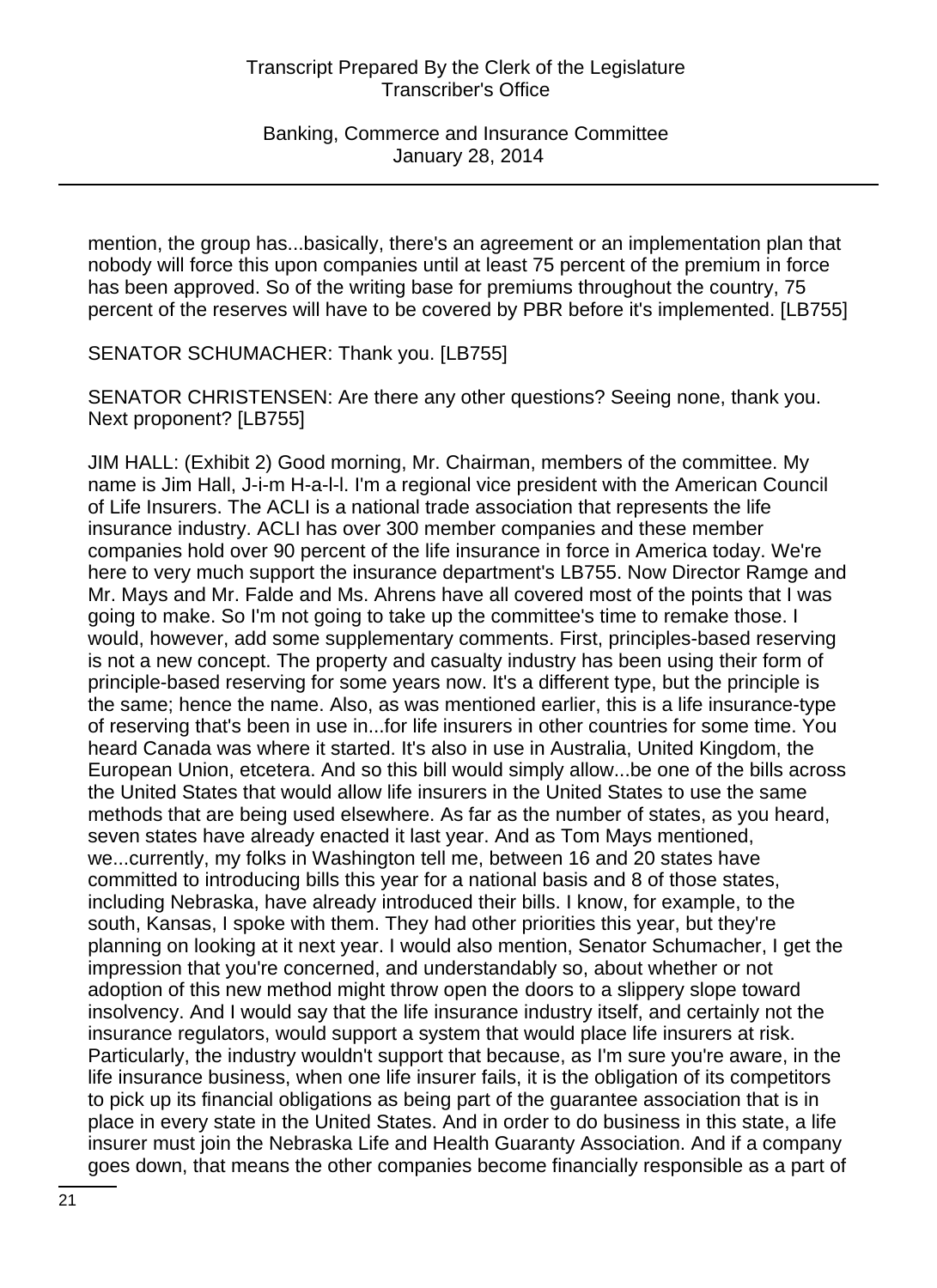Banking, Commerce and Insurance Committee January 28, 2014

the Guaranty Association. So as a bottom line thing, the industry wouldn't support a system that would enhance the risk that they, themselves, would then become responsible for other companies' failures of solvency. I would also point out that when we had our crash in 2008, the life insurance industry was one of the least affected in the sense that, because of the type of financial solvency regulations that were already in place, the life insurance industry stayed solvent. And the regulators have set up these standards since 1992 and have strengthened them on an ongoing basis, and every state, in order to remain accredited with the NAIC, must have these solvency regulation standards in place. And so it's a very firm system and the companies, themselves, don't want the system opened up that would cause greater risk. They'd want to keep things, certainly, competitive within limits, but they want the limits, to still be there. I'm happy to answer any questions. [LB755]

SENATOR CHRISTENSEN: Are there any questions? Senator Schumacher. [LB755]

SENATOR SCHUMACHER: Thank you, Senator Christensen. Was AIG a life insurance company? [LB755]

JIM HALL: The part of AIG that had made all the headlines was not a life insurance company. It was part of an AIG conglomerate, but the part that made headlines was not a life insurance company. AIG Life did just fine. And the New York department is happy to point that out. [LB755]

SENATOR SCHUMACHER: Thank you for your testimony. [LB755]

JIM HALL: Sure. [LB755]

SENATOR CHRISTENSEN: Are there any other questions? Seeing none, thank you. [LB755]

JIM HALL: Thank you. [LB755]

SENATOR CHRISTENSEN: Next proponent? [LB755]

WILLIAM McCARTNEY: Mr. Chairman, members, my name is Bill McCartney, M-c-C-a-r-t-n-e-y. I am senior vice president and associate general counsel of United Services Automobile Association in San Antonio, Texas. USAAis the provider of choice to the military community. We provide a full range of highly competitive financial products. And probably we are the most fully integrated financial services company in the United States. We are the fifth largest writer of homeowners insurance, the seventh largest writer of personal automobile insurance. We have about 50 no-load mutual funds under management, a bank that has assets approaching \$60 billion, and a life insurance company. And for USAA, this is a very important bill. And I'm here to testify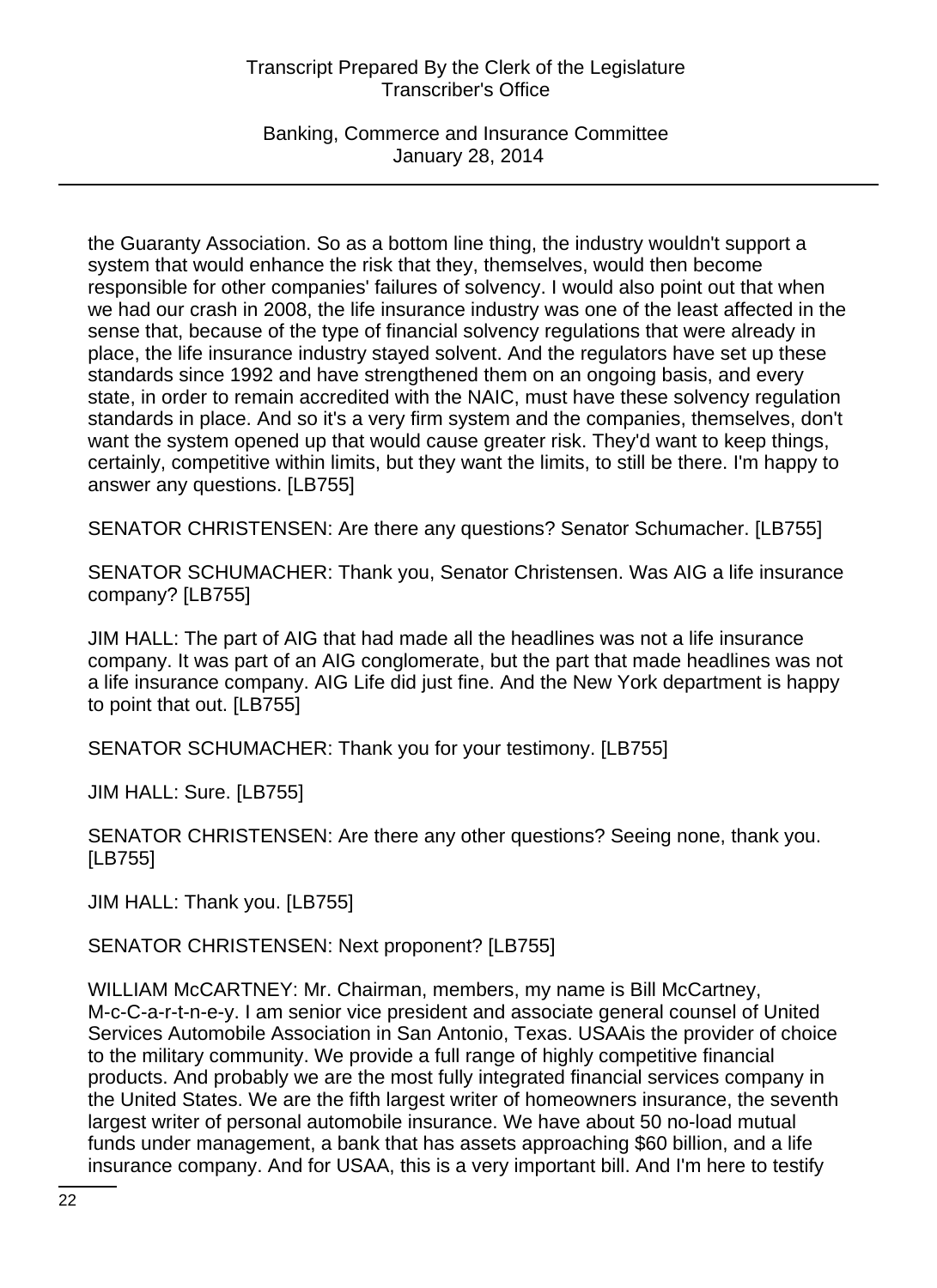Banking, Commerce and Insurance Committee January 28, 2014

on another bill that you'll be hearing subsequently, but I couldn't help myself. I felt like I needed to talk about this. The current reserves for insurance companies, particularly term life insurance, are not just a little bit redundant. They are seriously redundant. As the provider of choice to the military community, most of the products that USAA Life writes are term products. As far as I know, we're the only life insurance company that will write a life insurance policy to an active duty service member who's in a war zone who's been deployed. We want to be able to provide those products as inexpensively as possible. The current reserving provisions, the term products, in particular, are subject to...require reserving at a multiple of what the economic reserve should be, two times, three times. And as a result of that, the amount of capital that has to be set aside means that the premiums that we have to charge are more than they need to be, and so our interest in this bill is pure. We want it passed so that we rationalize the reserving system in this country for life insurance policies, terms in particular, so that our products can be more competitive to the military community. Thank you. [LB755]

SENATOR CHRISTENSEN: Are there any questions? Thank you. Any more proponents? [LB755]

RON SEDLACEK: Thank you, Senator Christensen and members of the Banking, Commerce and Insurance Committee. For the record, my name is Ron Sedlacek, S-e-d-l-a-c-e-k. I'm here on behalf of the Nebraska Chamber of Commerce and Industry. A number of our domestic insurance members discussed this legislation with us, explained what it's about, and why they believe it is a positive move for Nebraska. They asked us to review it and to take a position on the legislation in favor, and that's what I'm here to do. But, essentially, not so much in regard to what has been talked about before and that would be the methodology of insurance reserves, but rather from the point of view of keeping Nebraska's insurance legal and regulatory environment up to date. We did review and were assured about the fact that there needs to be a number of other states, of course, that implement this similar type of environment before it's actually implemented. And with that, just wanted it to be on record that our association would support this legislation. [LB755]

SENATOR CHRISTENSEN: Thank you, Ron. Is there any questions? Seeing none, thank you. [LB755]

RON SEDLACEK: Thank you. [LB755]

TAD FRAIZER: Good afternoon, Senators. My name is Tad Fraizer, T-a-d F-r-a-i-z-e-r. I'm here representing the Mutual of Omaha Companies. Mr. Galen Ullstrom, who generally testifies on behalf of Mutual, was unexpectedly prevented from attending today. But he did wish me to convey to the committee that Mutual has had an opportunity to work with the NAIC over the years to have input on the bill, the underlying model act, and is fully supportive of the model act and appreciates the Nebraska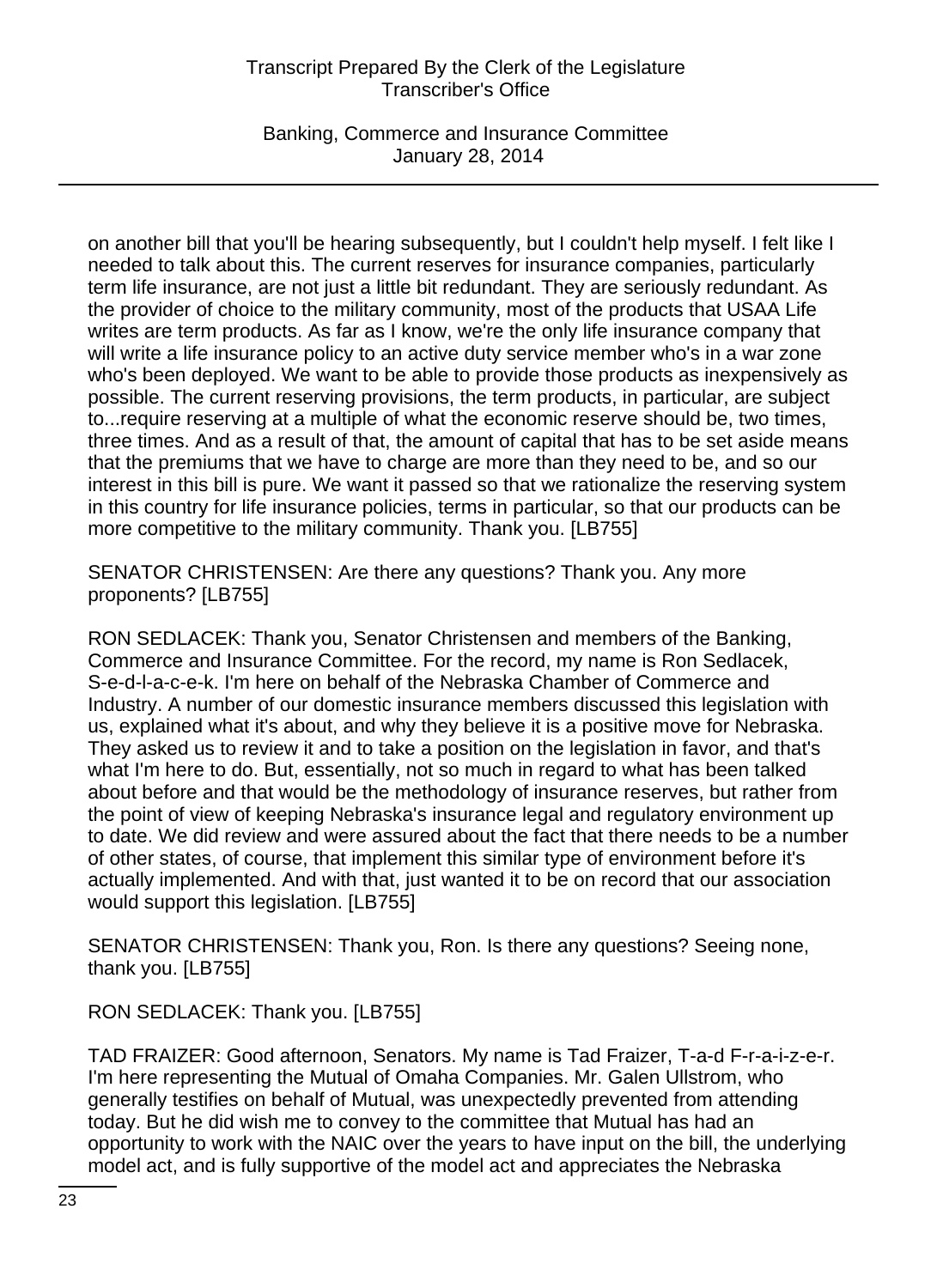Department of Insurance bringing this bill to you and would encourage its advancement. I'd try to answer any questions you might have. [LB755]

SENATOR CHRISTENSEN: Are there any questions for Mr. Fraizer? Seeing none, thank you. [LB755]

TAD FRAIZER: Thank you. [LB755]

SENATOR CHRISTENSEN: Welcome. [LB755]

JANIS McKENZIE: Thank you. Good afternoon, Senator, members of the committee. For the record, my name is Jan McKenzie, spelled M-c-K-e-n-z-i-e. I'm here as executive director and registered lobbyist for the Nebraska Insurance Federation in support of LB755. I want to thank Senator Gloor, in particular, for introducing the bill, but also for the wonderful explanation he provided you in the opening about how this process works. Some of these processes and changes and modernization efforts in the world of insurance take decades to get in place. And partly because, in this case, it's something that has to be actuarially based and sound. My member companies, as I remind you every year, are the Nebraska domestics. We are the people who employ Nebraskans and have brick and mortar in our cities, metropolitan in particular, but also other parts of the state. The Insurance Federation is comprised of a number of larger life insurers, but also some smaller ones. And our legislative committee met last week and conveyed their support for LB755 and recognize the importance of its passage this session, if possible...more than likely, if possible. I'd answer any questions. [LB755]

SENATOR CHRISTENSEN: Are there any questions? Jan, I'll ask one. [LB755]

JANIS McKENZIE: Okay. [LB755]

SENATOR CHRISTENSEN: Has there ever been a life insurance company in Nebraska go broke? We were told how they are handled. I thought that was interesting. [LB755]

JANIS McKENZIE: You know, Senator, in the 15 years that I've been involved in the insurance business, no one that I know has gone broke. I know that there have been some companies that have had problems and had to go into receivership and be rehabilitated, but I think that would be a question you would need to ask the Director. But to my knowledge, no one has gone broke. But we do have a guaranty fund, as Mr. Hall stated, that a lot of people aren't aware of, unlike other financial groups like banks, we are responsible for each other if someone goes belly up. [LB755]

SENATOR CHRISTENSEN: Appreciate that. Seeing no other questions, thank you. [LB755]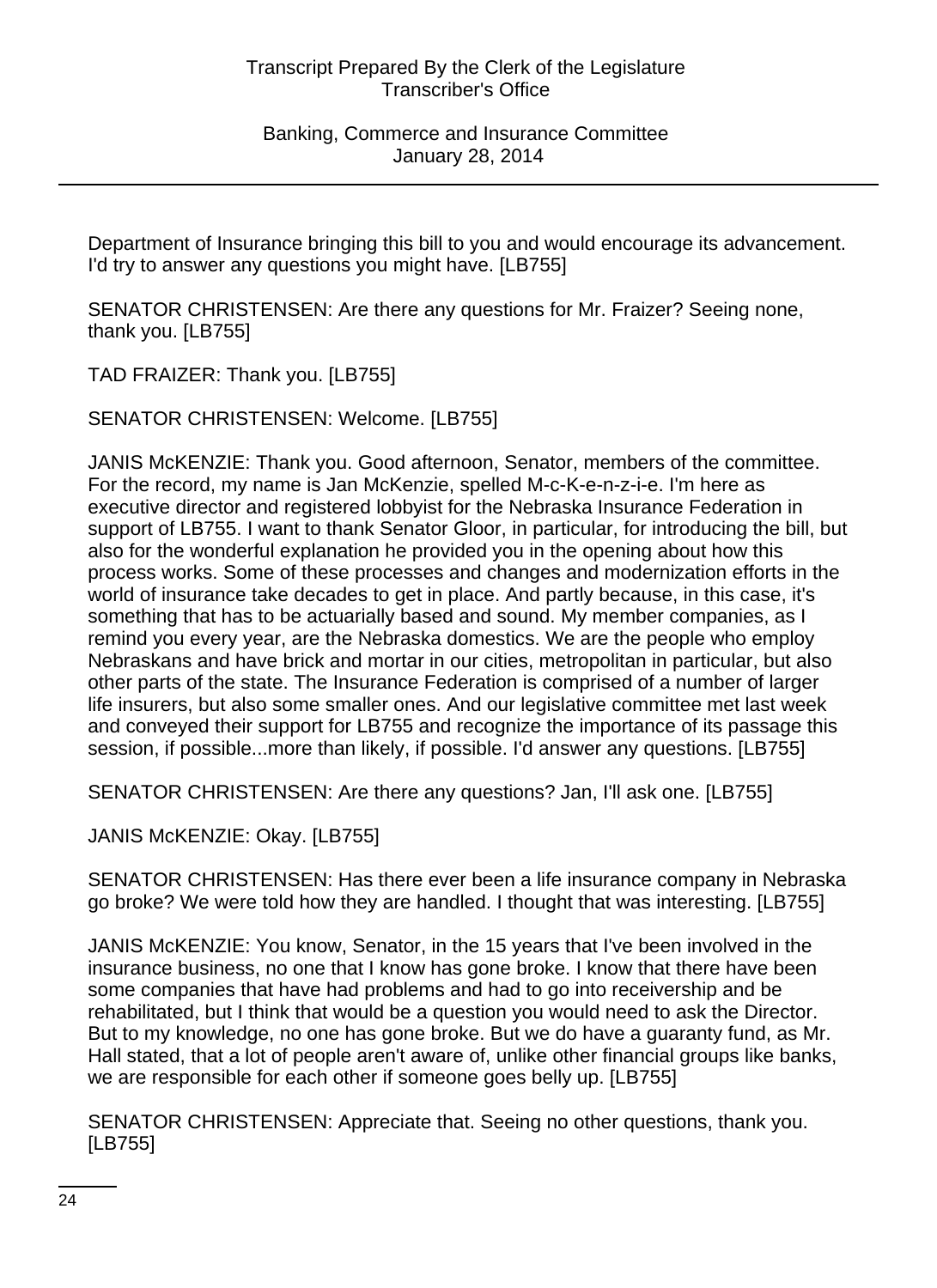### JANIS McKENZIE: Thank you. [LB755]

SENATOR CHRISTENSEN: Any more proponents? Seeing none, are there any opponents? Anybody who'd like to testify in the neutral? Seeing none, Senator Gloor, would you like to close? He waives. That will end the hearing on LB755. We'll let Senator Schumacher open on LB700. [LB755]

SENATOR SCHUMACHER: Senator Gloor and members of the committee, I'm Paul Schumacher, I represent District 22 in the Legislature, S-c-h-u-m-a-c-h-e-r. And I'm here today to introduce LB700. You know, I was originally told that this was a boring committee. All you had to do is vote "yes." But actually, it could be a little bit exciting because the bill today reflects our role in a very dynamic process that has become ever so much more important since 2008 when we found out that this was a very dynamic process that could go awry. And in that particular environment, we found that we didn't understand all the interrelationships that the creative, new financial and insurance markets could develop. Office buildings upon office buildings of very bright people creating very creative interrelationships between companies, subsidiaries, affiliates, holding companies, between each other using such instruments as derivatives, credit default swaps, counterparty and counteragency agreements. About anything any wise kid on Wall Street could dream up became possible. And when the impossible began to happen and big companies like AIG started to have their integrity questioned and even within those companies, innocent divisions who were not parties to not-so-innocent conduct began to bring them all down, it was scary. The regulators did not know where the buck stopped. Would an AIG going down because of misbehavior in the London office bring down a Mutual of Omaha? What kind of side deals do they have? Were there any side deals? These things didn't even appear on the books because they weren't really liabilities. They were just kind of undocumented, signed deals that were unregulated by anybody and unbeknownst to the regulators. And that contributed a lot to the inability to make decisions, to know what kind of risk we were dealing with, to identify the systemic risk in the system. Well, since then, not only the Congress but the various states, international agencies, and people who are involved legitimately in the business said, we have to know where the risks lie. We have to know what kind of deals and commitments have been made. Otherwise, should there be a problem, we may not know where the ultimate consequence of the problem will be. And efforts emerged to try to get a handle on the inside workings of the animal. Naturally, when you get a handle on the inside workings of an animal, if you expect that animal to be honest with you, there is certain confidentiality that has to be maintained so that you don't have the game disrupted by the fact that a regulator or regulatory mechanism knows your business. And so the various insurance commissioners in various states, along with international agencies, began to work together to try to come up with the framework of how that information can be assembled and reported so that there is a knowledge by some regulatory scheme of what is really going on and where risk might be hidden and where people, because of greed or competitiveness, might have taken an undue risk with our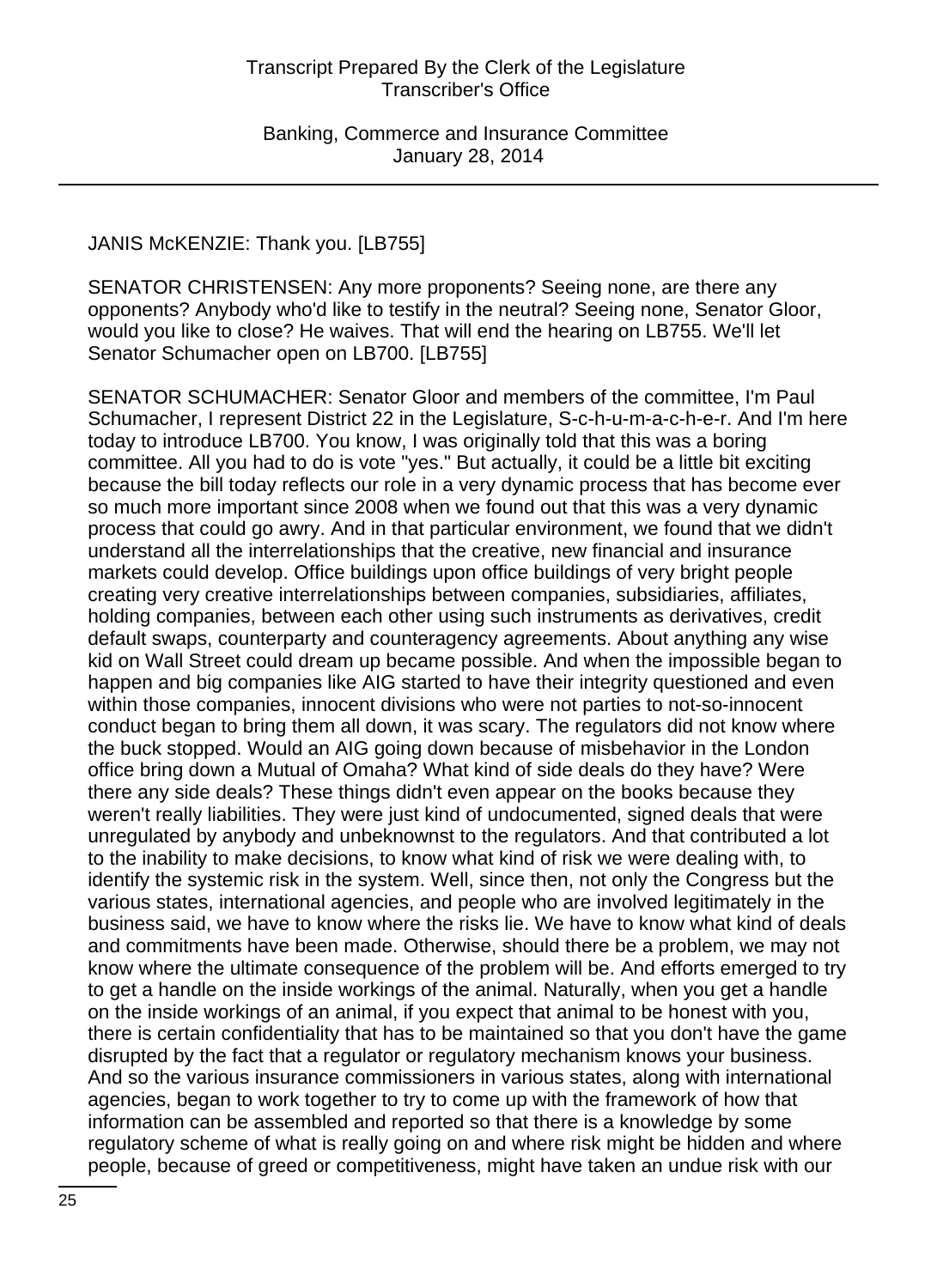Banking, Commerce and Insurance Committee January 28, 2014

system. And that is the essence of LB700. And I'm not going to get down to the weeds of it because Director Ramge is much more competent than I am to get down to the weeds of exactly how this mechanism is going to work. But that's how what we're doing here today fits into the big picture of the financial mess that we got ourselves into in 2008 by being a little bit too much inclined to reduce reserves, to deal on leverage, to become fancy. And we tripped. So this is an effort so that if we come close to tripping again, we have a general idea of where we're going to fall. And I'd take any questions from the committee as to the general nature of this bill and invite testimony that follows. [LB700]

SENATOR GLOOR: Any...Senator Carlson. [LB700]

SENATOR CARLSON: Thank you, Senator Gloor. Senator Schumacher, following the lead of a distinguished member of the Legislature, did you write this bill? [LB700]

SENATOR SCHUMACHER: No, I did not. [LB700]

SENATOR CARLSON: And did the department bring the bill to you? [LB700]

SENATOR SCHUMACHER: They did. [LB700]

SENATOR CARLSON: Okay, thank you. [LB700]

SENATOR GLOOR: Other questions? Seeing none, thank you, Senator Schumacher. [LB700]

SENATOR SCHUMACHER: Thank you, Senator Gloor. [LB700]

SENATOR GLOOR: We will now move to proponents. [LB700]

BRUCE RAMGE: (Exhibit 1) Good afternoon. Good afternoon, Senator Gloor and members of the Banking, Commerce and Insurance Committee. My name is Bruce Ramge, for the record. That's spelled B-r-u-c-e R-a-m-g-e. I'm the Director of Insurance and I'm here to testify in support of LB700 which Senator Schumacher was kind enough to introduce at the department's request. LB700 will provide the department an important new regulatory tool in evaluating the solvency of large domestic insurers and insurance groups. It would adopt the Risk Management and Own Risk and Solvency Assessment Act which will provide requirements for maintaining a risk management framework and completing an own risk and solvency assessment and to provide guidance and instructions for filing an own risk and solvency assessment summary report with the Director of Insurance. The act is a National Association of Insurance Commissioners' model act and will become an accreditation standard. It is expected to be an important tool that United States insurance regulators can point to when assuring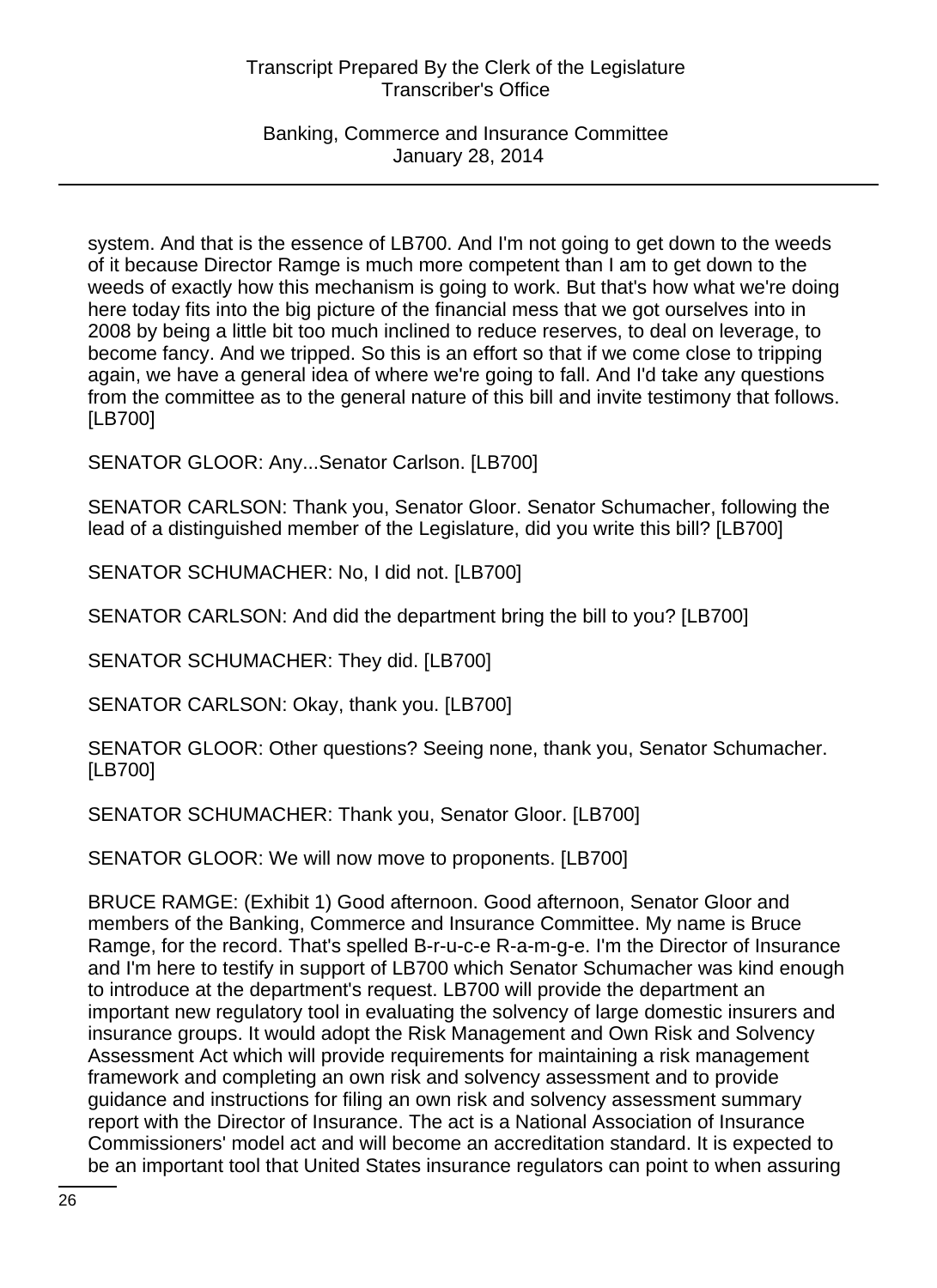Banking, Commerce and Insurance Committee January 28, 2014

our international counterparts that the department has tools available to evaluate solvency. An own risk and solvency assessment or ORSA, is defined as a confidential internal assessment appropriate to the nature, scale, and complexity of an insurer or insurance group, conducted by that insurer or insurance group, of the material and relevant risks associated with the insurer or insurance group's current business plan and the sufficiency of capital resources to support those risks. The act would require Nebraska domestic insurers with an annual direct premium of more than \$500 million or an insurance group with premium of more than \$1 billion to make a self-assessment of the capital available to support their business risks. Because the information submitted under the act would be extremely sensitive competitive information, the bill has significant provisions related to confidentiality found in section 10. The bill requires insurers to complete an own risk and solvency assessment for each statutory entity as well as the insurance group level and submit the results to state regulators. The results should demonstrate that each entity's capital, both regulatory and economic, is sufficient to cover the risks inherent in the entity's business plan. Regulators will use this information to better understand the prospective risks to each insurer's plan and judge the adequacy of capital for the risks identified. This will assist the regulator with risk-focused analysis and examinations and help regulators evaluate the insurer's ability to withstand stresses. The bill imposes three core requirements on a state's domestic insurers: maintain a risk management framework; complete an own risk and solvency assessment; and file an ORSA summary report with the insurance director. Their proposal would affect 49 of our domestic insurers. Development of these new standards is one of the steps identified by insurance regulators to address some of the regulatory weaknesses which became apparent in 2008 or 2009. In addition, this is an important tool for international regulators who will be reviewing the laws of this state for purposes of regulatory cooperation. This act will be critical to U.S. regulators meeting the requirements of the International Monetary Fund's Financial Sector Assessment Program which reviews the sufficiency of regulatory supervision of financial markets across the world. LB700 represents a significant step forward for the regulatory tools available to the state in evaluating the solvency of our domestic insurers. Please advance the bill and I'd be happy to answer any questions you might have. [LB700]

SENATOR GLOOR: Thank you, Director Ramge. Are there any questions? Senator Christensen. [LB700]

SENATOR CHRISTENSEN: Yes. Thank you, Senator Gloor. Bruce, you're saying there's only going to affect 49 companies. [LB700]

BRUCE RAMGE: Yes. [LB700]

SENATOR CHRISTENSEN: Is there only 49 in that...there's 491 life insurance companies so I assume it's not affecting them? [LB700]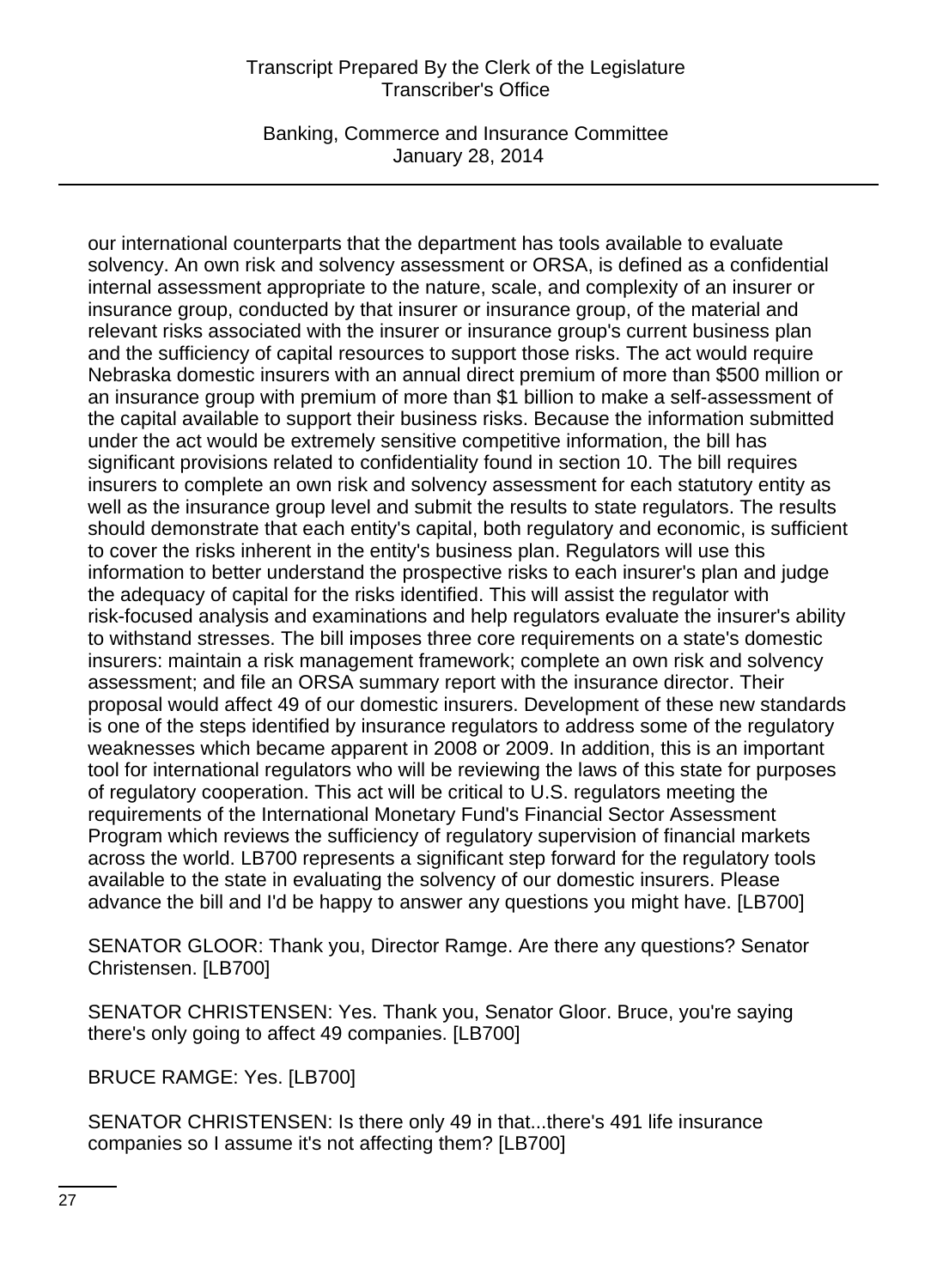BRUCE RAMGE: No. The impact are domestics. That would be how many of our domestic companies that it would impact. And because of the premium volume size, it would not impact every single company. [LB700]

SENATOR CHRISTENSEN: So it's just the larger ones? [LB700]

BRUCE RAMGE: The large ones, yes. [LB700]

SENATOR CHRISTENSEN: We're not worried about the insolvency of the others? [LB700]

BRUCE RAMGE: Well, we are, but we'd use the traditional methods. In addition, you know, these reports will help us in our knowledge and evaluation of all companies because, you know, as a large company might point out that there's a specific type of risk and we'll say, oh, that's something we should be watching for in all companies. So it's a good tool all around, I think, to help us beef up our solvency surveillance. [LB700]

SENATOR CHRISTENSEN: That was my question, if they're only doing the top or what because... [LB700]

BRUCE RAMGE: Uh-huh. [LB700]

SENATOR CHRISTENSEN: ...I see you have no fiscal note and no additional costs to be put on. [LB700]

BRUCE RAMGE: Yes. You know, the department already has a division...our Financial Examination Division basically has analysts and examiners. The examiners go out to the companies and review those. The analysts really work in-house and look at the materials that are submitted to us. So this report would supplement the information that our analysts already receive and it would help us to focus our efforts in the whole financial solvency work. [LB700]

SENATOR CHRISTENSEN: Okay. Thank you. [LB700]

SENATOR GLOOR: Other questions? Senator Carlson. [LB700]

SENATOR CARLSON: Thank you, Senator Gloor. Director Ramge, did the model for LB700 come from NAIC? [LB700]

BRUCE RAMGE: Yes. Yes, it was developed at the National Association of Insurance Commissioners. [LB700]

SENATOR CARLSON: Okay. And I know you're fully capable of writing the bill if you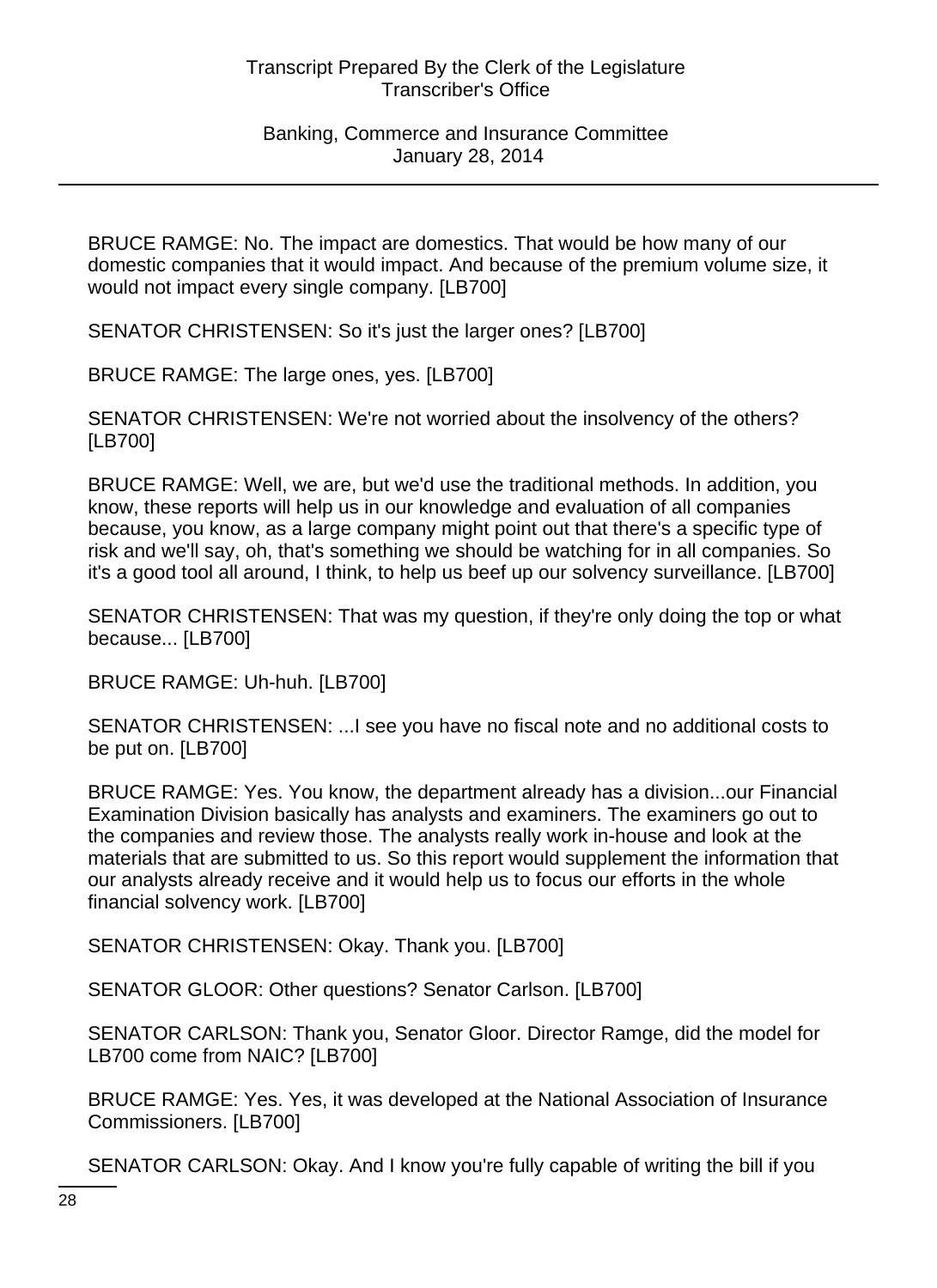# Banking, Commerce and Insurance Committee January 28, 2014

wanted to, but you got guidance on this bill from NAIC and their model. [LB700]

BRUCE RAMGE: Absolutely. I think it is pretty much verbatim, yep. [LB700]

SENATOR CARLSON: Okay. All right, thank you. [LB700]

BRUCE RAMGE: You bet. [LB700]

SENATOR GLOOR: Questions? Senator Pirsch. [LB700]

SENATOR PIRSCH: What do you see as the greatest, I guess, risks with...obviously... [LB700]

BRUCE RAMGE: Oh. [LB700]

SENATOR PIRSCH: ...this was designed... [LB700]

BRUCE RAMGE: Yep. [LB700]

SENATOR PIRSCH: ...because of what's happened in recent years. [LB700]

BRUCE RAMGE: Absolutely. [LB700]

SENATOR PIRSCH: And we do have a different kind of set up here in the state with respect to our insurance. [LB700]

BRUCE RAMGE: I don't think there's any one...Senator Pirsch, I don't think there's any one particular risk. But I just sat down earlier this morning and just jotted down some of the things that I think are important. And if you don't mind, I'll go through those. [LB700]

SENATOR PIRSCH: Sure. [LB700]

BRUCE RAMGE: Intercompany agreements are an important risk that we, as regulators, need to be aware of. Also, concentration of business in areas that could have...suddenly found to have increased risk exposure. An example in the past was asbestos. No one saw that coming, and that impacted the solvency of many insurance companies. Well now, everyone knows that asbestos creates a risk, but there are new things out there like nanoparticles that could suddenly crop up and cause liability concerns. There could be investments in parts of the economy that suddenly deteriorate. An example would be a heavy concentration in European bonds. You know, there was Euro risk that was a concern a few years ago. Cyber liability is an enormous risk for all companies, not just insurance companies. Competition would increase at an alarming rate when a company is overly concentrated in a particular business type.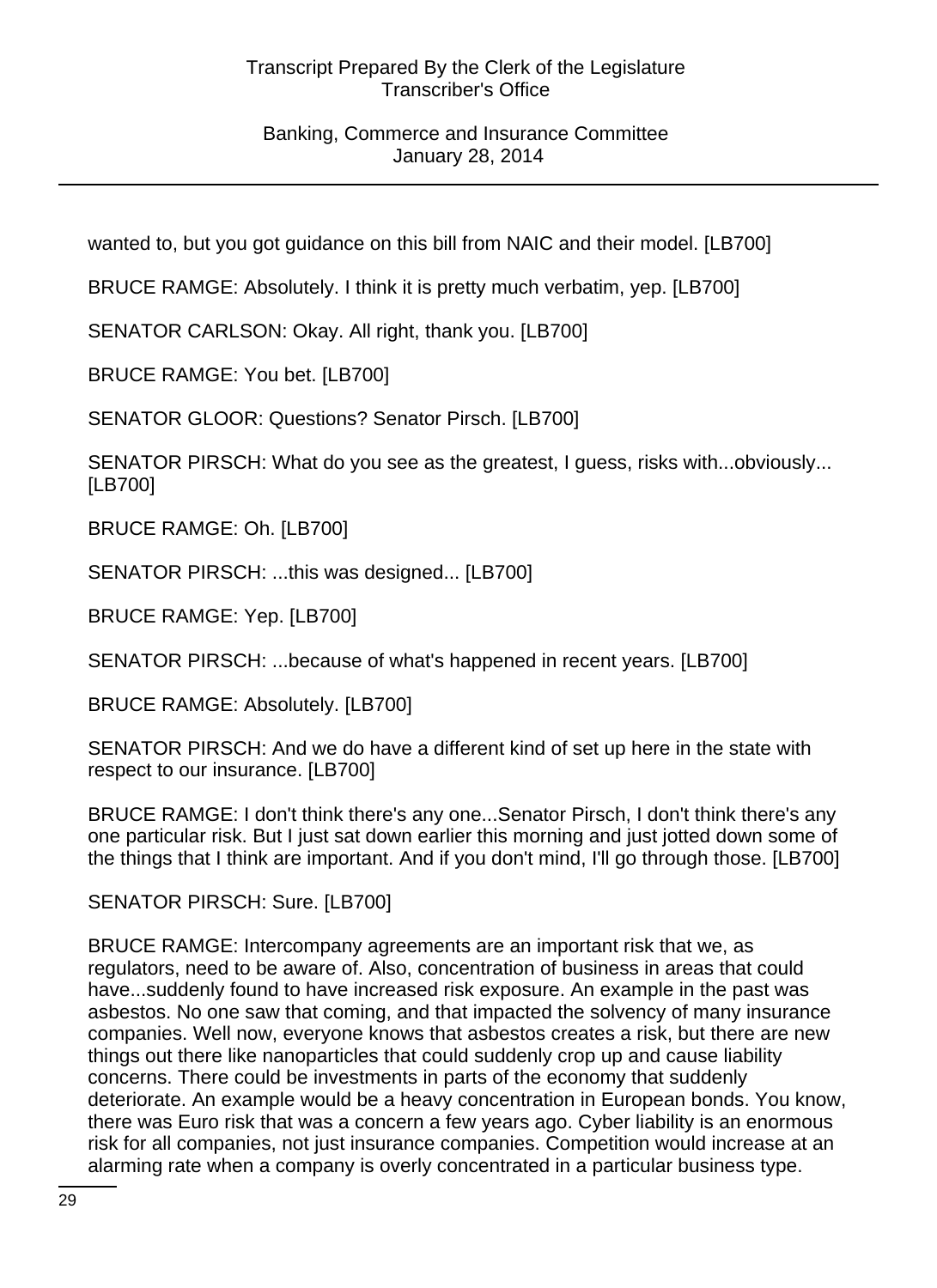Banking, Commerce and Insurance Committee January 28, 2014

Frequent severe weather losses that create both frequency and severity. Potential risks from other countries that may have had a regime change or political instability. Counterparty risk involving hedging transactions. Reputational risks when a product is poorly designed or administered. Replacement of key products with a government sponsored program and terrorism exposures. And those are just some of the things that came to my mind. And I'm sure that we could probably all sit here all afternoon and come up with these types of risks that should all be taken into consideration. [LB700]

SENATOR PIRSCH: And the framework for this assessment would encompass all of these potential risks? [LB700]

BRUCE RAMGE: Yes. It would require the risk management division of each company and their upper management to evaluate those risks, evaluate how their capital is structured to assume those risks, and report those to the department. [LB700]

SENATOR PIRSCH: Thank you. [LB700]

BRUCE RAMGE: You bet. [LB700]

SENATOR GLOOR: Senator Campbell. [LB700]

SENATOR CAMPBELL: Thank you, Senator Gloor. About how many companies would be filing their report, just approximately. [LB700]

BRUCE RAMGE: Basically, I believe we identified 49 companies. [LB700]

SENATOR CAMPBELL: Oh. [LB700]

BRUCE RAMGE: There are 104 total companies domiciled here in Nebraska right now. [LB700]

SENATOR CAMPBELL: And at this point, is that a pretty standard fine of \$1,000 if they don't comply? [LB700]

BRUCE RAMGE: Yes. Across the states, yes. [LB700]

SENATOR CAMPBELL: Okay. And will we or will the NAIC develop the form to be...for them to report? [LB700]

BRUCE RAMGE: There is a reporting manual that they will use... [LB700]

SENATOR CAMPBELL: Oh, okay. [LB700]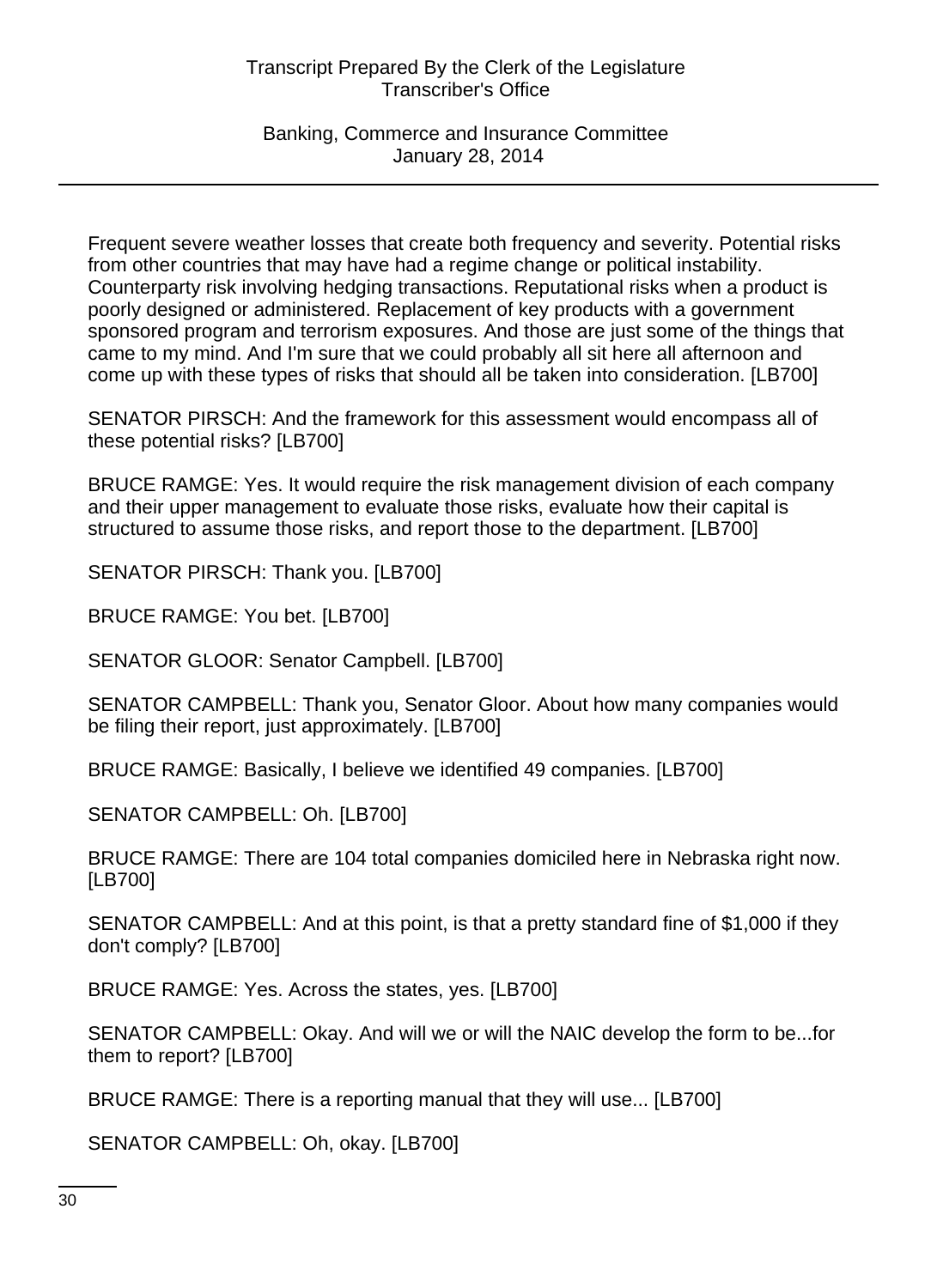BRUCE RAMGE: ...to report. [LB700]

SENATOR CAMPBELL: So it will be, across the country, the same? [LB700]

BRUCE RAMGE: Pretty much. It gives...for companies that have holding companies that have multiple companies, it gives them flexibility on how they will report. You know, for example, if you have a company that has four life insurance companies and a title insurance company, they might do two reports, one that encompasses all their life, one that encompasses their title. And so we will work with each company to permit flexibility in how they structure their risk management. [LB700]

SENATOR CAMPBELL: And so this will be on an annualized basis? [LB700]

BRUCE RAMGE: Yes. [LB700]

SENATOR CAMPBELL: If the form doesn't change, can they just write in, same as last year? Or do they have to redo the whole form? [LB700]

BRUCE RAMGE: I don't think that...you know, that thought hadn't crossed my mind. I doubt that our financial examiners would find that acceptable. [LB700]

SENATOR CAMPBELL: Acceptable. I doubt you would either, Director. Thank you. [LB700]

BRUCE RAMGE: You bet. [LB700]

SENATOR GLOOR: Senator Howard. [LB700]

SENATOR HOWARD: Thank you, Chairman Gloor. And thank you for your testimony. [LB700]

BRUCE RAMGE: You're welcome. [LB700]

SENATOR HOWARD: You had mentioned in your response to Senator Christensen that this would replace traditional methods of assessing solvency? [LB700]

BRUCE RAMGE: It enhances it. [LB700]

SENATOR HOWARD: It enhances them. [LB700]

BRUCE RAMGE: It won't replace. Correct. [LB700]

SENATOR HOWARD: It doesn't replace them. Okay, that was just what I was worried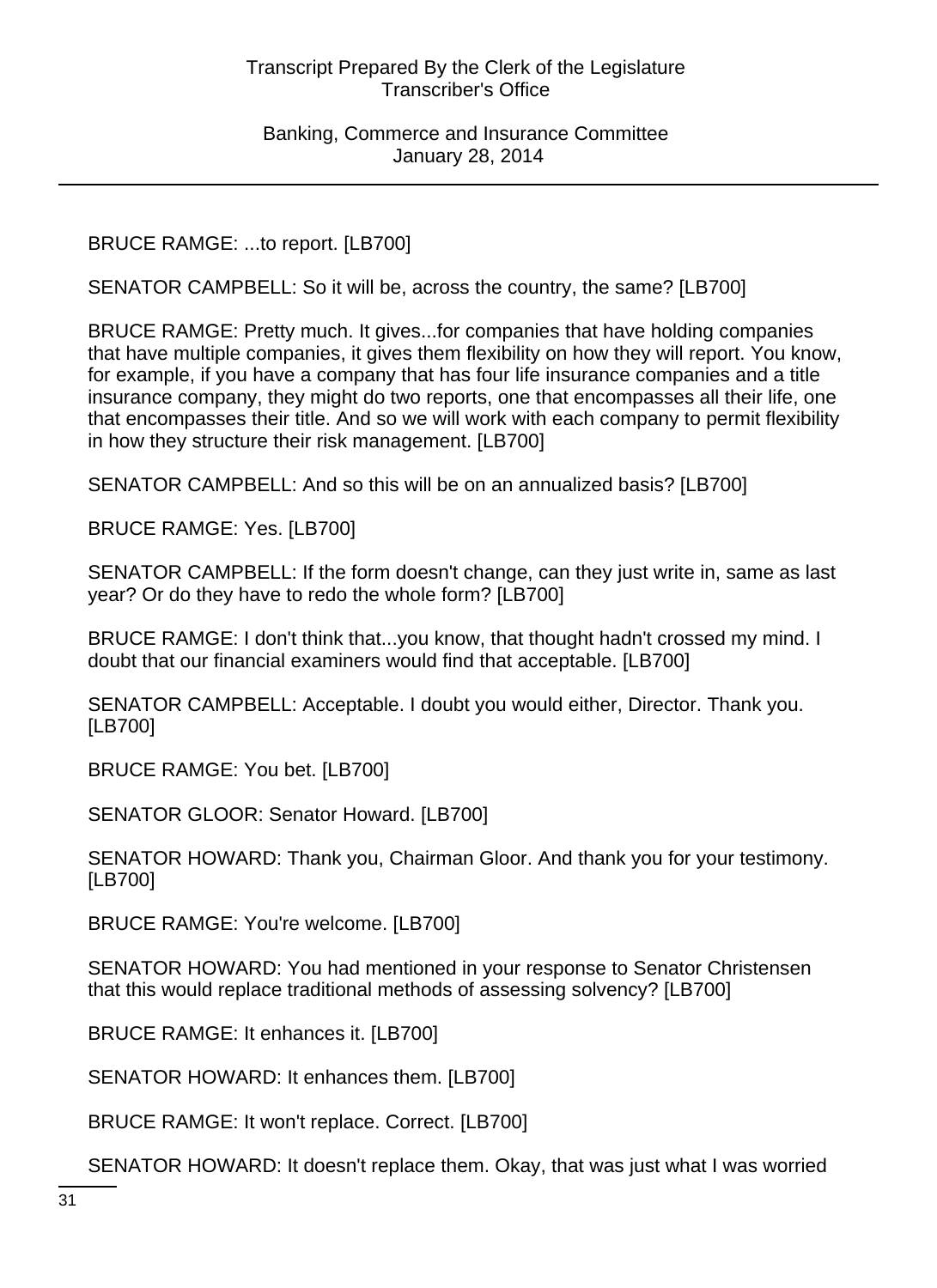about. Thank you. [LB700]

BRUCE RAMGE: Right. [LB700]

SENATOR GLOOR: This is a question by way of making sure I understand the component. The deals with security... [LB700]

BRUCE RAMGE: Yes. [LB700]

SENATOR GLOOR: ...and secrecy. To me, it's somewhat of a flashback to my days in healthcare... [LB700]

BRUCE RAMGE: Uh-huh. [LB700]

SENATOR GLOOR: ...where risk management departments, quality assurance departments would convene meetings where certain patients were reviewed, instances were reviewed with the opportunity for practitioners to, basically, challenge and question each other as they went through the review... [LB700]

BRUCE RAMGE: Uh-huh. [LB700]

SENATOR GLOOR: ...of the decisions that were made... [LB700]

BRUCE RAMGE: Yes. [LB700]

SENATOR GLOOR: ...and outcomes for better or for worse. Usually worse were the ones that found their way there. [LB700]

BRUCE RAMGE: Sure. [LB700]

SENATOR GLOOR: But none of that was discoverable... [LB700]

BRUCE RAMGE: Yeah. [LB700]

SENATOR GLOOR: ...because nobody would open up, nobody would share, you didn't end up with the educational exchange that was necessary if this information were discoverable. Are we talking about the same general approach here, although some of it has to do with competitive advantages as opposed to discoverability in courts? [LB700]

BRUCE RAMGE: Yeah, that's exactly right. You know, with healthcare, there's the added component of, you know, the HIPAA privacy and patient confidentiality. But this is more like trade secret. You wouldn't want a competitor to spot your weaknesses and then bad-mouth you so that they could get a better position in the business. Also, if your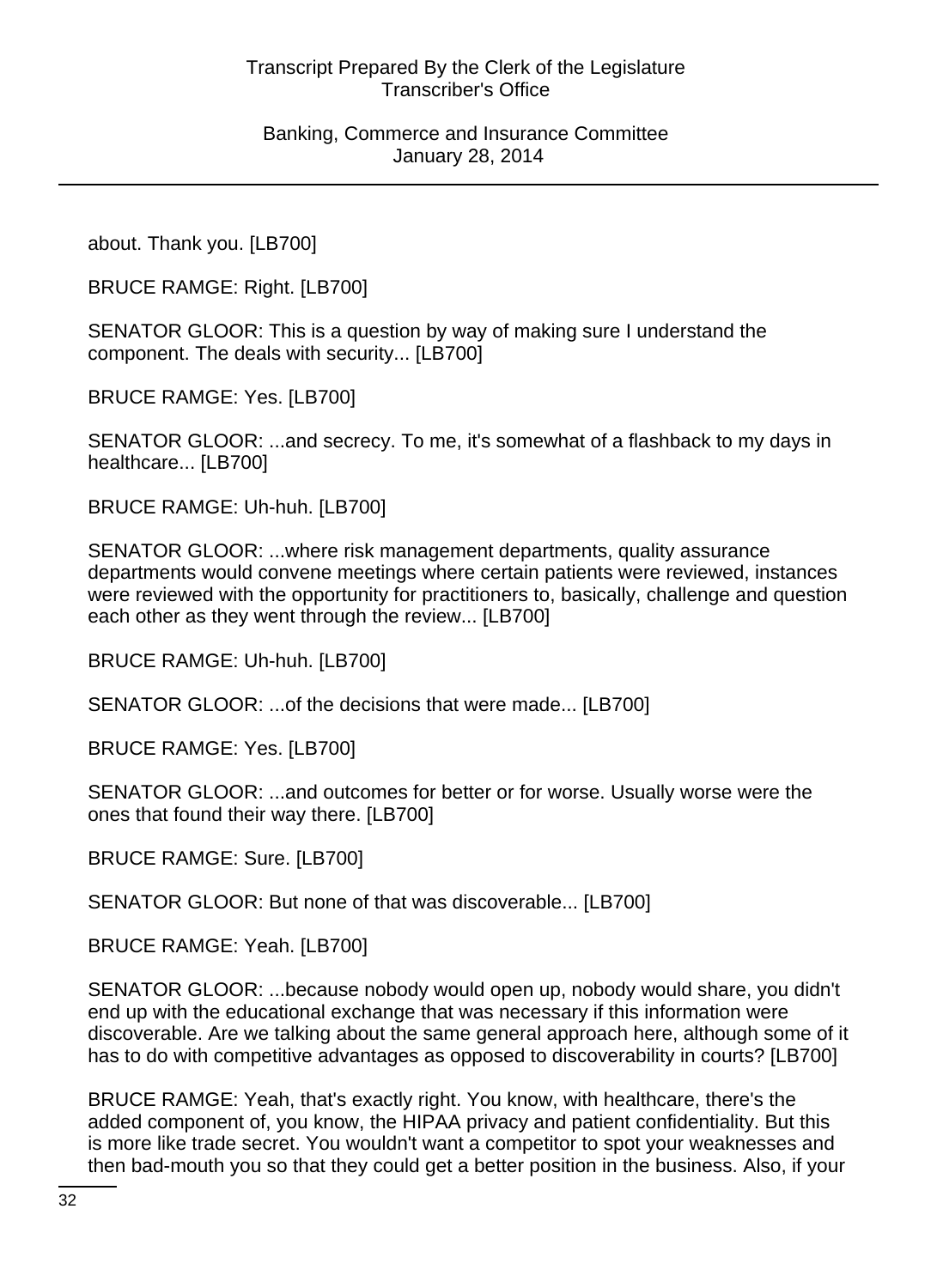weakness was security risks, you wouldn't want hackers or whoever to know that, oh, my gosh, our computers are weak. So it's a dual reason for having this be very highly confidential. [LB700]

SENATOR GLOOR: Okay. Thank you. Other questions? Senator Carlson. [LB700]

SENATOR CARLSON: Thank you, Senator Gloor. I know a little bit about the concept of reinsurance, but I don't know a lot about it. [LB700]

BRUCE RAMGE: Uh-huh. [LB700]

SENATOR CARLSON: Are there reinsurance companies that do nothing but reinsurance or are there companies that have a full line of business that decide to reinsure another company's risk because they feel that would be a proper thing to do? [LB700]

BRUCE RAMGE: It's a little of both. Most insurance is traditional, that's their only line of business. But there are large companies that will assume other companies' blocks of business on a reinsurance basis as well. But traditionally, I think of it as a company being a specific reinsurer. [LB700]

SENATOR CARLSON: Does LB700 cover reinsurance companies? [LB700]

BRUCE RAMGE: It would if they were domiciled in our state as a domestic. [LB700]

SENATOR CARLSON: Do we have any? [LB700]

BRUCE RAMGE: We have...I believe we have one, is that...we have one, yes. [LB700]

SENATOR CARLSON: Okay. All right, thank you. [LB700]

BRUCE RAMGE: Yes. [LB700]

SENATOR GLOOR: Seeing no further questions, thank you, Director. [LB700]

BRUCE RAMGE: Thank you. [LB700]

SENATOR GLOOR: We'll now move to other proponents for the bill. [LB700]

TAD FRAIZER: Good afternoon, Senator Gloor and members of the committee. My name is Tad, T-a-d, Fraizer, F-r-a-i-z-e-r. In this case, I am local counsel for the American Insurance Association, a national trade association of over 300 property and casualty firms. And just very briefly, we wanted to put in our good word for this bill. We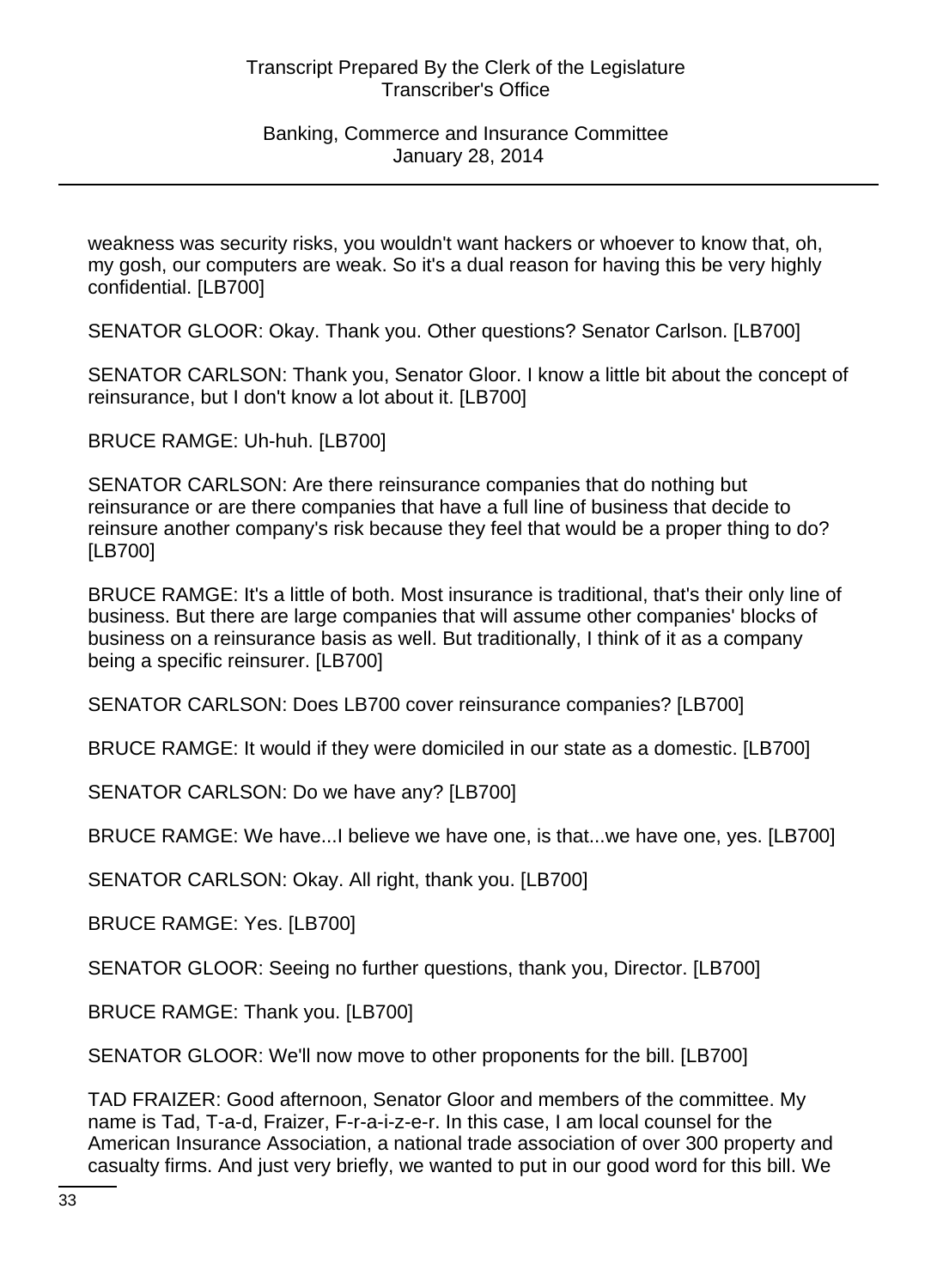think it's an appropriate bill to move risk assessment forward in modern times. Again, it's an NAIC developed bill in which the various companies have had input over the years in which the model was developed. And we appreciate the Department of Insurance bringing this bill before you and hope you will act favorably on it and advance it to the full Legislature. And I'd be happy to try to answer any questions you might have. [LB700]

SENATOR GLOOR: Thank you, Mr. Fraizer. Any questions? Seeing none... [LB700]

SENATOR CARLSON: Yes. [LB700]

SENATOR GLOOR: Senator Carlson. [LB700]

SENATOR CARLSON: Senator Gloor, thank you. You mentioned something that kind of sparks a question because we get a little bit used to, in the Legislature, thinking that bills that are brought forward were put together in the month before the session started. I'm guessing this was developed over a pretty good period of time. [LB700]

TAD FRAIZER: I believe so, Senator, although I can't quote you the exact time frame. [LB700]

SENATOR CARLSON: Okay. Okay, thank you. [LB700]

SENATOR GLOOR: Seeing no further questions, thank you. [LB700]

JANIS McKENZIE: Senator Gloor, members of the committee, for the record, my name is Jan McKenzie, M-c-K-e-n-z-i-e, executive director and registered lobbyist for the Nebraska Insurance Federation in support of LB700. We appreciate, as the industry that is being regulated, as the domestic industry, we always appreciate the department's efforts to keep us modernized and uniform across the states with other...along with other competitive states such as Iowa. We like to make sure that we are in the same playing field as our competitor states in keeping our domestic industry as strong and secure and up to date as possible. And just to clarify, this bill only affects the Nebraska domestics regulated by our department. While, I believe, in the other bill testimony, you heard there were 491 life insurers licensed to do business in Nebraska, only 49 of those may be domestic companies that, then, would fall under this regulation. The department regulates those companies that are actually domiciled here. So I appreciate your time and would answer any questions if you have any. [LB700]

SENATOR GLOOR: Any questions for Ms. McKenzie? Seeing none, thank you. [LB700]

JANIS McKENZIE: Thank you. [LB700]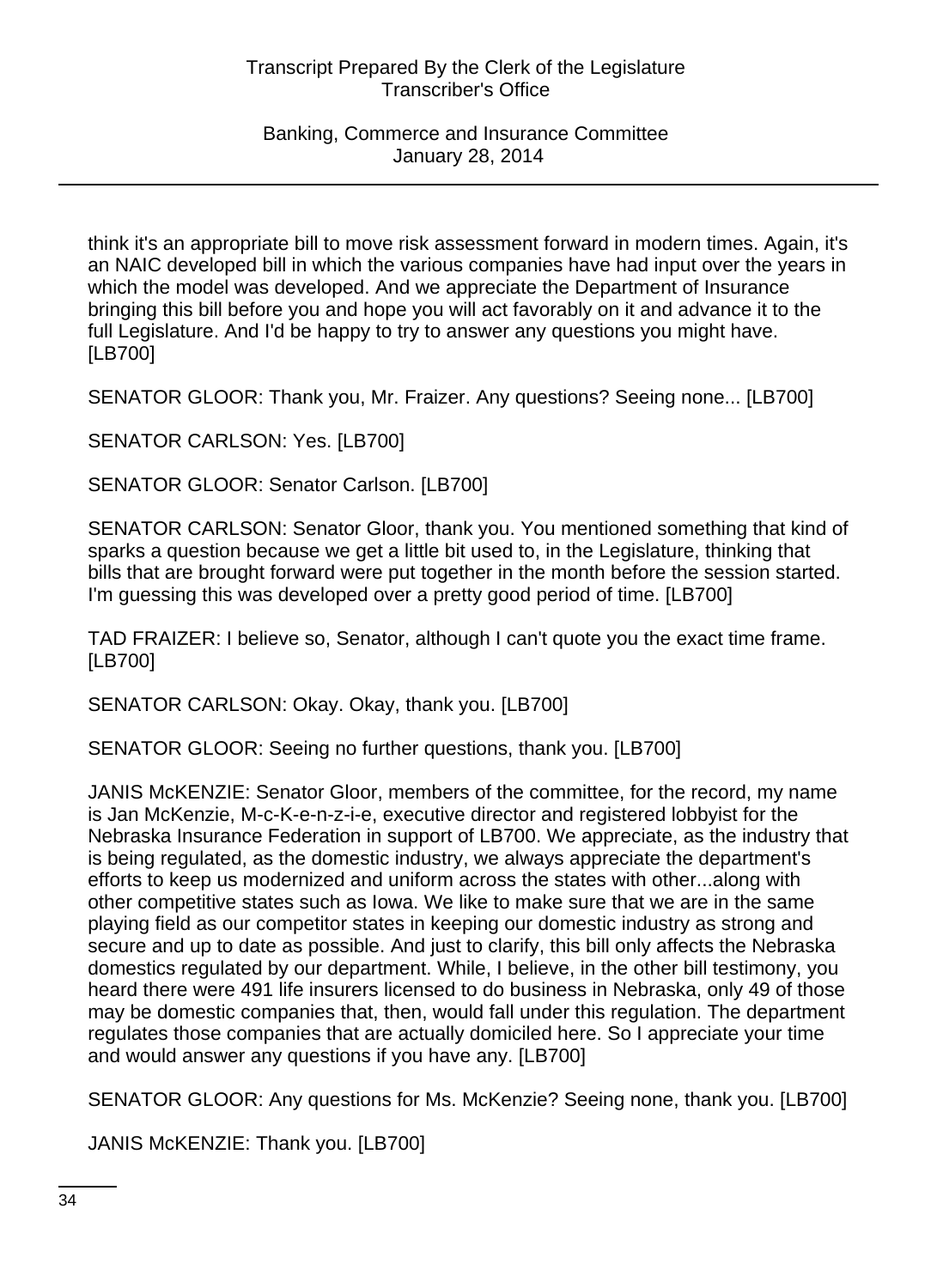THOMAS MAYS: I'm Thomas Mays, M-a-y-s, Pacific Life Insurance. As a Nebraska domestic, we are in full support of LB700. And without reiterating the testimony, we're in complete support. Thank you. [LB700]

SENATOR GLOOR: Thank you. Any questions for Mr. Mays? Yeah, we've just heard a comment that this may be the best testimony we've heard so far. Thank you. Other testimony as proponents? We don't want to intimidate anybody. Seeing none, any opponents of this bill? Anyone in a neutral capacity? Senator Schumacher waives. And with that, we will move to LB715 and I will again turn the gavel over to Senator Christensen. And for the audience and for senators, after this bill, we'll take about a 10-minute break before we move on to LB688. [LB700]

#### SENATOR CHRISTENSEN: Welcome, Senator Gloor. [LB715]

SENATOR GLOOR: Thank you, Senator Christensen, fellow committee members. I'm Mike Gloor, G-l-o-o-r. We have LB715 before you for hearing. I brought this bill at the request of the Department of Insurance, the Director of Insurance, to update provisions related to risk retention groups to require the Producer-Controlled Property and Casualty Insurer Act to apply to risk retention groups. A risk retention group is an insurance company owned and operated by its members who is authorized under federal law to help those members who struggle to get liability insurance through traditional insurance companies. A risk retention group is a creature of federal law, but must be chartered as an insurer in one state before doing business. That state is responsible for the financial solvency regulation of the risk retention group. The contents of this bill will be an accreditation standard or the--here it comes again--the National Association of Insurance Commissioners and their financial regulation standards and accreditation program otherwise known as the NAIC accreditation program. Accreditation is a certification given to a state insurance department once it has demonstrated it has met and continues to meet an assortment of legal, financial, and organizational standards determined by a committee of its peers. The concept of accreditation for state insurance departments began in 1988 as a response to several large insurers becoming insolvent. The program has evolved over time. It requires regulators to have adequate statutory and administrative authority to regulate an insurers' corporate financial affairs with the necessary resources to carry out that authority, of course. Each state department of insurance is up for formal accreditation review every five years, but there is an interim review performed during the five years to provide guidance to the department. For Nebraska's domestic industry, it is imperative that the department maintain accreditation. It allows for interstate cooperation and reduces regulatory redundancies by allowing other states in which the Nebraska insurer is licensed to rely on the domestic accreditation state to monitor the financial solvency of the insurer. This ultimately saves states and insurers millions of dollars in examination costs. This bill will provide the director with additional information regarding the operation of a risk retention group, including an independent actuarial opinion and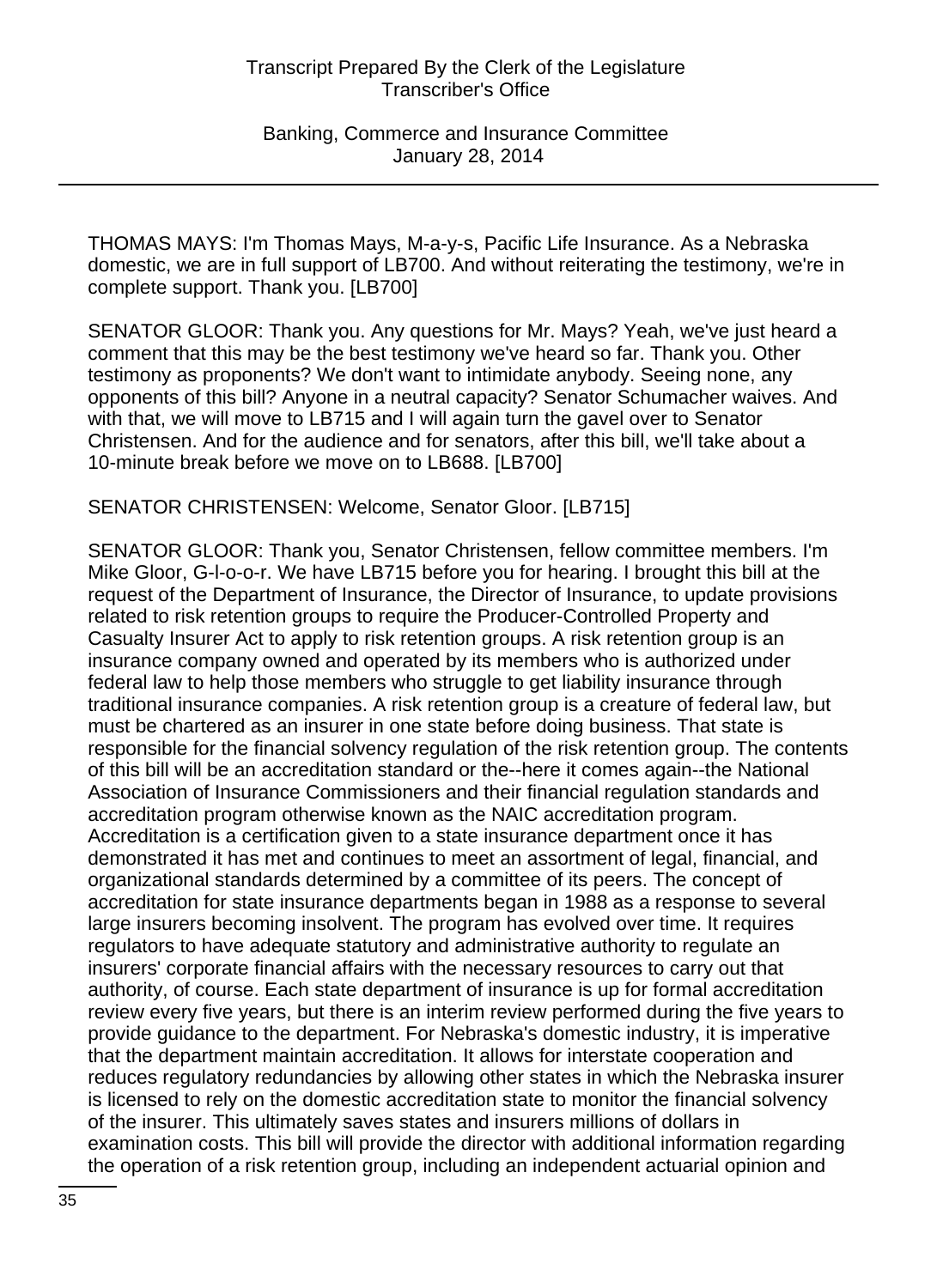Banking, Commerce and Insurance Committee January 28, 2014

will subject risk retention groups to risk-based capital rules. This will give the director additional solvency tools for regulating the domestic risk retention groups. In addition to risk retention groups, this bill also provides for a change in the risk-based capital trend test. Initially, the level was set at 2.5, but over time regulators learned that an increase to 3.0 is appropriate--and, by the way, that increase is more stringent--is appropriate and will require an insurer to maintain a higher amount of capital, thereby strengthening the capital position. This 3.0 will be applicable to property, casualty, life, and health insurers. This will be an NAIC accreditation standard. Generally speaking, risk-based capital is the minimum amount of capital required to support the insurer's overall business considering the size of its business and the risk profile. I'd ask for your consideration on LB715. And as you might suppose, there will be other testifiers after me who will go into further explanation on this bill. Thank you. [LB715]

SENATOR CHRISTENSEN: Are there any questions for Senator Gloor? Senator Carlson. [LB715]

SENATOR CARLSON: Thank you, Senator Christensen. Senator Gloor, it looks to me like this bill is really lines 17 through 22 on page 5. Is that correct? [LB715]

SENATOR GLOOR: I think there will be other proponents. That's certainly part of it. This relates just to health organizations. But I think it's...well, no. You're right, it is, at least for that component of it. However, I think you shouldn't minimize the importance of what's on page 3, lines 7, 8, and 9. [LB715]

SENATOR CARLSON: Okay. [LB715]

SENATOR GLOOR: I'm sure the director will rectify any error I've made in my explanation. [LB715]

SENATOR CARLSON: Okay, thank you. [LB715]

SENATOR CHRISTENSEN: Are there any other questions for Senator Gloor? Seeing none, thank you. [LB715]

SENATOR GLOOR: Thank you. [LB715]

SENATOR CHRISTENSEN: Proponents? [LB715]

BRUCE RAMGE: (Exhibit 1) Good afternoon. Good afternoon, Senator Gloor and members of the Banking, Commerce and Insurance Committee. My name is Bruce Ramge. For the record, that's spelled B-r-u-c-e R-a-m-g-e. I'm the Director of Insurance and I'm here to testify in support of LB715, which Senator Gloor was kind enough to introduce at the department's request. In section 1, we are asking that the rules that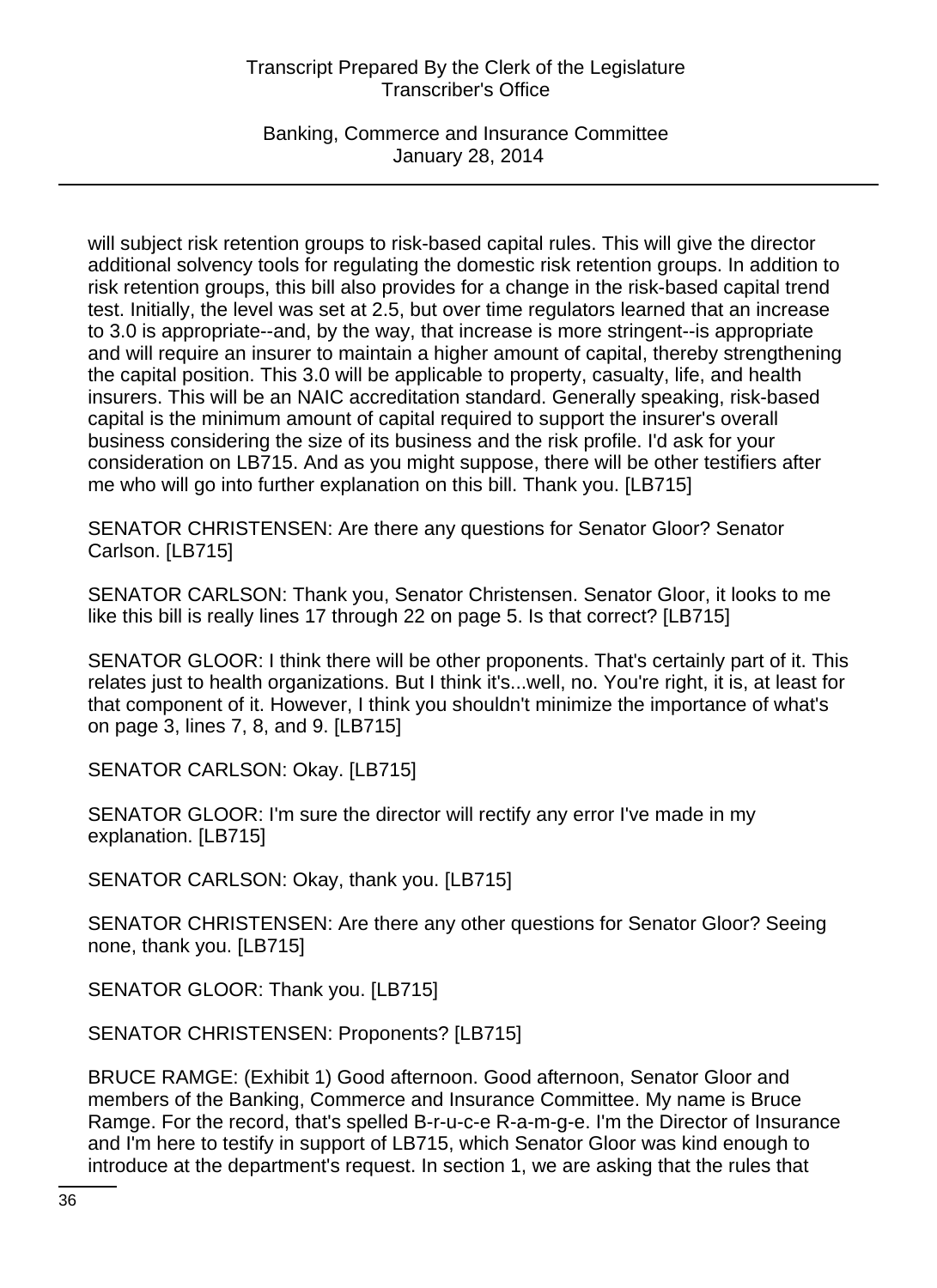Banking, Commerce and Insurance Committee January 28, 2014

apply to producer-controlled property and casualty insurers also apply to risk retention groups. Risk retention groups, while specialized, are risk-bearing entities and regulators need appropriate tools to regulate them. The Producer-Controlled Property and Casualty Insurer Act regulates the relationship between insurers and insurance producers who produce so much business for insurers that the normal negotiation position between producer and insurer is reversed. And the potential exists that the insurer may not act in its own solvency interest. The act requires that the relationship be set out in a written contract specifying the responsibilities of each party, requires meetings of an audit committee, and file an independent actuary opinion. Risk retention groups are currently exempted from the act. We're asking that to change. This change will be a National Association of Insurance Commissioner or NAIC accreditation standard for the department. On a more technical subject, in sections 2 and 3, we are asking you to amend the Insurers and Health Organizations Risk-Based Capital Act to adopt recent amendments to the NAIC Model Act on this subject. Risk-based capital analysis is a tool used by insurance regulators to assess financial health of insurers. The risk-based capital trend test was originally developed for life insurers and the trigger was set at 2.5 and that's basically a multiplier. Regulators developed greater expertise and when the level was set for property and casualty insurers, increased experience showed that setting the level at 3.0 would be more appropriate for property and casualty companies and an increase to the level was adopted for life insurers as well. This new level will soon be an accreditation standard. In addition, a trend test is added that would trigger a company action level event for health organizations, as already applies to life and health insurance and property and casualty insurers. Last, in the area of risk-based capital, the bill would extend risk-based capital rules to apply to risk retention groups. Risk retention groups are the alternative risk transfer entity created by the federal Liability Risk Retention Act, LRRA, to fund liability insurance risk. The members of the risk retention group are also its owners, and membership must be limited to persons engaged in similar businesses or activities, thus being exposed to the same types of liability. Application of the risk-based capital rules is appropriate as these are risk-bearing entities and regulators need appropriate tools to regulate them. All of these items will bring Nebraska's risk-based capital rules into conformity with the NAIC Model Act changes. I ask that you move this bill to General File. And I'm happy to answer any questions you may have. [LB715]

SENATOR CHRISTENSEN: Thank you, Director Ramge. Are there any questions from the senators? Senator Schumacher. [LB715]

SENATOR SCHUMACHER: Thank you, Senator Christensen. In paging through the bill, there's very, very little language change. [LB715]

BRUCE RAMGE: Yes. [LB715]

SENATOR SCHUMACHER: Where does all that you explained...how is all that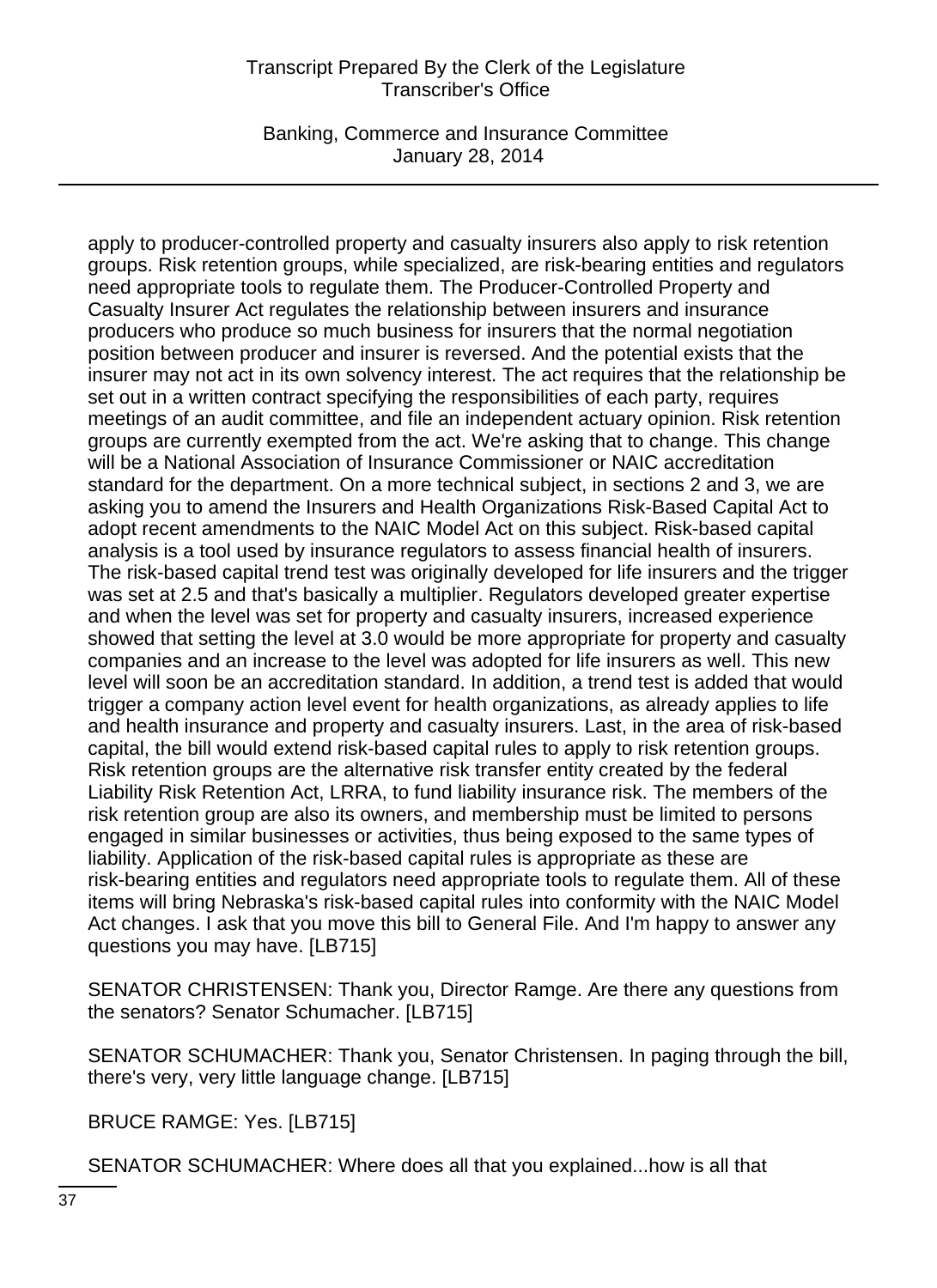triggered because it just... [LB715]

BRUCE RAMGE: Its modification of existing bills so really the only changes are those that are underlined. On page 3, this is basically the portion that would bring the risk retention groups into compliance with the producer-controlled business model act. And that model is article 57 of the insurance code. If you move on to page 5, this is where the risk-based capital level of 3.0 would apply to health organizations and also to life insurance companies. Section 2 changes the life companies from 2.5 to 3.0 and section 4 adds the health organizations. And just as a clarification, some health insurers file under a life insurance blank; they're considered life insurers. Others are...file under a health blank. So this would make those requirements the same for both, whether the company was filing under a life insurance statutory blank or the health. [LB715]

SENATOR SCHUMACHER: When it refers to in page 5, that company action level event means any of the following events: the filing of a risk-based capital report... [LB715]

BRUCE RAMGE: Uh-huh. [LB715]

SENATOR SCHUMACHER: ...and then on 5, if a health organization has a total adjusted capital, which is greater than a formula...by health organization, is that a health insurance organization? [LB715]

BRUCE RAMGE: Yes, that would be... [LB715]

SENATOR SCHUMACHER: We're not talking a hospital or a doctor's office or... [LB715]

BRUCE RAMGE: Correct. An example would be Blue Cross Blue Shield of Nebraska. They're a health organization under the terms of the insurance law. [LB715]

SENATOR SCHUMACHER: So somewhere else in the books there's a definition for a health organization? [LB715]

BRUCE RAMGE: I believe so, yes. Under the financial examination act, I believe that defines the entity. [LB715]

SENATOR SCHUMACHER: And so the guts of this is taking these risk-retention groups under an existing statutory framework... [LB715]

BRUCE RAMGE: Yes, yes. [LB715]

SENATOR SCHUMACHER: ...and taking away their exemption or exclusion or something from that framework. [LB715]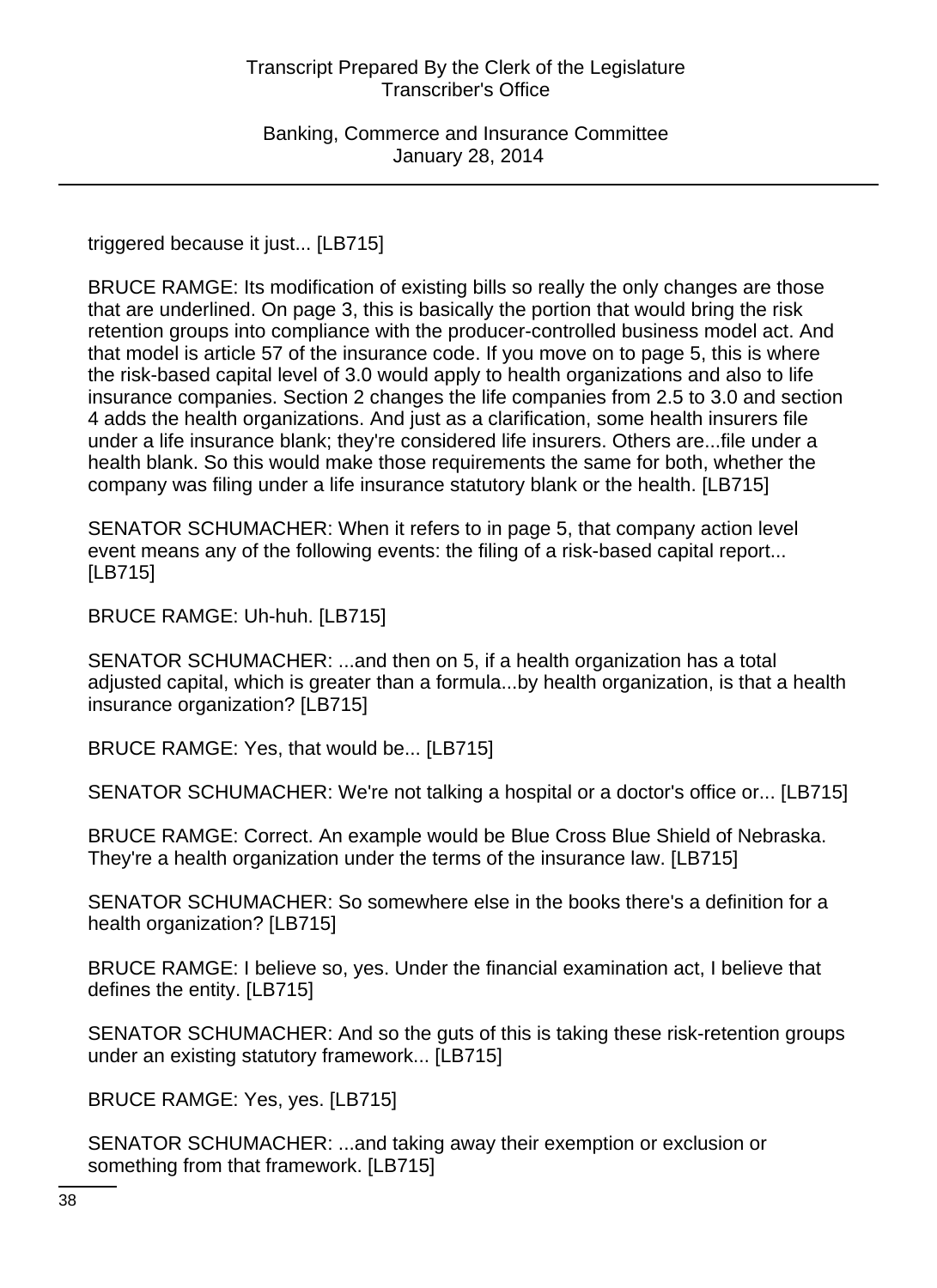BRUCE RAMGE: Correct, correct. [LB715]

SENATOR SCHUMACHER: Okay. All right. Thank you. [LB715]

BRUCE RAMGE: But that's right. [LB715]

SENATOR CHRISTENSEN: Senator Campbell. [LB715]

SENATOR CAMPBELL: Thank you, Senator Christensen. Director, how long do we have to comply with the model act? Is that on a yearly basis we update this? [LB715]

BRUCE RAMGE: The National Association of Insurance Commissioners usually gives us a couple of years to get our... [LB715]

SENATOR CAMPBELL: Okay. [LB715]

BRUCE RAMGE: ...models up to speed because they realize some states, the legislature doesn't meet every year and others they do. So it's...we're usually given a little bit of advance time. And I don't have that information for this specific provision, but I could get that for you. [LB715]

SENATOR CAMPBELL: No, that's okay. I just wanted some general framework there. [LB715]

BRUCE RAMGE: Sure. [LB715]

SENATOR CAMPBELL: And what happens if a state doesn't comply then? [LB715]

BRUCE RAMGE: Then we could lose our accreditation. And if we lose our accreditation, that means other states don't have to accept our financial reports and examinations. And so a domestic company could actually be audited by everyone else. [LB715]

SENATOR CAMPBELL: And I think that's important for all of us to stress to our colleagues. [LB715]

BRUCE RAMGE: Okay. [LB715]

SENATOR CAMPBELL: Thank you. [LB715]

BRUCE RAMGE: You bet. [LB715]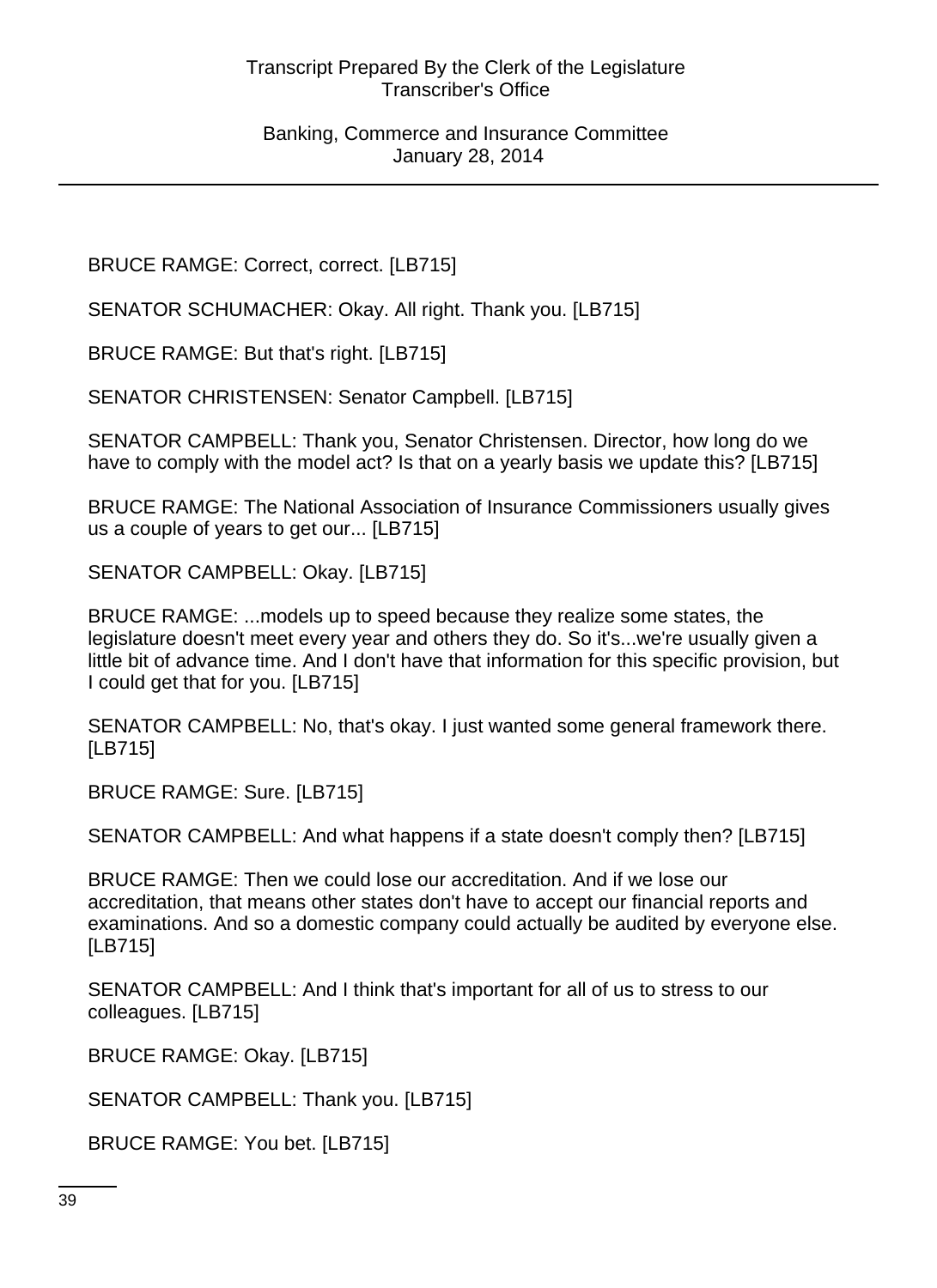SENATOR CHRISTENSEN: Are there any other questions? Senator Carlson. [LB715]

SENATOR CARLSON: Thank you, Senator Christensen. How many states are you aware of that aren't accredited? [LB715]

BRUCE RAMGE: Right now they are all accredited. [LB715]

SENATOR CARLSON: Okay. [LB715]

BRUCE RAMGE: For a while, I think there was one large state that was not because they could not get some laws enacted. But I think currently everyone is accredited. It is a pretty rigorous process. Our accreditation was accomplished in 2012, I believe. And it was a great relief to our financial division to have it done. And we'll be evaluated again in a five-year cycle. [LB715]

SENATOR CARLSON: Okay, thank you. [LB715]

BRUCE RAMGE: You bet. [LB715]

SENATOR CHRISTENSEN: Are there any other questions? Seeing none, thank you, Director. [LB715]

BRUCE RAMGE: Thank you. [LB715]

SENATOR CHRISTENSEN: Next proponent? [LB715]

JANIS McKENZIE: Senator Christensen, members of the committee, for the record my name is Jan McKenzie, M-c-K-e-n-z-i-e, here in testimony in support of LB715 as executive director and registered lobbyist for the Nebraska Insurance Federation. The federation supports efforts to keep our accreditation and to keep our statutes, as I said before, up to modern standards and uniformity with the other states. And I'd answer any questions. [LB715]

SENATOR CHRISTENSEN: Are there any questions from the committee? Seeing none, thank you. [LB715]

JANIS McKENZIE: Thank you. [LB715]

SENATOR CHRISTENSEN: Any other proponents? Are there any opponents? Anybody like to testify in the neutral? Senator Gloor, like to close? He waives. That will close the bill hearing on LB715. And I believe Senator Gloor wanted to take a 15- or 10-minute break. [LB715]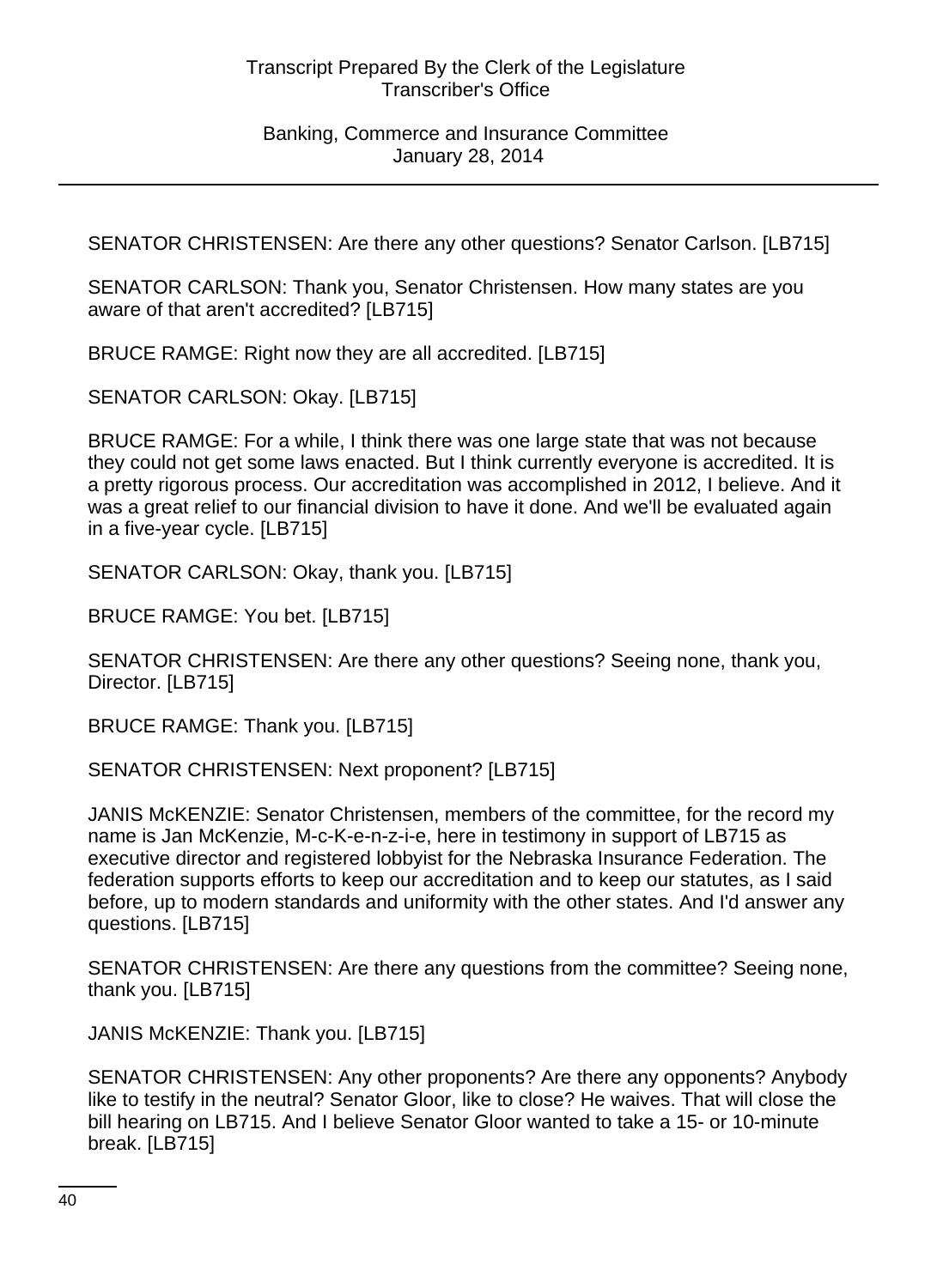Banking, Commerce and Insurance Committee January 28, 2014

SENATOR GLOOR: Thank you all. We'll now move to LB688. Welcome, Senator Christensen, and thanks for your help chairing today. [LB688]

SENATOR CHRISTENSEN: Thank you, Chairman Gloor and members of the Banking, Commerce and Insurance Committee. I'm Senator Mark Christensen, C-h-r-i-s-t-e-n-s-e-n, I represent the 44th Legislative District. LB688 was brought to me by Department of Insurance to change requirements for the Motor Vehicle Service Contract Reimbursement Insurance Act related to cease and desist orders or hearings, sorry. Currently, the act requires the director to hold an administrative hearing when a cease and desist order is issued even if no one, including the service contract provider, is asking for a hearing. This would amend section 44-3524 to state that an administrative hearing is required only if the subject of the cease and desist order requests a hearing within ten business days of receipt of the order. This is a legal process followed...this is the same legal process followed when the department issues cease and desist orders to other types of entities in regulation. This amendment will eliminate the need to hold unnecessary administrative hearings for uncontested orders. Thank you for your consideration of LB688. And I ask you to advance it to the floor. [LB688]

SENATOR GLOOR: Thank you, Senator Christensen. Are there any questions? Seeing none, thank you. We'll now move to proponents. [LB688]

BRUCE RAMGE: (Exhibit 1) Good afternoon, Senator Gloor and members of the Banking, Commerce and Insurance Committee. My name is Bruce Ramge, for the record, that's spelled B-r-u-c-e R-a-m-g-e. I'm the Director of Insurance and I'm here to testify in support of LB688, which Senator Christensen was kind enough to introduce at the department's request. Generally, motor vehicle service contracts are offered to purchasers of motor vehicles offering coverage above and beyond the manufacturer's warranty. The bill would simplify the department procedure for issuing a cease and desist order for motor vehicle service contract providers under the act and require an administrative hearing only if the entity subject to the order requests the hearing. Currently, the hearing is automatic, even if no one disagrees with the order. The department typically issues less than one of these orders every five years. In other statutes where the department has cease and desist authority, the subject of the order must request the hearing. This change brings this act in line with the provisions of other cease and desist procedures administered by the department. I ask that you move this bill to General File and I am happy to answer any questions you may have. [LB688]

SENATOR GLOOR: Thank you, Mr. Ramge. I want to make sure I understand. This relates only to motor vehicle service contract organizations? [LB688]

BRUCE RAMGE: Correct. [LB688]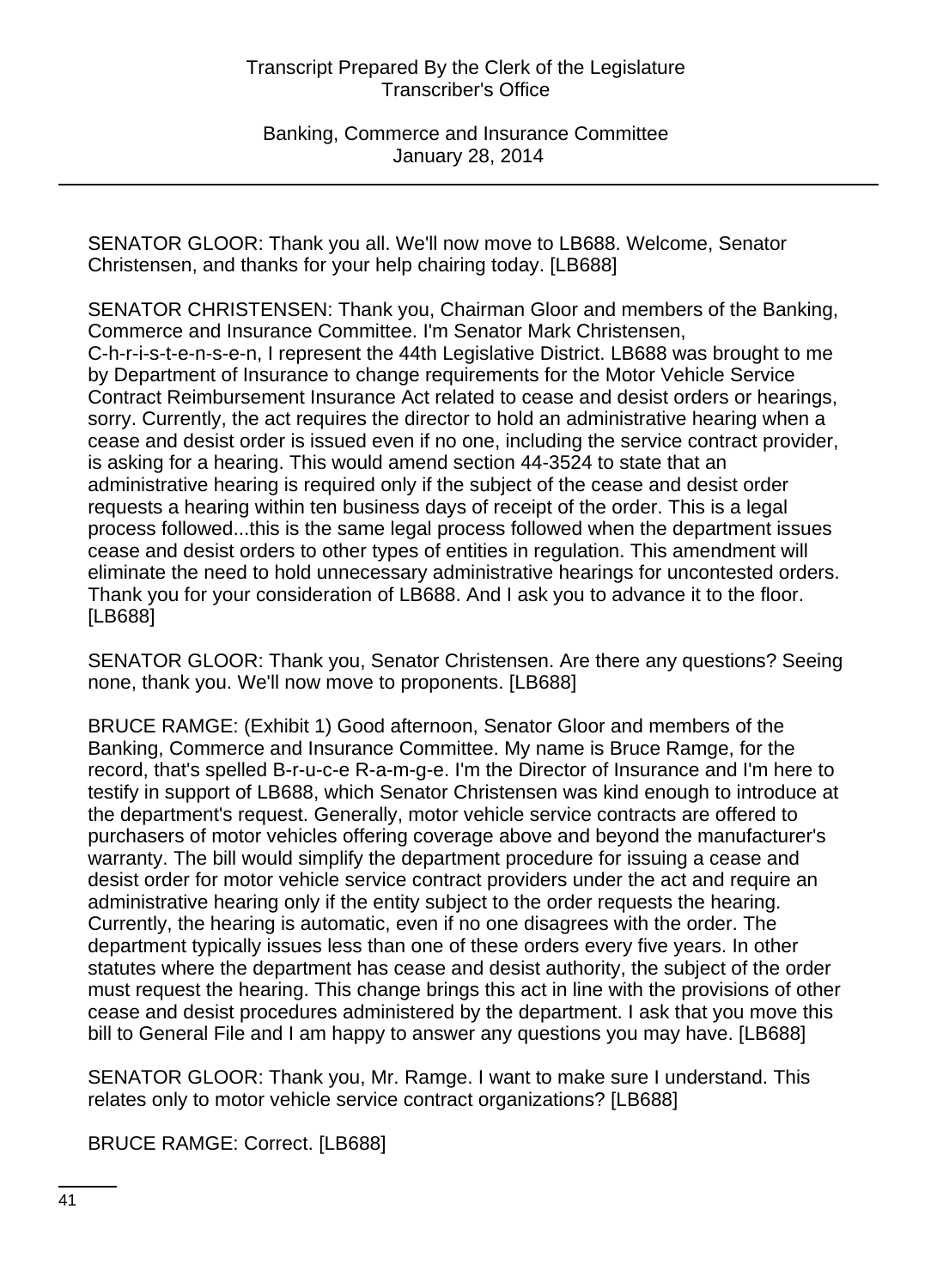SENATOR GLOOR: But they're not insurers, are they? [LB688]

BRUCE RAMGE: They are...it's complicated. [LB688]

SENATOR GLOOR: What are they? [LB688]

BRUCE RAMGE: They...a motor vehicle service contract provider is not an insurance company, but they must obtain a reimbursement policy in Nebraska from an authorized insurer. We regulate both entities, the insurers and the provider. [LB688]

SENATOR GLOOR: And is this a problem because sometimes they don't do that? Is this...when you...give me some examples of why you would issue a cease and desist? [LB688]

BRUCE RAMGE: This came up recently when the motor vehicle service contract provider went out of business, and I believe that there were still entities selling these contacts. [LB688]

SENATOR GLOOR: Okay. [LB688]

BRUCE RAMGE: And so we had to issue a cease and desist and they like, oh, we're not going to disagree with this. We're going out of business and we have to have a hearing anyway. And as it turned out, I think we had a hearing in an empty room with the court reporter and the attorney going through the motions. And it was just a little odd. [LB688]

SENATOR GLOOR: Are these the same entities that regularly send me, and I'm sure others at the table, something in the mail that says your mileage is wound up and you can buy some extended warranty protection? [LB688]

BRUCE RAMGE: Exactly, yes. [LB688]

SENATOR GLOOR: Okay. That's the very same type of organization we're talking about here. [LB688]

BRUCE RAMGE: Yes. Yes. [LB688]

SENATOR GLOOR: That's what I thought. Okay. Questions? Other questions? Senator Schumacher. [LB688]

SENATOR SCHUMACHER: Thank you, Senator Gloor. Director Ramge, the new language says that within ten days after receipt of the order, they can request this hearing. [LB688]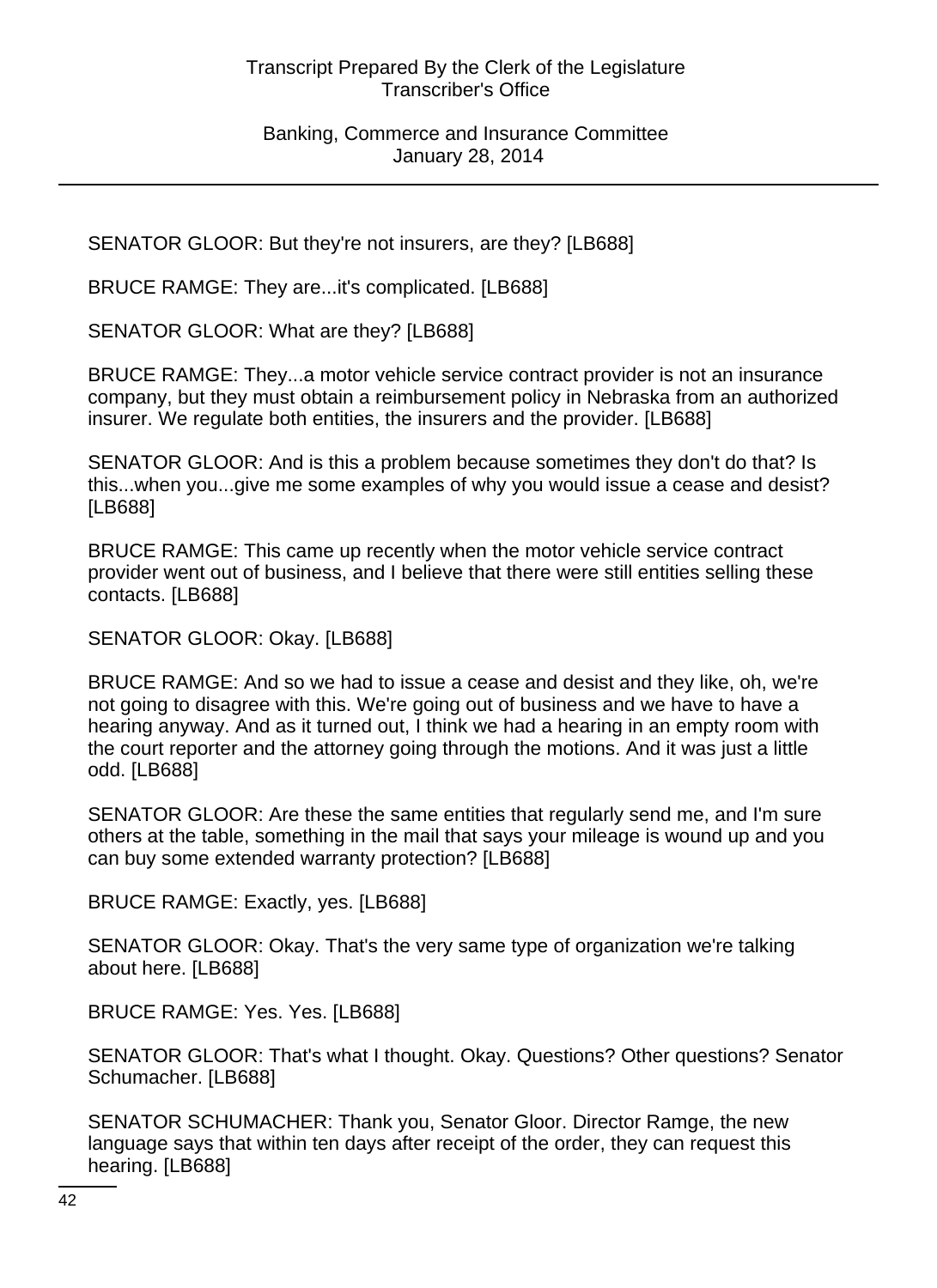BRUCE RAMGE: Yeah, okay. [LB688]

SENATOR SCHUMACHER: How are those ordered mailed out? Are they certified mail or are they... [LB688]

BRUCE RAMGE: I believe they are sent certified mail. Yes, okay. [LB688]

SENATOR SCHUMACHER: Okay. Thank you. I would just raise that issue because ordinary mail has gotten somewhat questionable at times recently. So thank you. [LB688]

BRUCE RAMGE: Sure. You're welcome. [LB688]

SENATOR GLOOR: Senator Carlson. [LB688]

SENATOR CARLSON: Thank you, Senator Gloor. I can see, in a sense, this is kind of an insurance-type contract because you buy one, you expect service... [LB688]

BRUCE RAMGE: Yes. [LB688]

SENATOR CARLSON: ...and you expect reaction, and you expect reimbursement... [LB688]

BRUCE RAMGE: Uh-huh. [LB688]

SENATOR CARLSON: ...when something happens. So...but there are--how do I refer to them--mainline automobile services and companies that offer the same thing, aren't there? [LB688]

BRUCE RAMGE: Yes, there are. There are some specialized insurance companies that offer the vehicle extended warranties. But most typically, what you will find is that it will be through a motor vehicle service contract and administered by an administrator and then the insurer almost acts as though it's like a reinsurance company. And in Nebraska, because we had a bad situation maybe about 15 years ago, we made that be very strict so that they cover first-dollar amounts rather than allowing for a large deductible. [LB688]

SENATOR CARLSON: Well, when your warranty is about to run out on your vehicle and you get a notice, I think I'm used to getting it from the company I bought the car from. [LB688]

BRUCE RAMGE: Okay. That's a good point. A manufacturer that makes the car, they're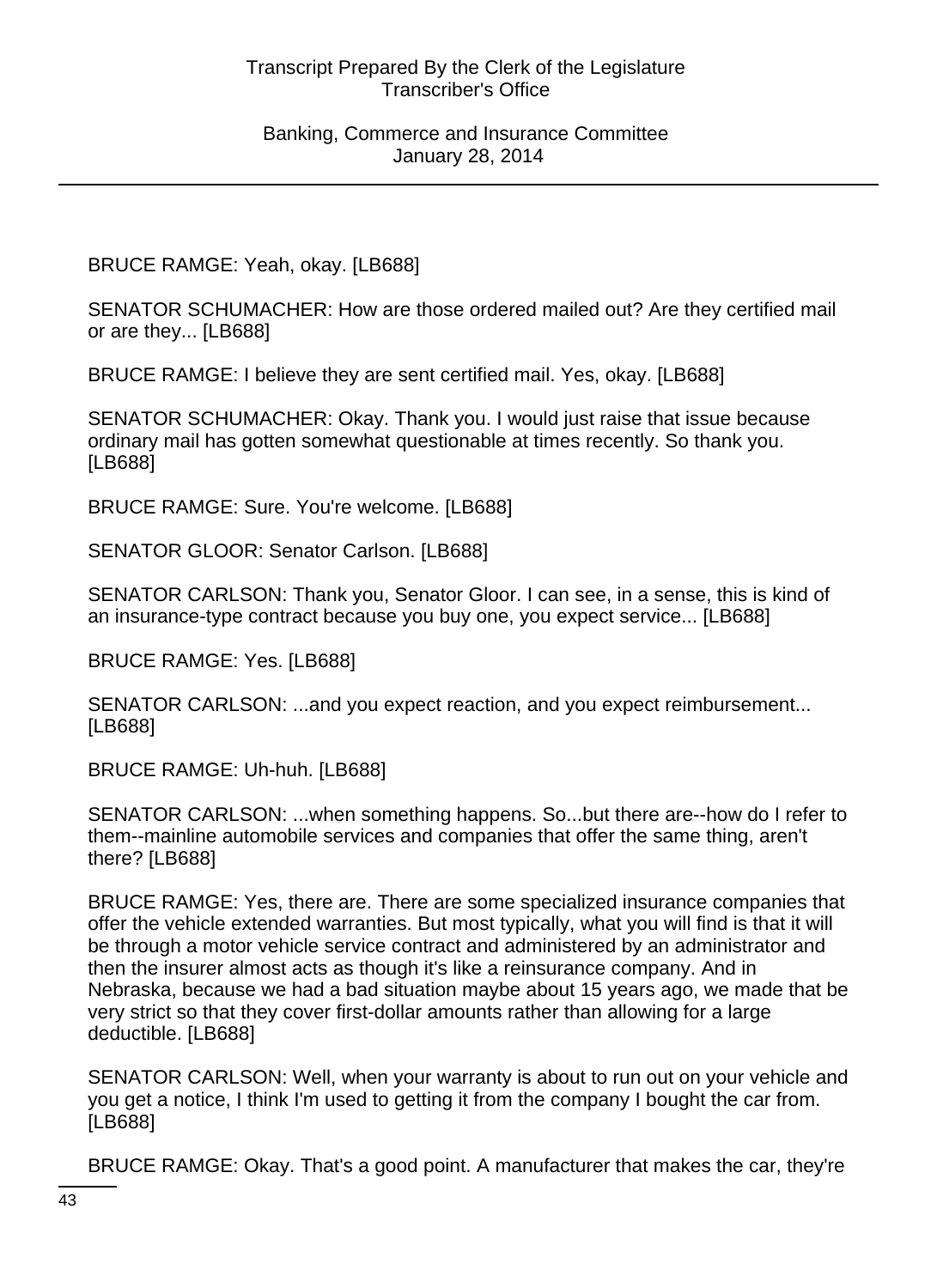Banking, Commerce and Insurance Committee January 28, 2014

not subject to this. So if you have a, let's say pick a car, a Ford or a GM, if your extended warranty is through the manufacturer, that doesn't apply at all here. [LB688]

SENATOR CARLSON: Do those that want to get your business make their letter look like it's coming from the company you bought the car from? [LB688]

BRUCE RAMGE: It wouldn't surprise me. I mean, I think marketing techniques sometimes are something that we try to watch. But because these entities are not insurance companies, it's a little harder to regulate their advertising. [LB688]

SENATOR CARLSON: But it would be...it would seem pretty apparent why you'd need a cease and desist ability. [LB688]

BRUCE RAMGE: Yes. Yes. [LB688]

SENATOR CARLSON: Thank you. [LB688]

BRUCE RAMGE: You bet. [LB688]

SENATOR GLOOR: Other questions? Seeing none, thank you. [LB688]

BRUCE RAMGE: Thank you. [LB688]

SENATOR GLOOR: And thank you for the example. [LB688]

BRUCE RAMGE: You bet. [LB688]

SENATOR GLOOR: Other proponents? Any opponents? Anyone in a neutral capacity? Senator Christensen waives. And we'll close the hearing on LB688 and move to LB799. Senator Carlson, you are in the batter's box versus the penalty box. [LB688]

SENATOR CARLSON: (Exhibit 1) Senator Gloor and members of the Banking, Commerce and Insurance Committee, I am Tom Carlson, T-o-m C-a-r-l-s-o-n, representing the 38th District. And I'm here today to introduce LB799. First off, there is an amendment to the bill that will become the bill and you're being handed that right now. I understand the committee counsel has the amendment and it's being passed out to you. LB799 deals with a section of the Nebraska statutes that governs insurance companies. And, specifically, LB799 amends a section of the insurance statute that I'm told has been in law for nearly 100 years. The law when enacted required that insurance companies report the salaries of their executives and officers. The goal of the law was to give the insurance commissioner the ability to see how companies were being run and where profits were going, in essence, to protect the purchasers of insurance. Several decades later, Nebraska passed what are referred to as sunshine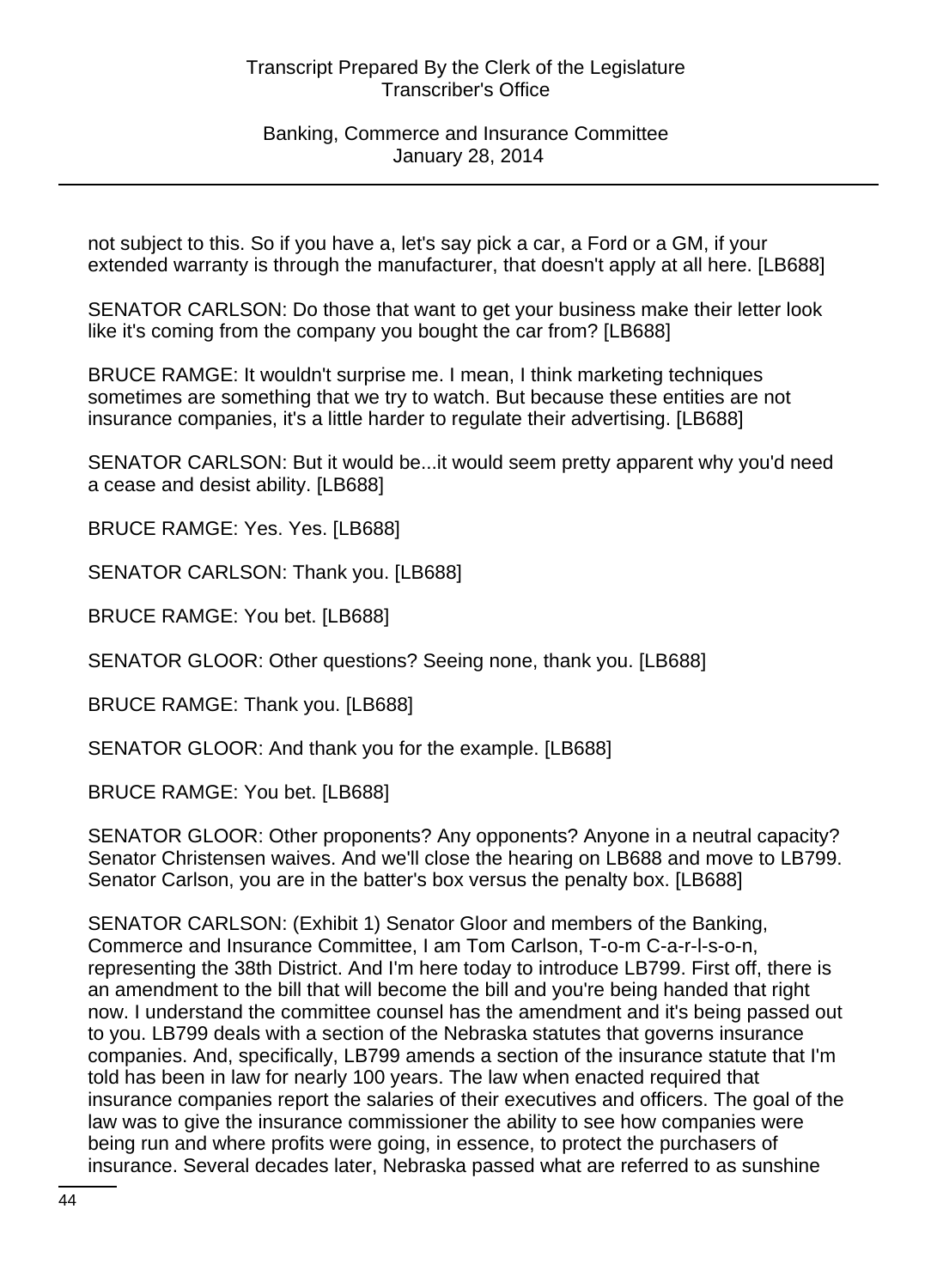Banking, Commerce and Insurance Committee January 28, 2014

laws, and these laws made all records held by the state public unless there's a specific exemption. Nebraska's public records law, section 84-712.01, made the officers' and executives' salaries of insurance companies that were being collected by the department for regulatory purposes public. There is no public policy to making public the salaries of private insurance companies' executives. Rather than repealing the requirement to submit the information to the director, the bill states that the salary information provided to the director will be used only by the department and otherwise will remain confidential unless ordered by a court or agreed to by the company. In this way, the department can continue to regulate and use the information if it desires. When considering introducing the bill, I thought about the fact this is the only place in our statutes where the state of Nebraska makes private companies' salaries public. We don't make executive salaries of other regulated businesses public: not banks, which we regulate through the Department of Banking; not telephone companies, which we regulate through the Public Service Commission; not hospitals, which we grant not-for-profit status; not businesses that we give tax incentives to under the Nebraska Advantage Act. It is this lone section of statute that treats private business information as if it were public information. Because this is the only place we make private salaries public, I'm asking that we utilize the information for regulatory purposes only. Let me point out that this bill only impacts private companies. Public companies are subject to the Securities and Exchange Commission. Under the SEC, public companies are required to file certain information that is valuable to investors to determine the risk involved in investing in those companies. Public companies will still be required to make public the salaries and benefits of the top six executives. I am not aware of any opposition to the bill. Following me to give testimony and answer any questions that you have is Bill McCartney. Bill is a native Nebraskan who has moved to Texas. He is the former director of the Department of Insurance under both Governors Orr and Nelson. He also served as the president of the National Association of Insurance Commissioners during that time. I would ask you to adopt the amendment that is before you and advance the bill from committee. Thank you for letting me open. Are there any questions? [LB799]

SENATOR GLOOR: Any questions? Senator Schumacher. [LB799]

SENATOR SCHUMACHER: Thank you, Senator Gloor. Senator Carlson, do you know, does this particular company reveal to its policyholders or its owners what it is paying in salary to its executives? [LB799]

SENATOR CARLSON: I don't know that. I would doubt it, but I would ask the next testifier. That's a good question. [LB799]

SENATOR SCHUMACHER: Thank you, Senator Carlson. [LB799]

SENATOR GLOOR: Other questions? Seeing none, I would, by way of clarification, say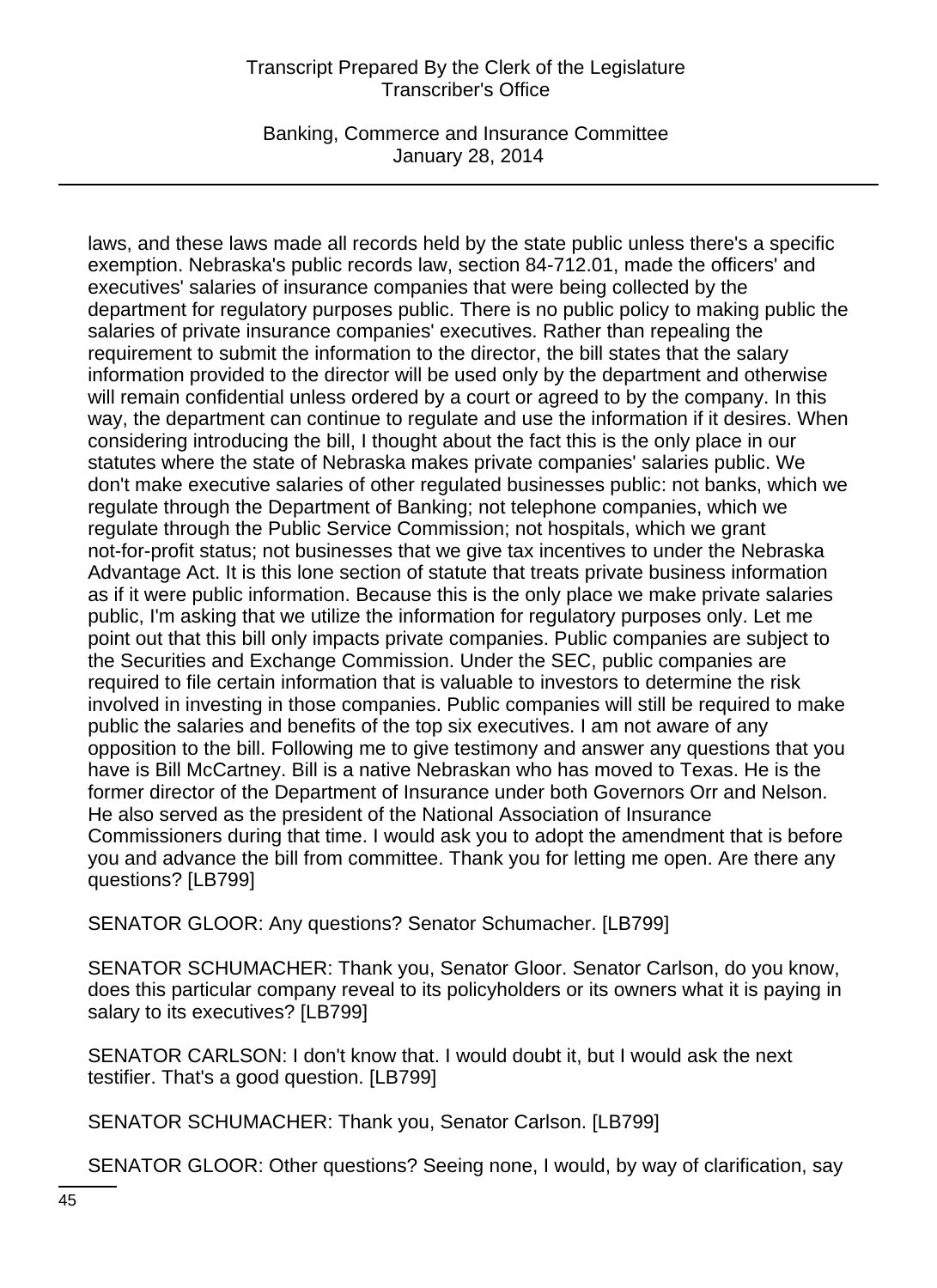Banking, Commerce and Insurance Committee January 28, 2014

that the top...under IRS rules, the top either five or ten paid positions in not-for-profit organizations like hospitals, that information has to be provided and made available by name. Yep, not by position, by name, just for purposes of your... [LB799]

SENATOR CARLSON: Okay. I would have a question in return, but I'm not able to ask it from here, so I'll wait. Okay. [LB799]

SENATOR GLOOR: Thank you. [LB799]

SENATOR CARLSON: Thank you. [LB799]

SENATOR GLOOR: We'll now move to proponents. [LB799]

WILLIAM McCARTNEY: Mr. Chairman, members, my name is William McCartney, M-c-C-a-r-t-n-e-y. I am senior vice president and associate general counsel of United Services Automobile Association in San Antonio, Texas. As I mentioned earlier, USAA is probably the most integrated financial services company in the United States. We are the fifth largest writer of homeowners insurance, the seventh largest writer of automobile...personal automobile insurance, we have a bank whose assets are approaching \$60 billion, over 50 mutual funds, no-load mutual funds under management, and a life insurance company. Most people haven't heard of USAA if you haven't been affiliated with the military. Our goal is to be the provider of choice to the military community. And we have a full range of highly competitive financial products in order to do that. Senator Carlson was very kind. I am a native Nebraskan, and from 1987 to 1994 I was Director of Insurance in Nebraska; I was Bruce Ramge. And one of the great constants of dealing with the Banking Committee is Bill Marienau is still here. He and I did a lot of damage together during those seven years. I'm here testifying in favor of this bill. This bill goes back to the turn of the century, and not the turn of the last century, but the turn of the century before that. It's a bill that is anachronistic, it's outdated, and really it is completely out of character with the laws of the other states. Domestic insurance companies are required to file compensation information with their home-state regulator. That's a requirement in the NAIC, the annual statement instructions and it's filed as an exhibit, as an appendix, to the annual statement. It's required of domestic companies in every state. And seven states also require it of foreign companies, companies that are domiciled in other states that are doing business in those states. In every case, that information is confidential; it's used for regulatory purposes only. The Nebraska compensation statements have been made public for a number of years. Actually, I happened to chair the NAIC Financial Condition Committee, which is the parent committee of all the NAIC committees that do annual statements and financial analysis and all of those things. And in 1993, the NAIC adopted that exhibit, the appendix, to the financial statements requiring the filing of compensation information. And there was discussion at the time, should that be public or should it be private? Should it be held confidential? And I testified at the hearing and was successful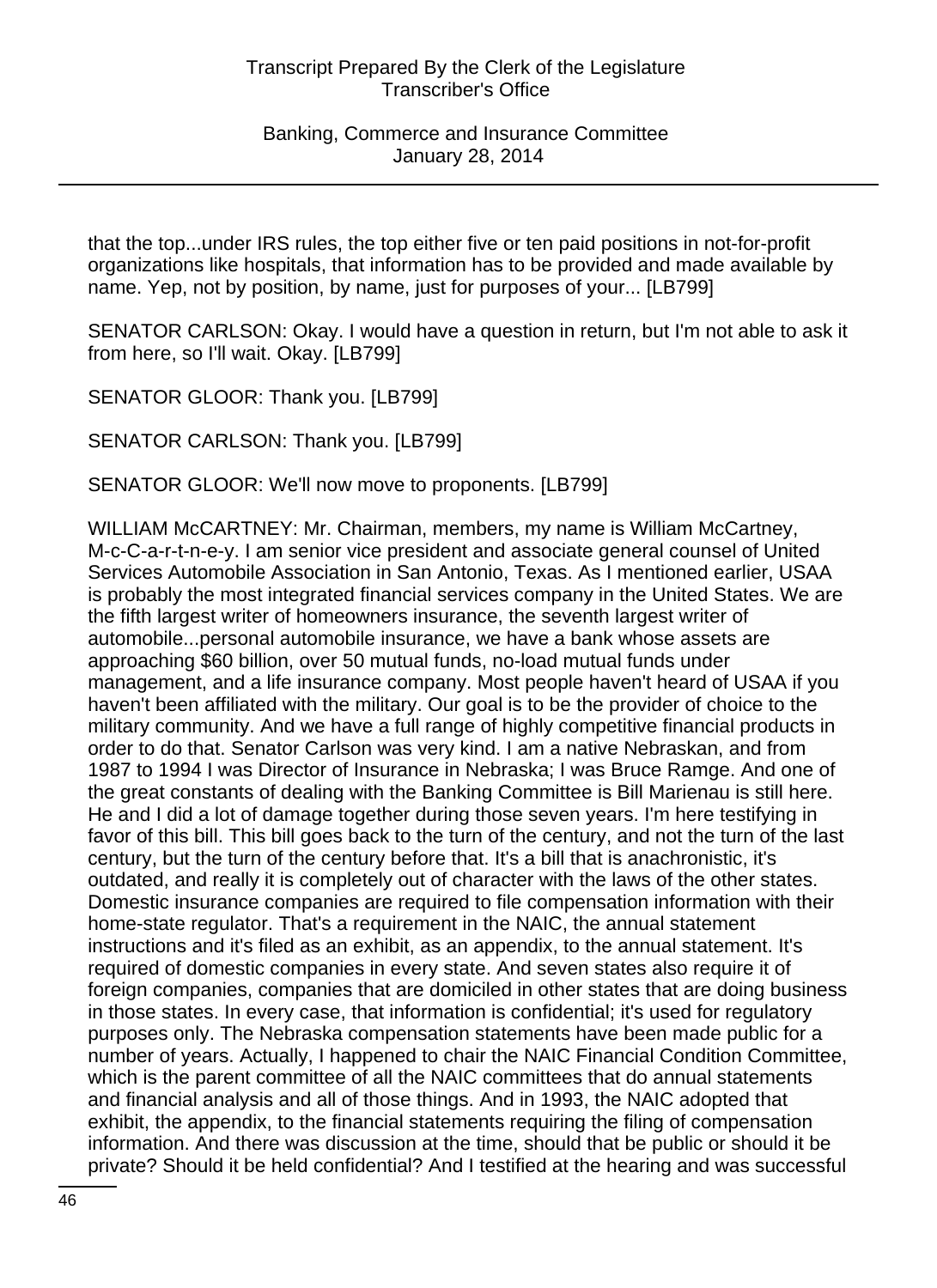Banking, Commerce and Insurance Committee January 28, 2014

in getting that to be confidential. I never saw the public purpose in making this information on private companies public. And as Senator Carlson indicated in his opening, insurance companies are the only regulated company--really the only company--that are required to do this. And it really dates back to a law that's 120 years old. And all we're asking is for Nebraska to join the other states for this to be harmonized so that this information is kept confidential here in the same manner it is in the other states. Thank you. [LB799]

SENATOR GLOOR: Are there questions for Mr. McCartney? Senator Schumacher. [LB799]

SENATOR SCHUMACHER: Thank you, Senator Gloor. Thank you for your testimony today. What's the nature of USAA? Is that a corporation, is it a...what's its structure? [LB799]

WILLIAM McCARTNEY: I'm glad you asked that question because I love to tell this story. USAA was formed by a group of 25 Army officers in 1922. Those Army officers' major asset was their automobile. And in 1922 they couldn't get automobile insurance from the traditional carriers because the large insurance companies looked at their frequent moves, always at the invitation of Uncle Sam, as a sign of instability. And so in order to be able to protect their largest asset, they met in a hotel in San Antonio--they were all stationed at Fort Sam Houston in San Antonio--and decided the only way we're going to be able to do this is to join together and pool our risks. So USAA is a reciprocal inter-insurance exchange where, in effect, the members insure each other. Now there are a number of stock companies in there, you know, the bank and the life insurance companies. But the main parent company is a reciprocal inter-insurance exchange. [LB799]

SENATOR SCHUMACHER: So the members own the company? [LB799]

WILLIAM McCARTNEY: Yes. [LB799]

SENATOR SCHUMACHER: Do the members have access to salary and compensation information? [LB799]

WILLIAM McCARTNEY: Not directly. [LB799]

SENATOR SCHUMACHER: I would...if I were a member and if I were an owner of this company, how would I know how much of my premium is being allocated to executive salaries? [LB799]

WILLIAM McCARTNEY: Being the owner of a mutual or of a reciprocal is not the same as being the owner of another kind of company. Let me expand on that. So the only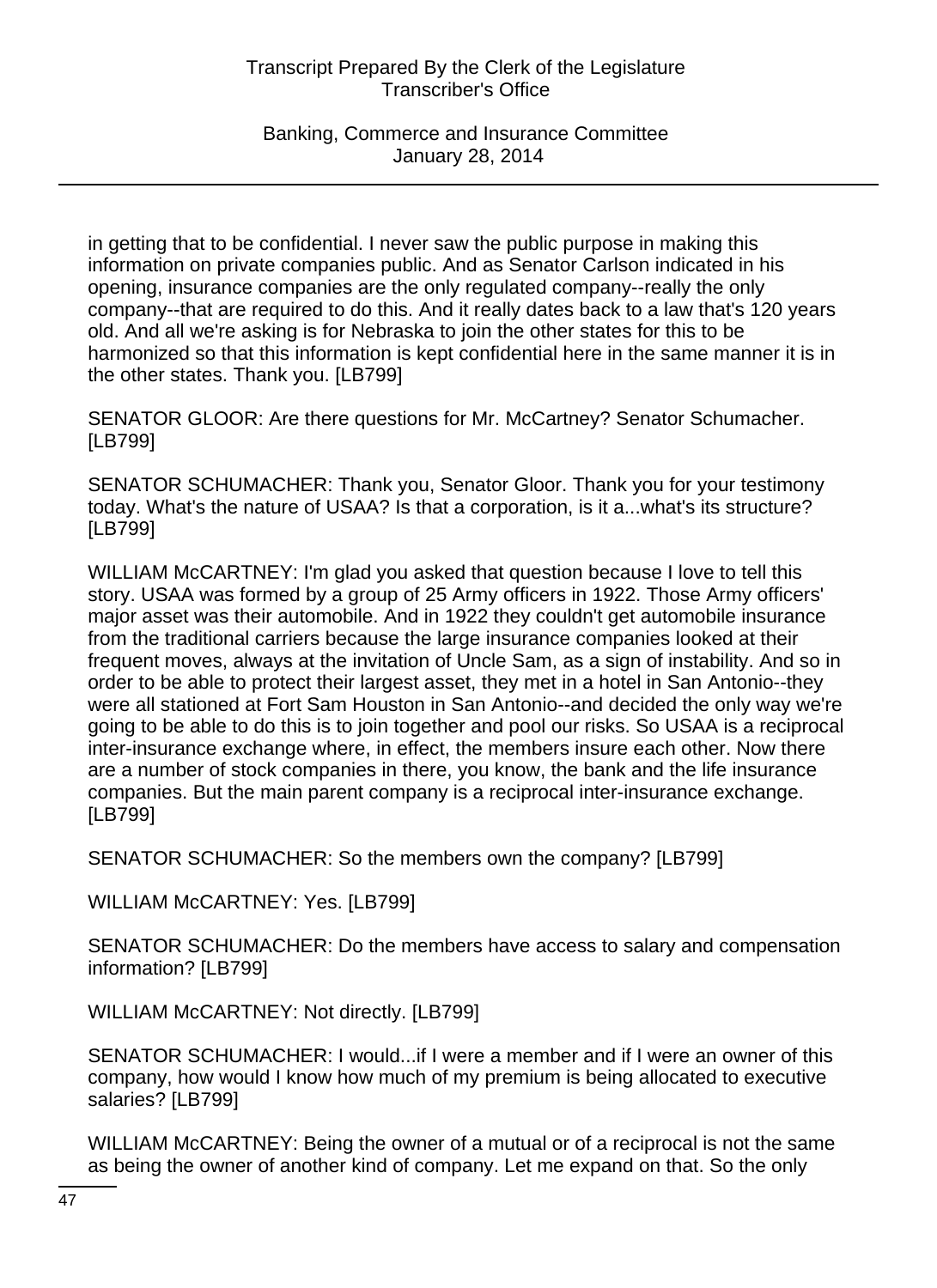Banking, Commerce and Insurance Committee January 28, 2014

incidents of ownership that you have as a policyholder of a mutual or of a reciprocal is that you (a) have the right to elect directors, and (b) you have the right to the proceeds. Anything that's left over when the company is wound up, when the operations are wound up, all the bills are paid, whatever is left, whoever is a member at the time has a right to a portion of that. But as a member, unlike a share of stock in a company, you don't have anything that you can pass along to your children. You don't have any incidents of ownership. You can't sell your ownership interest to somebody else. You can't will it to your children. So it's not the same. And unlike a public company where, you know, you may go to a public company and buy insurance, that doesn't give you an ownership right. If you want an ownership right, you also have to make an investment. The amount of money that you are--I don't even want to use this word--investing, the amount of money that you send to your insurance company is the premium for your coverage. The two incidents of ownership just happen to come along with that in mutual and reciprocal companies. [LB799]

SENATOR SCHUMACHER: Now you indicated that, as in your organization, you have nothing to pass on to your descedants if you're a policyholder. [LB799]

WILLIAM McCARTNEY: That's right. [LB799]

SENATOR SCHUMACHER: Could you describe to the committee the ad that you are running on the cable channels and how that infers that you have something to pass on? [LB799]

WILLIAM McCARTNEY: Well, you do. So United Services Automobile insurance (Association), for you to qualify for property and casualty insurance, you have to have had a connection to the military. So you had to be in the reserves, you had to be on active duty, but you...somebody had to have a connection to the military. [LB799]

SENATOR SCHUMACHER: Your grandfather? [LB799]

WILLIAM McCARTNEY: Your grandfather, your father, your mother. [LB799]

SENATOR SCHUMACHER: In fact, your ad says that this is something that is passed on from generation to generation, does it not? [LB799]

WILLIAM McCARTNEY: The thing that's passed on is your ability to get insurance, to qualify for insurance. It's no incidents of ownership, it's the right to apply for insurance. [LB799]

SENATOR SCHUMACHER: And as a practical matter, in this country, everybody has got some relative somewhere that was in the military. [LB799]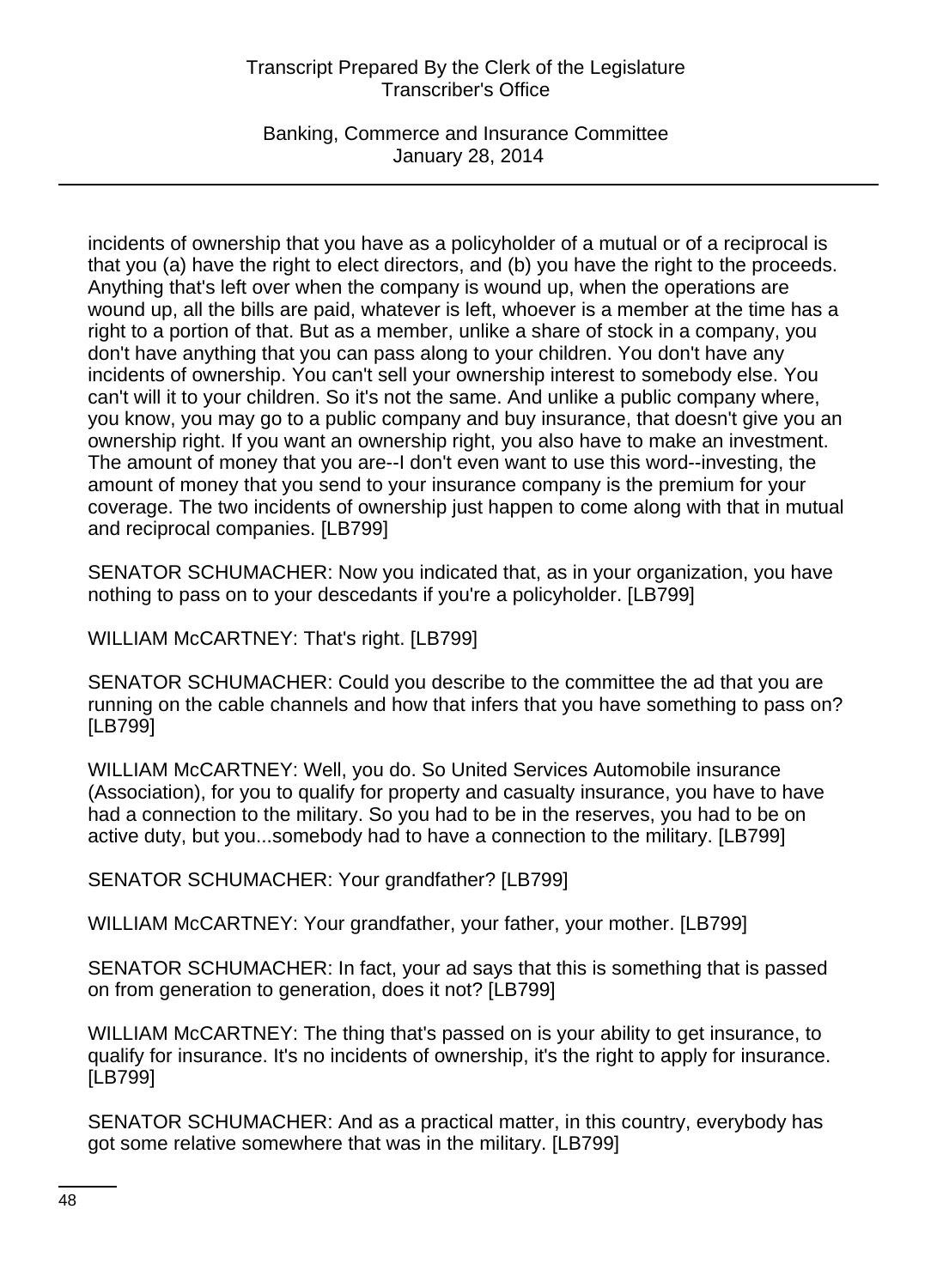### Banking, Commerce and Insurance Committee January 28, 2014

WILLIAM McCARTNEY: Well, it's got to be in the direct line. It can't be somebody's aunt. It can't be somebody...it can't be your son or your daughter. It has to be in the direct line from somebody who honorably served. [LB799]

SENATOR SCHUMACHER: So basically, these salaries are known only to who? [LB799]

WILLIAM McCARTNEY: To the board of directors. [LB799]

SENATOR SCHUMACHER: And how does one get to be on the board of directors? [LB799]

WILLIAM McCARTNEY: They're elected by the membership. [LB799]

SENATOR SCHUMACHER: And the membership elects them without having any idea of what their salaries or what the salaries of the executives are? [LB799]

WILLIAM McCARTNEY: I think...my sense is that our members are much more concerned with getting competitive products, competitive...and it goes beyond financially competitive, it goes to the services that we provide--and are much more concerned about the company performing on the promises it makes. United Services Automobile Association is the last property and casualty company to have the highest possible financial ratings from all the national statistical rating organizations. When I joined USAA 15 years ago, there were six companies that had the highest possible ratings. Over the last 15 years, those companies lost those ratings. The last one was Berkshire Hathaway. I think our members are much more concerned about the financial condition of the company, the products that are sold, and less about how much executives are paid. Running a company of the size of USAA, you have to compete for talent. [LB799]

SENATOR SCHUMACHER: And, in fact, the salaries we're talking about are in excess of \$5 million a year? [LB799]

WILLIAM McCARTNEY: I don't know that for sure. [LB799]

SENATOR SCHUMACHER: You must have reviewed these filings with the Department of Insurance. [LB799]

WILLIAM McCARTNEY: I actually don't have anything to do with the filings. They're done in the treasurer's office. [LB799]

SENATOR SCHUMACHER: You mentioned that the telephone companies do not have to disclose their information. [LB799]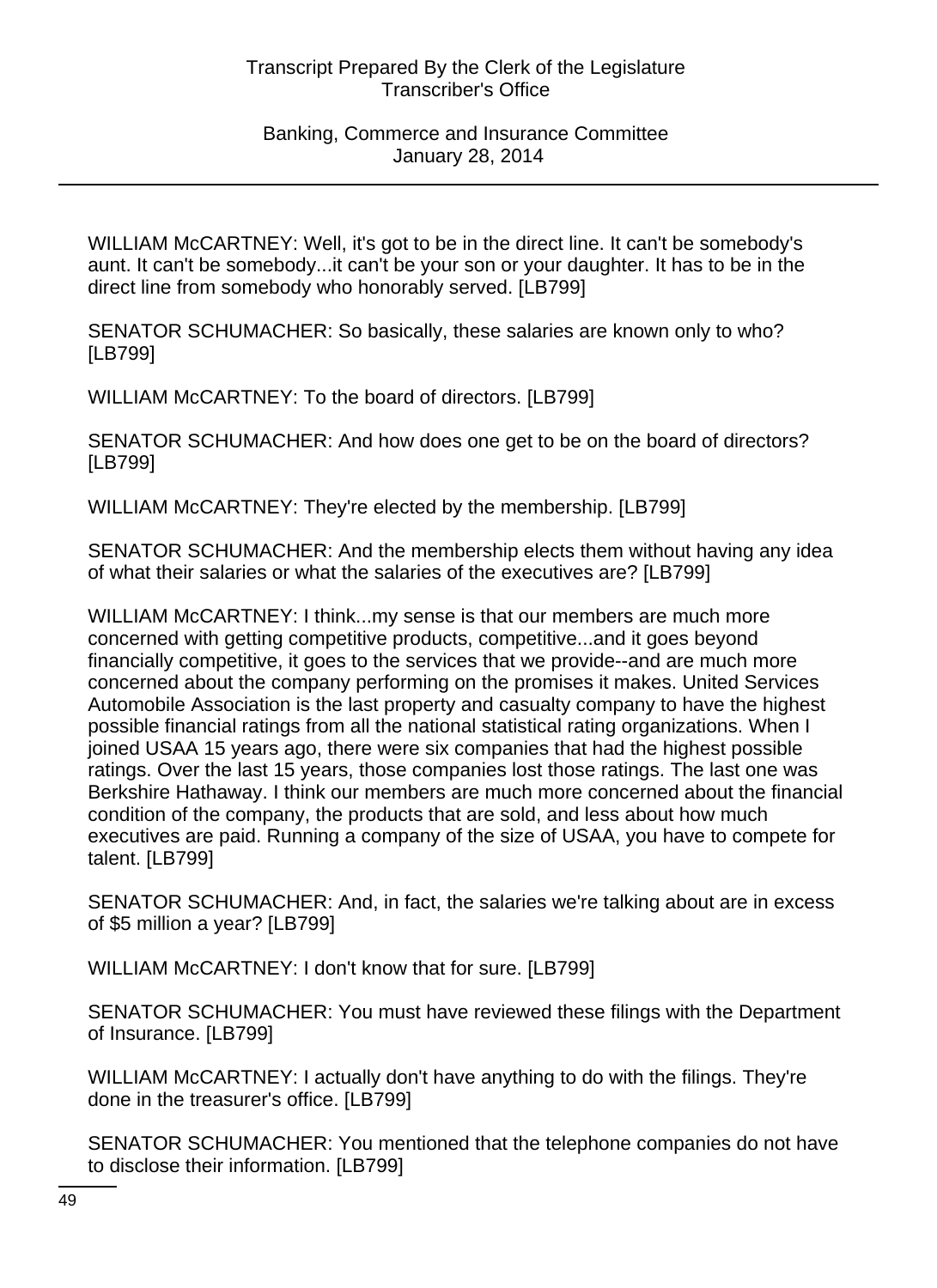WILLIAM McCARTNEY: Senator Carlson mentioned that. [LB799]

SENATOR SCHUMACHER: Okay. To your knowledge, is that accurate? [LB799]

WILLIAM McCARTNEY: I don't know. [LB799]

SENATOR SCHUMACHER: So, basically, what we have is multimillion-dollar salaries that the members of the company have no idea are being paid in that quantity except for this one, obscure filing in the state of Nebraska. And that probably has, when it gets into the hands of other insurance companies, some disadvantage. Is that the reason for this concern? [LB799]

WILLIAM McCARTNEY: No. The reason for the concern is that, to me, it has never made any sense. And it seemed...I plan to retire later this year. And it seemed to me that one of the last things I could do before I retire is try to get this rationalized. You don't know how much your plumber makes. You don't know how much your doctor makes. You don't know how much your banker makes. Why should you know how much the head of underwriting of your insurance company makes? [LB799]

SENATOR SCHUMACHER: But we know what the officers and directors of every publicly oriented company make because they've got to file with the SEC. [LB799]

WILLIAM McCARTNEY: They do, but it's different. People have actually invested money in those companies. And you can make an argument that they have a right to know everything that could affect their investment. Our members aren't making investments in our company. The only thing they're doing is paying a premium and along with that, they get the right to elect boards of directors. [LB799]

SENATOR SCHUMACHER: But we heard earlier today from an insurance company, I think it was a mutual insurance company, that said it's really important to release the reserves because that would trickle down to the membership and they would have more economical premiums as a result of that. And wouldn't the same be true if the compensation was excessive and the market then forced a reduction in that compensation? [LB799]

WILLIAM McCARTNEY: Well, you know, this is a philosophical debate. But from my perspective, if you have a company that has the lowest...among the lowest priced products in the marketplace and has the highest possible financial ratings, what does it matter what they're paying their executives? They're apparently doing something right. [LB799]

SENATOR SCHUMACHER: I have no further questions. [LB799]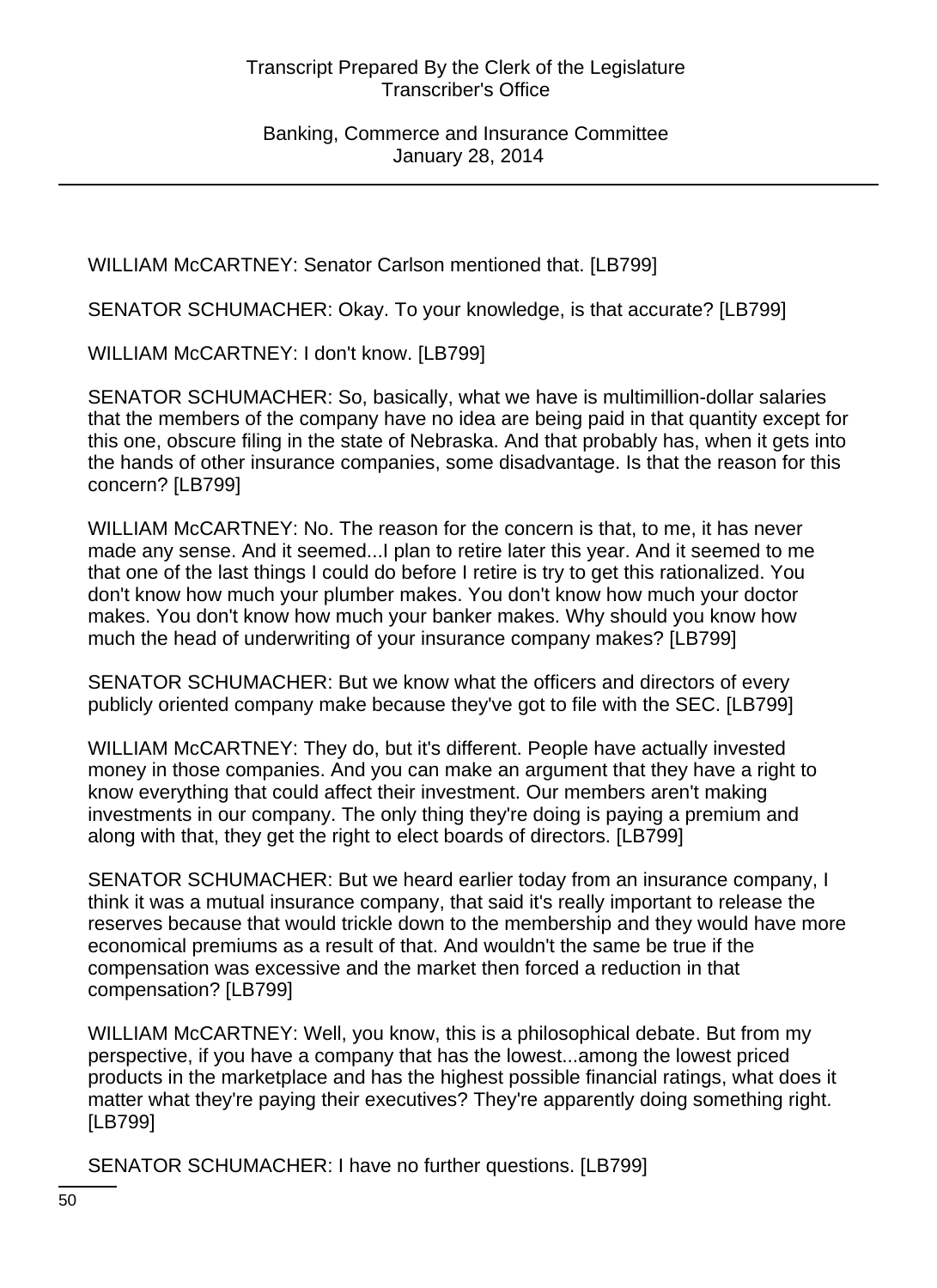SENATOR GLOOR: Senator Campbell. [LB799]

SENATOR CAMPBELL: Thank you, Senator Gloor. Mr. McCartney, in the time that you've been involved and was the Director of Insurance or to your knowledge, has such a bill ever been brought forward to take care of this? [LB799]

WILLIAM McCARTNEY: There were a number of occasions where the insurance industry, the domestic industry talked about doing that and either ran into some resistance from the Department of Insurance or somebody who happened to be on the Banking Committee at the time. I think that the department no longer objects to this. In fact, we talked to the department about this. And the department said, you know, I don't know why we're even collecting this, we don't look at it. But...so one way to attack this would be to say, if they're not going to look at it, why even collect it? But we'll concede, for the purpose of this discussion, that there might be some regulatory interest in that. So let's continue to have the department collect it, even though they rarely look at it, but let's treat it as confidential, proprietary business information. [LB799]

SENATOR CAMPBELL: And in the conversation that you and I had earlier about this, one of the questions I did ask was, does the department keep track of who asks for the information? [LB799]

WILLIAM McCARTNEY: Yes. It's my understanding they do. [LB799]

SENATOR CAMPBELL: So if I'm "John Q. Citizen" from Fairbury, Nebraska, and I want to know who's been asking for the information, the department would give me that? [LB799]

WILLIAM McCARTNEY: I believe so. You know, I think a lot of the people who look at it are competitors who want to see how much their competitors are paying their executives. [LB799]

SENATOR CAMPBELL: I would imagine. Thank you. [LB799]

SENATOR GLOOR: Other questions? Seeing none, thank you, Mr. McCartney. [LB799]

WILLIAM McCARTNEY: Thank you, Senators. It's nice to be home. [LB799]

SENATOR GLOOR: And I would tell you, we are very pleased that Mr. Marienau continues to sit in that chair. And, in fact, I've had a discussion with him that should he leave, at least any time in the near future, I will hold hostage his wife and child. And then he asked me if I'd read Ransom of Red Chief and I reneged. [LB799]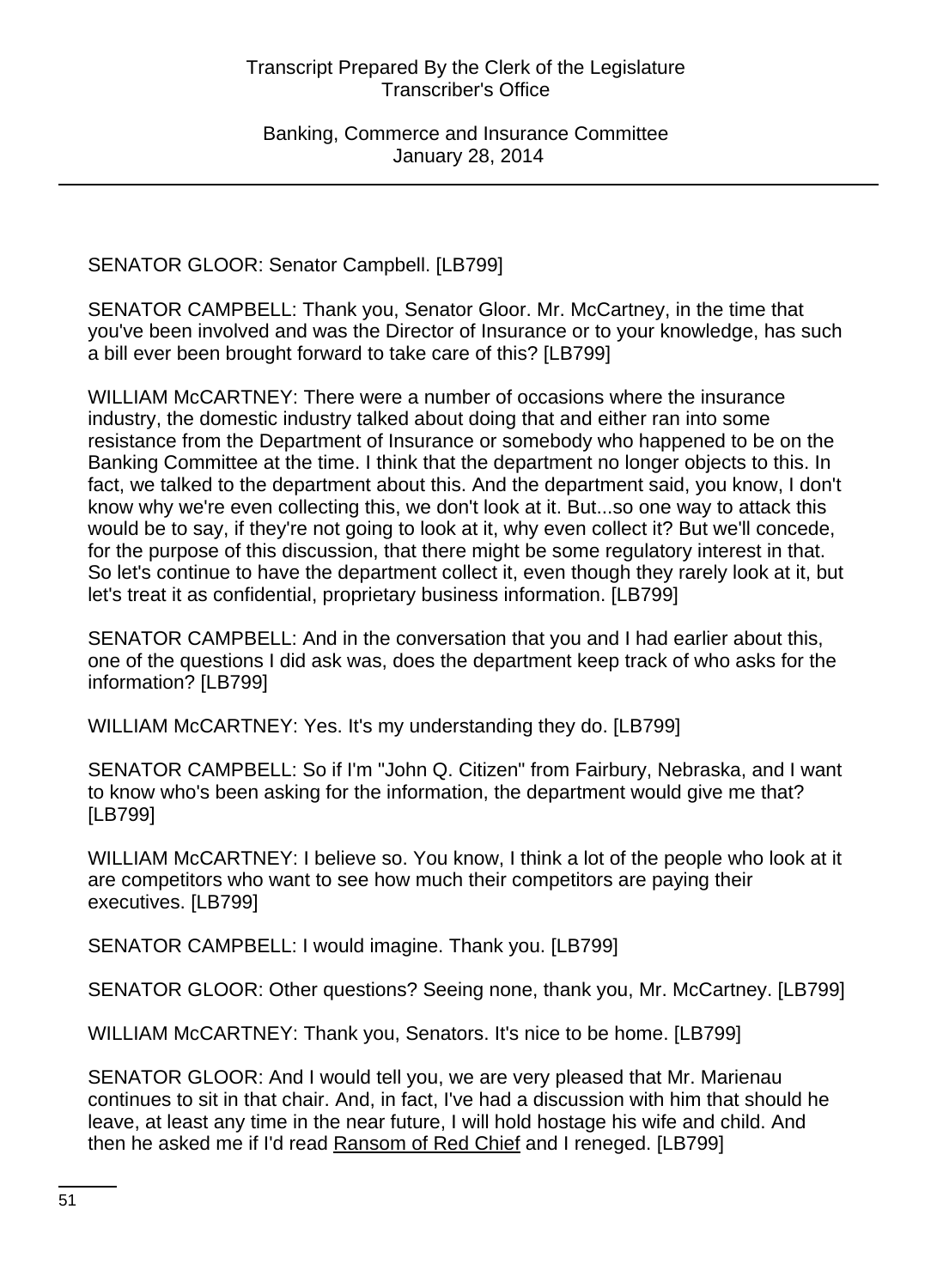Banking, Commerce and Insurance Committee January 28, 2014

WILLIAM McCARTNEY: I'm amazed though at how...now that he's gotten older, he looks so much like Garrison Keillor. [LB799]

SENATOR GLOOR: I don't believe he's Norwegian. Any other proponents? [LB799]

JANIS McKENZIE: Senator Gloor, members of the committee, for the record, my name is Jan McKenzie, spelled M-c-K-e-n-z-i-e. I'm here as executive director and lobbyist for the Nebraska Insurance Federation in support of LB799 as amended. We are in favor of keeping the information confidential. And, in fact, from a number of my members I guess the other story that I've heard is that as one of...and maybe only the only state that makes this information public for all private and mutual and publicly traded companies, we become the place that everybody who's looking for any information comes to search for that for whatever purpose they may want to use it for. And in many cases, it's been used in op-eds or newsletters or other things. And I think as businesses, they're somewhat concerned about that from their perspective, therefore, it seemed reasonable to support the effort to keep the information collected by the department, but to have it be confidential. [LB799]

SENATOR GLOOR: Questions? Senator Campbell. [LB799]

SENATOR CAMPBELL: Thank you, Senator Gloor. Ms. McKenzie, has anybody from your organization, to your knowledge, requested the information? Has the federation requested it? [LB799]

JANIS McKENZIE: I understand that a number, number, number, number of years ago, the CEO of Mutual of Omaha was quite interested in having the bill changed. There was a discussion about it. This was before my time. But I don't believe that they ever went ahead and introduced a bill. If Galen were here today instead of incapacitated, he could probably answer that question. But I think it's been a discussion that's been tossed around for a number of years. And not so much concern over collecting the data by the department, but just the fact that we are now sitting alone as the only state that requires the department to make it public on all companies, domestic, foreign, private, mutual, publicly traded, so. [LB799]

SENATOR CAMPBELL: Thank you. [LB799]

SENATOR GLOOR: Senator Schumacher. [LB799]

SENATOR SCHUMACHER: Thank you, Senator Gloor. Thank you for your testimony today. What harm has come from our present policy? [LB799]

JANIS McKENZIE: Other than what I think people believe is time dedicated for someone at the department to have to make that available to whomever might show up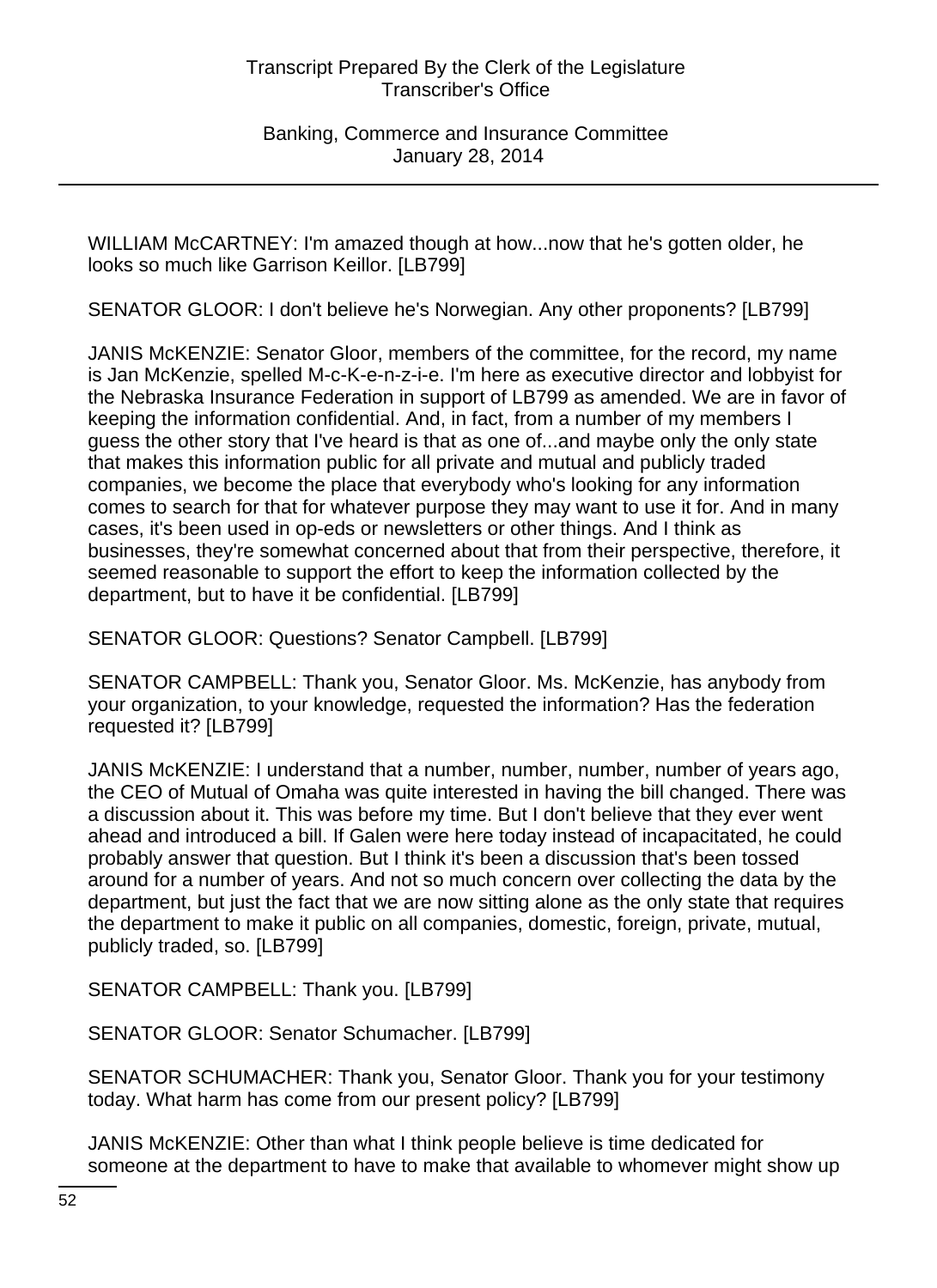Banking, Commerce and Insurance Committee January 28, 2014

and ask for it or call for it, I don't believe there's been any monetary harm or...maybe just someone's attempt to create an image or a bias that something is improper. But I can point to nothing as a concrete example. [LB799]

SENATOR SCHUMACHER: Okay. And because we have this mechanism, information flows to the consuming public about the conservative or liberalness of executive compensation. And also the industry, itself, can judge the fairness of the...and adequacy of the compensation it's paying its executives. So it would seem there's some good that's flowing from this policy not only here in the state, but nationally. [LB799]

JANIS McKENZIE: That could be an argument. I can't disagree. [LB799]

SENATOR SCHUMACHER: Thank you. [LB799]

SENATOR GLOOR: Seeing no further questions, thank you, Jan. [LB799]

JANIS McKENZIE: Thank you. [LB799]

SENATOR GLOOR: Other proponents? Opponents to this bill? Anyone in a neutral capacity? Senator Carlson. [LB799]

SENATOR CARLSON: Thank you, Chairman Gloor and committee. I left out a phrase in the introduction that I gave going through. We don't make executive salaries of other regulated businesses public. I get down to, "and it's not hospitals which we grant for not-for-profit status." And the bill only impacts private companies. Public companies are already subject to SEC requirements that this information must be provided. I'm a little bit nervous about a bill that I voted for a few days ago on the floor that required salary to be public. And I think there's a discrepancy in maybe how we approach that bill. We're asking that the head of a group have that salary published because it's paid for by public tax dollars. So are all of the other employees of that particular group, but we're not asking for them...for their salaries to be public. And I get to thinking that this is a little bit of, perhaps, an unnecessary overstep of regulation. And a lot of us say that we're against unnecessary regulation. And I think that may have hit in that direction more so than even this. So I think that...I think the bill is reasonable, the request is reasonable. And when it puts us in the same position as other states, I don't think that's necessarily a bad thing. And I start to push back when I feel like perhaps we're overregulated. And this has been in place for a long time, so we've survived it, but I think this is a bill that deserves attention and discussion and appreciate your listening to it. And if you have any other questions of me, I'd try to respond. [LB799]

SENATOR GLOOR: Senator Schumacher. [LB799]

SENATOR SCHUMACHER: Thank you, Senator Gloor. Thank you, Senator Carlson.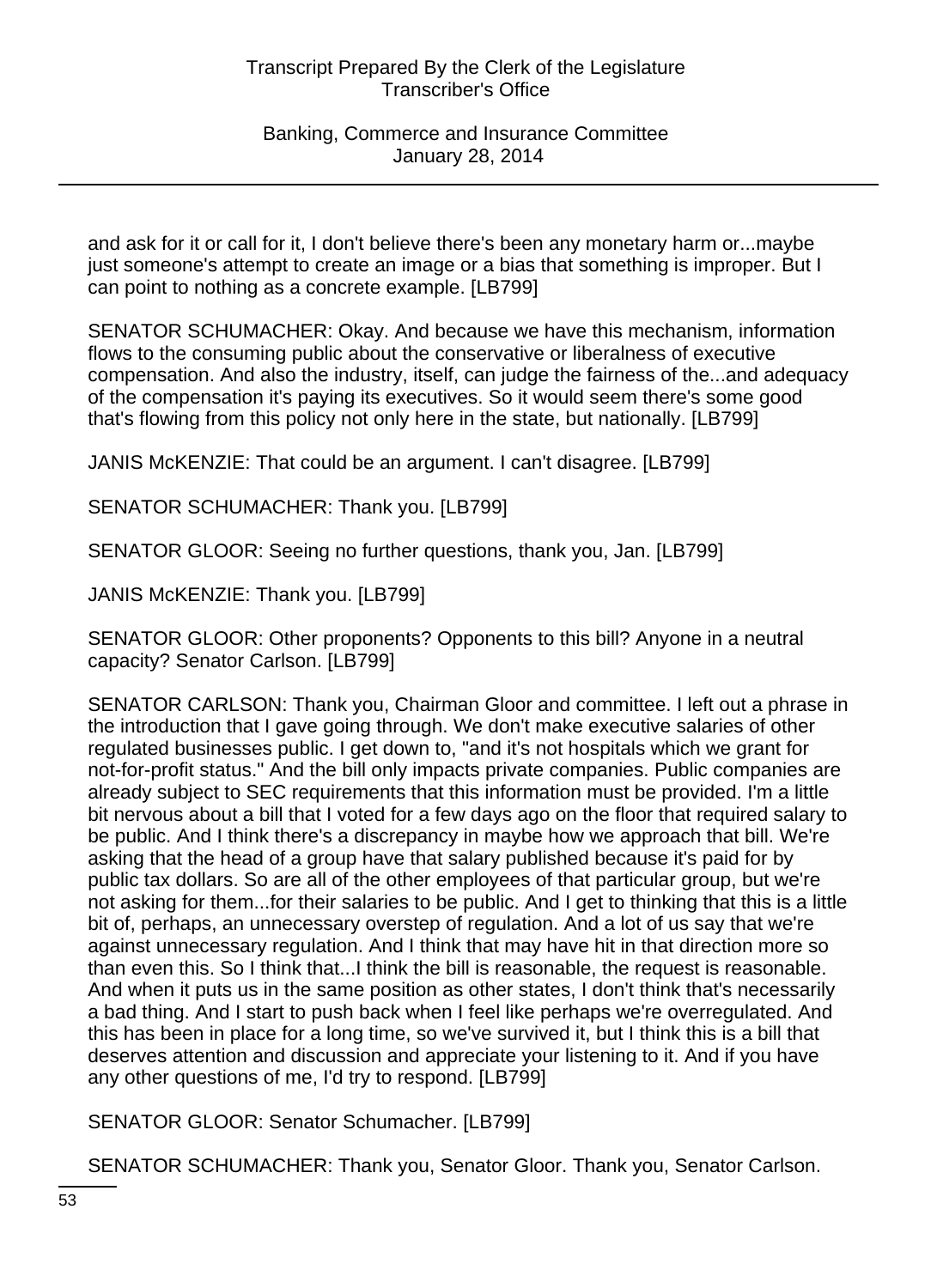Banking, Commerce and Insurance Committee January 28, 2014

Senator Carlson, do you know any other private business where the owners, the members, do not know the compensation they're paying their executives? [LB799]

SENATOR CARLSON: Say that again. Do I know any private business... [LB799]

SENATOR SCHUMACHER: Any other private business where the members, the owners, do not know what they--and probably cannot get--information as to what they're paying their executives. [LB799]

SENATOR CARLSON: I think there's a little difference in what you perhaps mean in owners of a private company that have more--not responsibility isn't a good--more privilege, I guess, than the owner of a policy of an insurance company. [LB799]

SENATOR SCHUMACHER: But they, in fact, are the only people that are owners in this thing. They get the results of it after the company dissolves, it has no other source of equity financing, nobody bought stock, they have the power to elect directors. I mean, I'm grappling for any other private business where the people in that role do not know, cannot find out, the compensation that they are paying their executives. [LB799]

SENATOR CARLSON: This company is fairly close to a mutual insurance company. And I worked for a mutual insurance company; then it became a public company. But while it was a mutual company, I always said that the policyowners own the company. Policyholders didn't have access, in the company I worked for, to this kind of information. They couldn't demand it. [LB799]

SENATOR SCHUMACHER: So who should have access to the information of executive compensation of these--from what we've heard--rather large corporations? [LB799]

SENATOR CARLSON: Certainly, I would think the board of directors, and I don't know how those rules work. But I don't think it's a real strong argument that if this information is not available, it's a bad procedure. If it's a bad procedure, then all other companies that operate under this ought to change what they're doing. Maybe they should, but they don't. And this is the only area in Nebraska where this, to this point, is required. The others don't. And so I just...I think it's a reasonable request. I'm not arguing with your point because it's a pretty good point. But anybody that owns a private company and does business with the public and sells them something, a person that buys that product doesn't have a right to know what the owner of that company makes. [LB799]

SENATOR SCHUMACHER: But these aren't the owners. We were told that the owners are the members. [LB799]

SENATOR CARLSON: It's a little bit like a customer buying a product. They're buying a product. I think it's a technical argument. They're buying a product. And with that